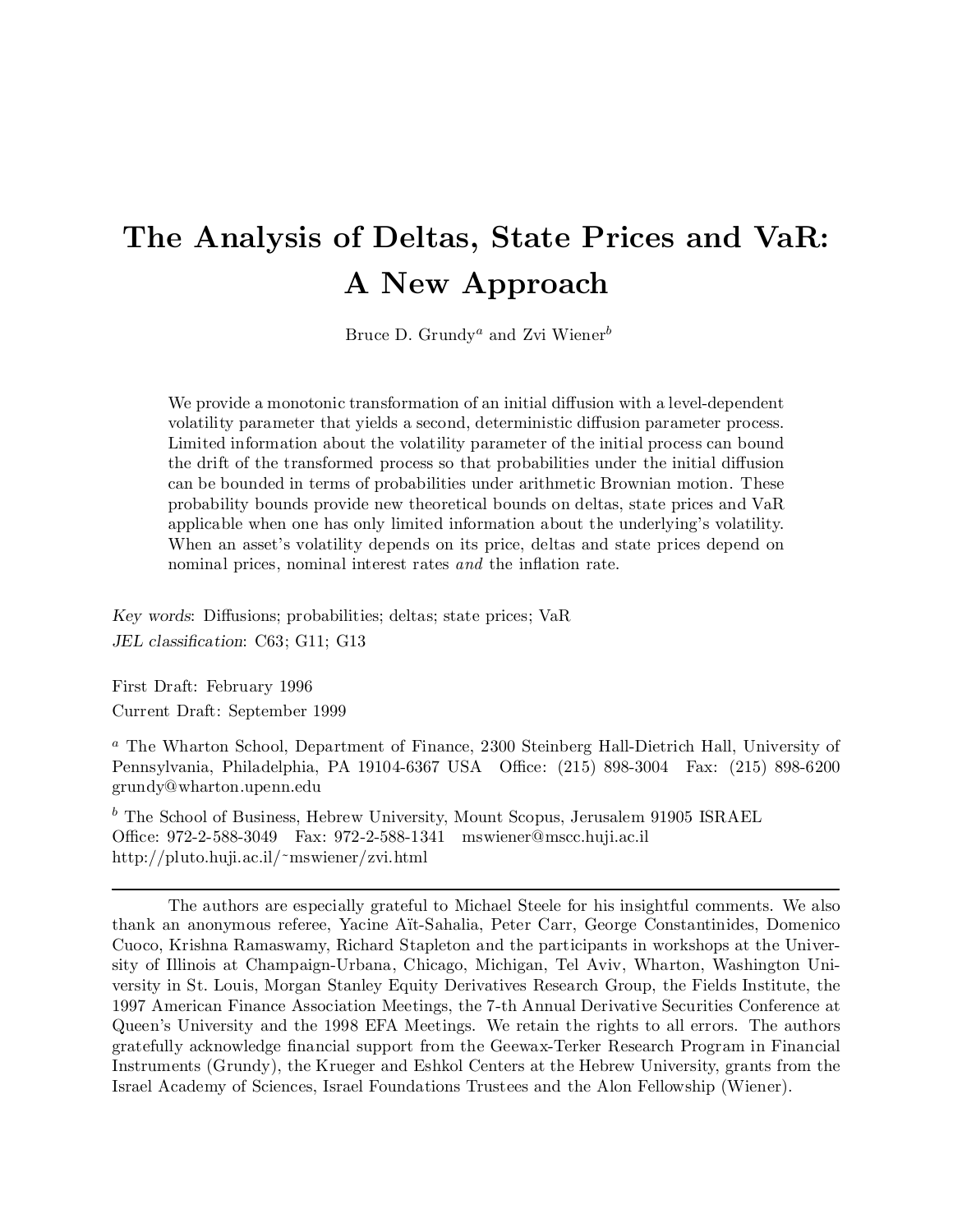#### The Analysis of Deltas, State Prices and VaR: A New Approach

Suppose an asset's price follows a one-dimensional diffusion. Investors in that asset and derivatives thereon face three related problems. The first concerns determining the Value at Risk (VaR) in the event of a price collapse with, say, a 1-in-20 chance of occurrence.<sup>1</sup> The VaR, determined by the true price process, must often be estimated given only coarse knowledge of the complex relation between the asset's volatility and its value. The valuation of contingent claims requires the determination of the probability distribution of the asset's future returns under the risk-neutral process. Although the drift of the risk-neutral process is known from the riskfree rate, limited knowledge of the functional form of the volatility parameter of the true price process implies only limited knowledge of that same parameter of the risk-neutral process. Hedging that contingent claim requires the calculation of position deltas. Deltas are determined by the probability distribution of the underlying asset's future returns under the delta process. Limited knowledge of the functional form of the volatility parameter of the true price process implies only limited knowledge of both the drift and the diffusion parameters of the delta process. Thus all three problems involve the determination of probabilities of events given only limited knowledge of the relevant diffusion.

This article shows how to use limited knowledge of the relation between an asset's volatility and its price to bound the VaR associated with investing in the asset and bound the prices and deltas of derivative claims thereon. The bounds we derive follow from two observations. First, the probabilities of interest can be determined as the probabilities of the equivalent events under any monotonic transformation of the original process. Second, in the setting considered in this article, one can always monotonically transform an original diffusion process with a level-dependent diffusion parameter into a second diffusion process with a deterministic diffusion parameter. While the increased tractability due to a deterministic diffusion parameter comes at the expense of a more complex drift parameter, limited knowledge of the functional form of the volatility parameter of the

<sup>&</sup>lt;sup>1</sup> See Linsmeier and Pearson (1996) and Duffie and Pan (1997) for reviews of techniques in this area.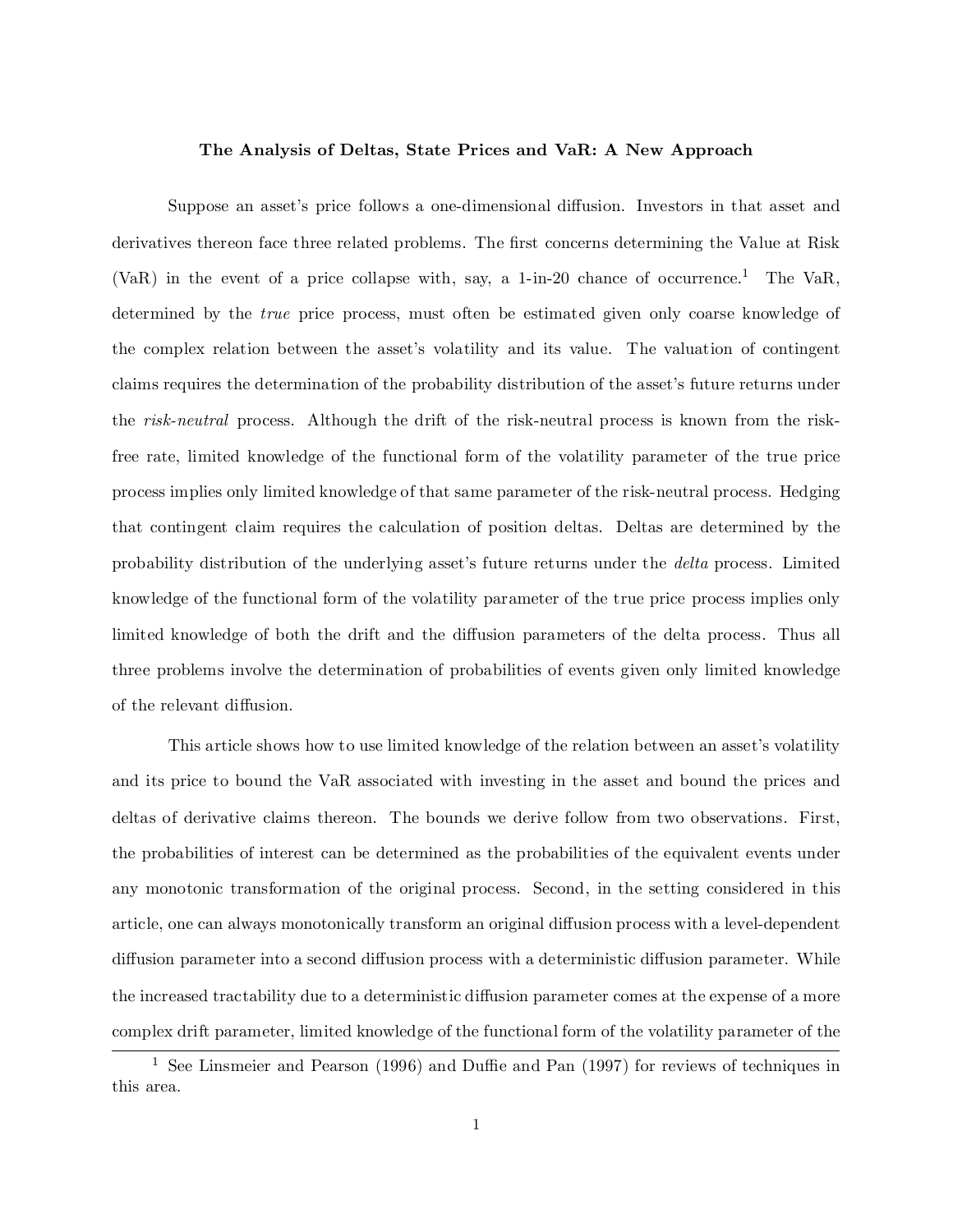original process can be used to place a deterministic bound on the drift of the transformed process. Thus bounds on probabilities can be determined by calculating the probabilities of related events under an arithmetic Brownian motion process, these bounds take the familiar form of cumulative standardized normal density functions.

The Merton (1973) classic no-arbitrage bounds on option prices presume no knowledge of the volatility parameter. The similarly \weak" bounds on contingent claims' deltas given in Theorem 1 of Bergman, Grundy and Wiener (1996) presume only that the underlying asset's price follows a diffusion process. Complete knowledge of that diffusion's volatility parameter would allow one to price and hedge options exactly. This article considers a middle ground—what can one say about pricing and hedging given some limited knowledge of the volatility parameter. Limited knowledge could, in principal, take a myriad of forms. We determine the relevant bounds on deltas, state prices and VaR when one knows, or can bound, volatility at the asset's current price level and/or some alternate price level and, in addition, that the volatility parameter satisfies one or more of the following restrictions: (i) the elasticity of volatility with respect to the asset's price is at least  $-1$ ; (ii) the volatility is non-decreasing in the asset's price; (iii) the volatility is non-increasing in the asset's price; and  $(iv)$  the volatility is everywhere bounded above and/or below.

In order to derive bounds on VaR, options prices, and option deltas, it is first necessary to characterize the source of any time-dependence in the volatility parameter. There are two natural sources of time-dependence: time variation in the arrival rate of information concerning the underlying asset; and inflation. While the first source is obvious, the link between time-dependence and inflation is less familiar. Whenever an asset's volatility depends on its price, that dependence will be on the real, and not the nominal, price. Thus when the diffusion describing changes in an asset's value is written in terms of nominal prices, the volatility parameter thereof must depend on both the nominal price and, in order to reflect the appropriate inflation adjustment, time as well. The time-dependence in an asset's volatility parameter implies a natural choice from the large set of functions that monotonically transform a general one-dimensional diffusion process into a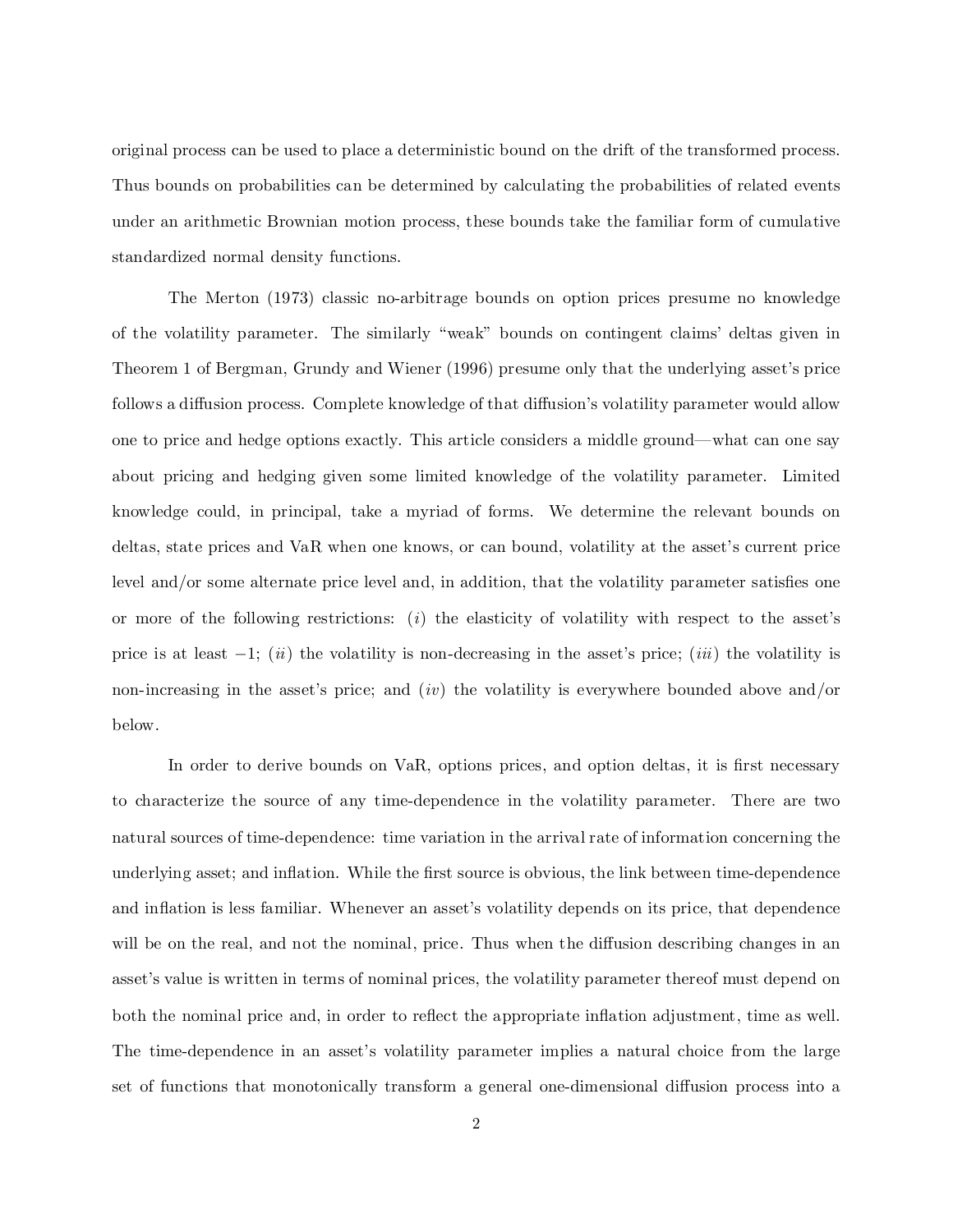process with a deterministic diffusion parameter. Distinguishing between real and nominal prices allows us to establish that when restriction  $(i)$  is satisfied and the real interest rate is non-negative, then the delta of a call option is at least  $1/2$  whenever the underlying asset's real price exceeds the real value of the option's exercise price. We also demonstrate that this result need not be true when the volatility parameter of the price process does not satisfy restriction  $(i)$ . We do so by deriving an analytic solution to a particular call option pricing problem in which the underlying asset's diffusion parameter is first increasing and then, in violation of restriction  $(i)$ , decreasing in the price of the underlying asset. For this particular process, the delta of an at-the-money call is, in direct contrast to the result in a Black-Scholes setting, always less than 1/2.

Our work on analyzing probabilities by considering the equivalent event under a monotonic transformation of the original diffusion process is an extension of results in two earlier papers. Nelson and Ramaswamy (1990) use a specific case of the transformation used in this article to obtain the basis of their development of a computationally simple binomial approximation to a diffusion process with a level-dependent volatility. The approach in our article is similar in spirit to that of Goldenberg (1991). Goldenberg shows that when an initial one-dimensional risk-neutral diffusion process can be transformed to obtain a second process with a known transition density function, closed-form option pricing models can be determined from that known transition density. Goldenberg uses this result to establish two new classes of closed-form option pricing models: The class of residual volatility option pricing models corresponds to the set of risk-neutral processes that can be transformed to yield arithmetic Brownian motion; and the class of generalized square root option pricing models corresponds to the set of risk-neutral processes that can be transformed to yield a standard Bessel diffusion. Unlike Goldenberg, our interest is in the case where the absence of complete knowledge of the volatility parameter of the original process precludes, by default, a transformation to a process with a known transition density. We show that limited knowledge of the volatility parameter of the original process can still allow a transformation to a second process whose transition density function can be bounded in terms of the transition density of an arithmetic Brownian motion process.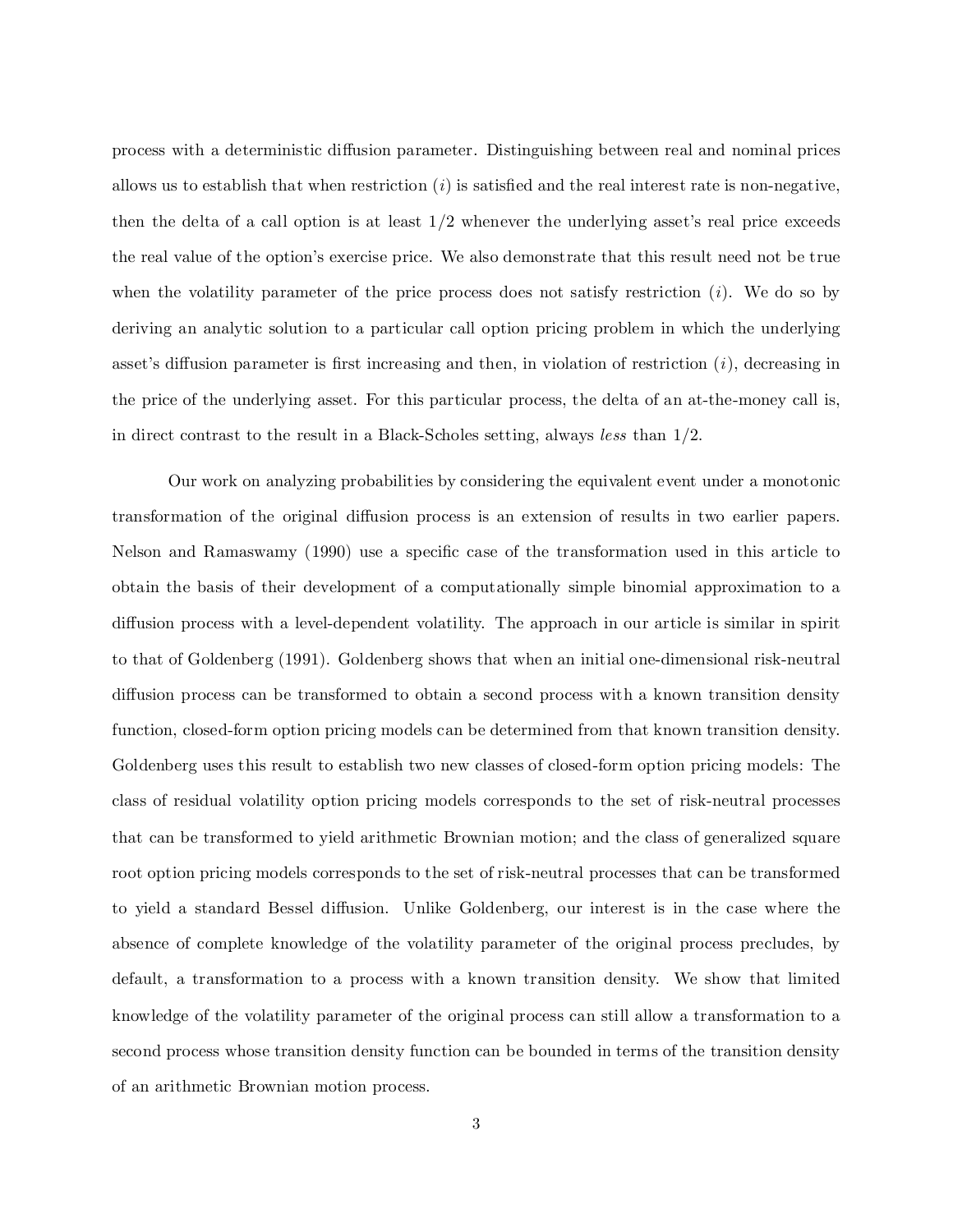Section 1 contains the analysis of probabilities in diffusion settings and establishes the set of transformations that yield a deterministic diffusion parameter process. The economics of time-dependence in an asset's volatility parameter are used to select a particular transformation from that set that is applied throughout the remainder of the article. Section 2 defines the delta process and shows that a call option's delta is equivalent to its probability of finishing in-the-money under the delta process. Bounds on deltas for broad classes of underlying stock price processes are contained in Lemma 1. Tables are used to numerically illustrate the tightness of these bounds on true deltas when the underlying asset follows a CEV process and when the underlying follows a displaced diffusion process. Bounds on state prices are derived in Section 3 and set out in Lemma 2. Provided that restriction  $(i)$  is satisfied, we show that deltas can be bounded in terms of state prices, and hence that the information about state prices implicit in even a coarse grid of observed option prices can be used to place an empirical bound on deltas. Section 4 shows how to use limited knowledge of the functional form of the volatility parameter to place bounds on the VaR associated with investing in the underlying asset and provides a numerical illustration of these bounds. Bounds on true probabilities and VaR are contained in Lemma 3 and 4 respectively. Section 5 contains our conclusions and suggests extensions of this line of research.

# 1. Some Properties of Probabilities in Diffusion Settings

Let  $\xi_{\tau}^{y,t}$  denote the time  $\tau$  value of a diffusion that at time  $t < \tau$  starts at the level y and then obeys the stochastic differential equation (SDE)

$$
d\xi_{\tau} = \mu(\xi_{\tau}, \tau)d\tau + \sigma(\xi_{\tau}, \tau)\xi_{\tau}dB_{\tau}
$$
  
=  $\mu(\xi_{\tau}, \tau)d\tau + z(\xi_{\tau}, \tau)dB_{\tau}.$  (1)

We follow the finance literature and refer to the function  $\sigma(\cdot)$  as the *volatility* parameter. Following Karlin and Taylor (1981, p. 159) we refer to the product  $z(\cdot) := \sigma(\cdot)\xi$  as the *diffusion* parameter. We use numerical subscripts to denote partial derivatives. Thus, for example  $z_{11}(\xi,t)$  is the second partial of the diffusion parameter with respect to its first argument, the level of the process. In addition to imposing Lipschitz and growth restrictions on the parameters  $\mu$  and z that assure the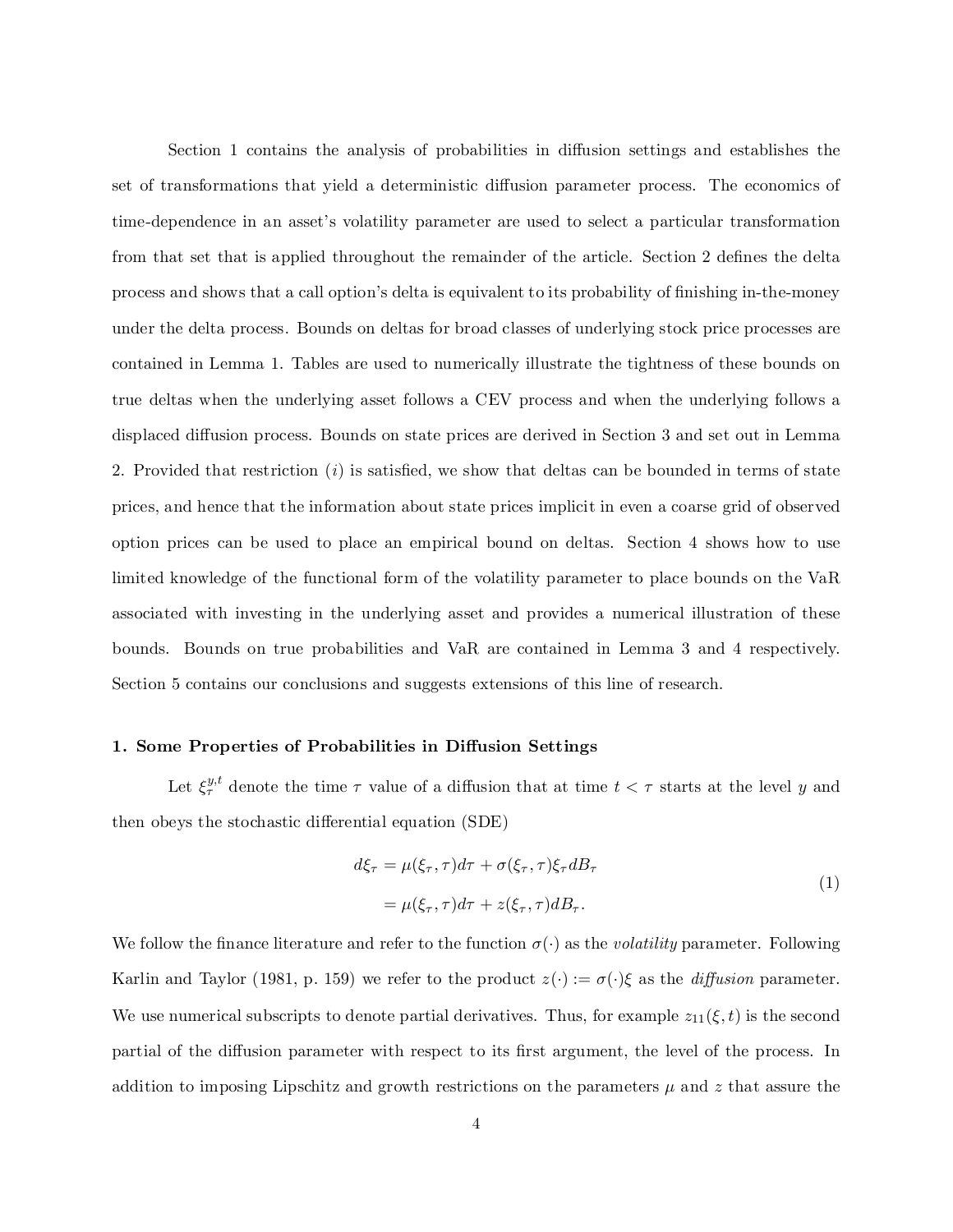existence of a unique Ito process satisfying (1) for each possible starting value in  $\mathbb{R}^+$ , whenever we apply Theorem 1 (developed below) we will also assume that  $\sigma$  satisfies:

**Assumptions Set.** (i)  $\sigma$  is once differentiable in  $\xi$  and once differentiable in t. (ii)  $\sigma(\xi, t) > 0$  for all  $\xi > 0$  and all t. (iii) The function F given (below) in expression (2) is well defined for all  $\xi \ge 0$ .

Consider the probability of the event that at time  $T$  the process has reached a level above k; Pr  $(\xi_T^{y,t} > k)$ . The analysis of this probability is complicated by the dependence of the volatility parameter on the level of the process. Hence our interest in transforming the original problem into one involving a process whose diffusion parameter takes a particularly simple form. We first note that the probability of interest is equal to the probability of the following equivalent event.

**Observation 1.** (Preservation of Probability) Suppose  $\xi$  starts at y and follows the diffusion in (1). If the function  $F(\xi, t)$  is strictly increasing in  $\xi$ , then

$$
\Pr\left(\xi_T^{y,t} > k\right) = \Pr\left(F(\xi_T^{y,t},T) > F(k,T)\right).
$$

When F is twice differentiable in  $\xi$  and once differentiable in t, the random variable  $F(\xi,t)$ will follow a diffusion. Consider one such specification of the  $F$  function

$$
F(\xi, t) := \int_{A(t)}^{\xi \alpha(t)} \frac{a(t)}{\sigma(x/\alpha(t), t)x} dx,
$$
\n(2)

where  $a(t)$ ,  $A(t)$  and  $\alpha(t)$  are positive smooth functions of time. For this specification of the  $F$  function, the transformed process has a deterministic diffusion parameter. A similar form of simplifying transformation was used for reducing state dependence of volatility and drift by Ricciardi (1976). In financial literature similar transformation has been used by Jamshidian (1991) and Goldenberg (1991). In order to apply this transformation one has to know  $\sigma$  exactly, since it appears in the denominator, however as we show below in some cases even qualitative information about  $\sigma$  can be used for getting bounds on some economic variables.

Observation 2. (Transformation to a Deterministic Diffusion Parameter Process) Suppose  $\xi$  starts at y at time t and follows the diffusion in (1), and the restrictions of the Assumption Set are satisfied. For the function  $F(\xi,t)$  defined in (2), the dynamic of F is given by

$$
dF_{\tau} = \psi(F_{\tau}, \tau)d\tau + a(\tau)dB_{\tau}
$$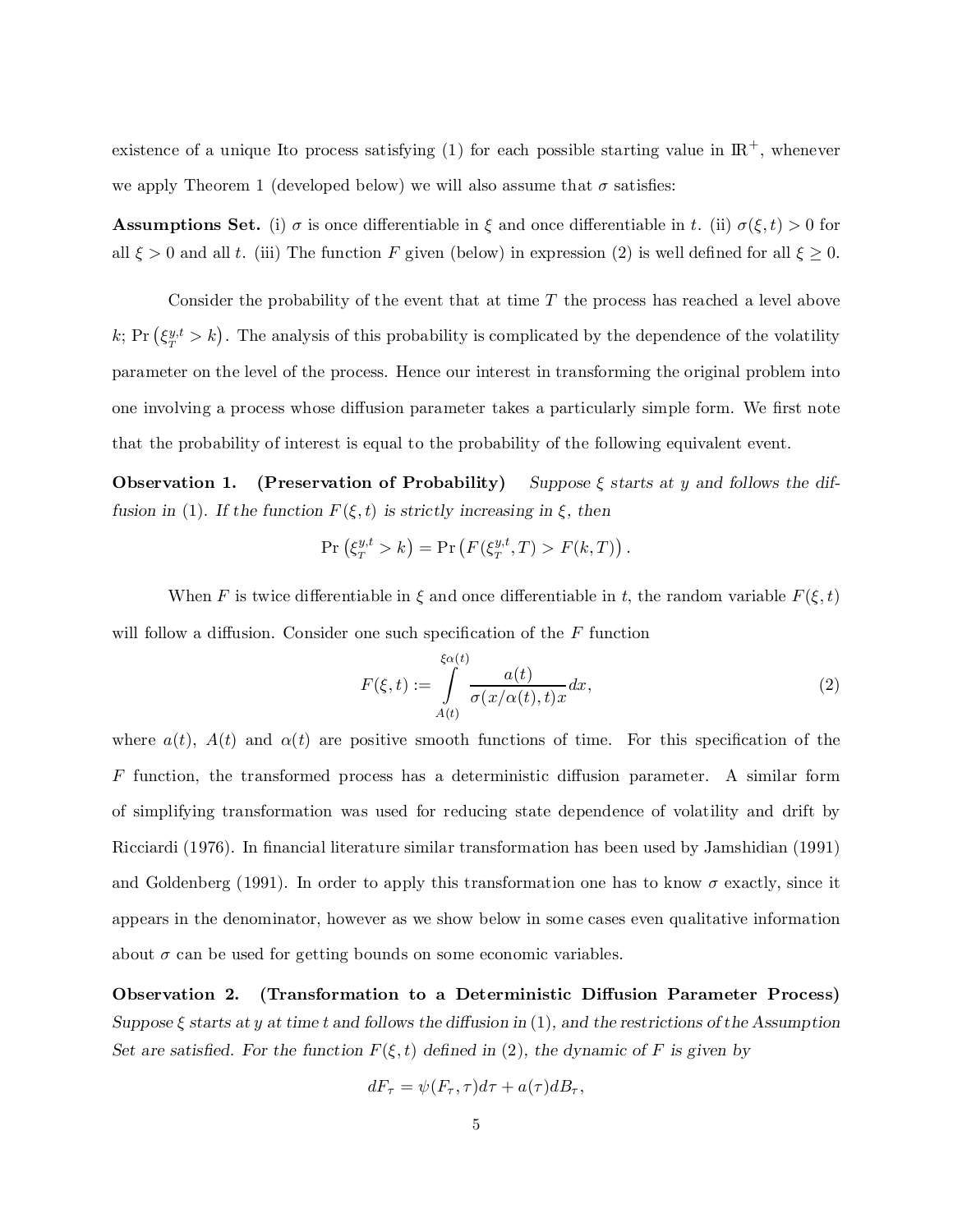where the functional form of the drift parameter  $\psi$  is set out in Appendix A.

The straightforward application of Ito's Lemma that underlies Observation 2 is set out in Appendix A. The transformation in (2) is a generalization of the familiar technique of using the natural log to transform a process following geometric Brownian motion into a process following arithmetic Brownian motion. Rather than transforming the drift while maintaining the diffusion parameter at the expense of a change in the probability measure as in Girsanov's Theorem, one can transform the diffusion parameter while maintaining the Wiener process at the expense of a change in the drift. The functions  $a(t)$ ,  $A(t)$  and  $\alpha(t)$  in (2) are choices to be made in defining F. The choice of the function  $a(t)$  is, effectively, the choice of the deterministic diffusion parameter in the dynamic of F. Given the choice of the  $\alpha(t)$  function, the choice of the function  $A(t)$  can be thought of as the choice of the time t starting value of the F process. The choice of the  $\alpha(t)$  function influences the drift of the  $F$  process and, as will be seen, can be critical in analyzing certain interesting economic settings. In particular, when the diffusion process describes the dynamic of an asset's price and that asset's volatility is a function of its price, then the appropriate choice of  $\alpha(t)$  will prove useful in appropriately distinguishing its real price and its nominal price. One can also consider an alternate transformation of the original process provided by the function  $\mathcal F$  with the property that the diffusion parameter of the dynamic of  $\mathcal F$  is directly proportional to  $\mathcal F$ ; i.e., the volatility parameter of the dynamic of  $\mathcal F$  is deterministic.

Observation 2' . (Transformation to a Deterministic Volatility Parameter Process) Suppose  $\xi$  starts at y at time t and follows the diffusion in (1), and the restrictions of the Assumption Set are satisfied. For the function  $\mathcal F$  defined in

$$
\mathcal{F}(\xi,t):=\exp\left(\int\limits_{A(t)}^{\xi\alpha(t)}\!\!\!\!\frac{a(t)}{\sigma(x/\alpha(t),t)x}dx\right),
$$

the dynamic of  $\mathcal F$  is given by

$$
d\mathcal{F}_{\tau} = \lambda(\mathcal{F}_{\tau}, \tau)d\tau + a(\tau)\mathcal{F}_{\tau}dB_{\tau},
$$

where the functional form of the drift parameter  $\lambda$  is set out in Appendix A.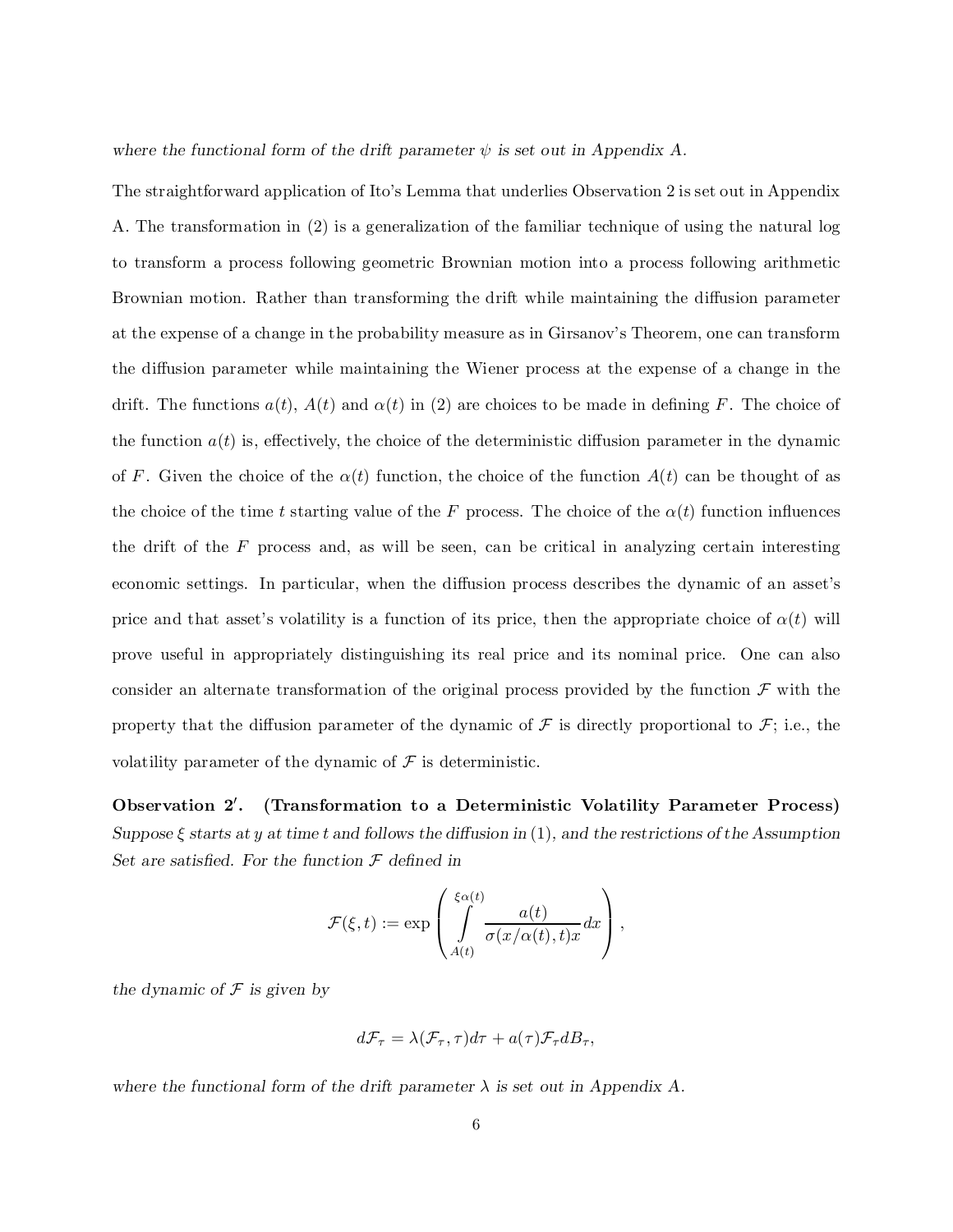The F function of Observation 2 can be used along with Observation 1 to develop a new expression for  $Pr(\xi_T^{y,t} > k)$  that we state as Theorem 1. This new expression is an expression for the probability of the equivalent event that  $F(\xi_T^{y,t},T) > F(k,T)$ .

**Theorem 1.** Suppose  $\xi$  starts at y at time t and follows the diffusion in (1), and the restrictions of the Assumption Set are satisfied. Let  $a(t)$ ,  $A(t)$  and  $\alpha(t)$  be positive smooth functions of t. Define the function F as in (2) and let  $\psi(F_\tau, \tau)$  denote the drift parameter of the dynamic of F. The probability that  $\xi_T^{y,t}$  exceeds k can be expressed as

$$
\Pr\left(\xi_T^{y,t} > k\right) = \Pr\left(\frac{F(y,t) - F(k,T) + \int_t^T \psi(F_\tau, \tau) d\tau}{\sqrt{\int_t^T [a(\tau)]^2 d\tau}} > \mathcal{X}\right) \tag{3}
$$

where the random variable  $\mathcal{X} := -\frac{\int_t^T a(\tau) d\tau}{\int_t^T f(\tau) d\tau}$  $\frac{d}{dt} \int_{t}^{T} [a(\tau)]^2 d\tau$  is distributed  $\mathcal{N}(0, 1)$ .

Theorem 1 is proved in Appendix A.

If one had complete knowledge of the functional form of the volatility parameter, one could then use Theorem 1 to determine the relevant probability exactly. Our interest is in settings where one has only limited knowledge of  $\sigma(\xi, t)$ , yet that limited knowledge allows one to determine lower and upper bounds on both  $\psi(F(\xi,t),t)$  and  $F(y,t) - F(k,T)$  such that, for all  $\xi$  and  $t$ ,

$$
l(t) \le \psi(F(\xi, t), t) \le u(t),
$$

and, for all  $y$  and  $t$ ,

$$
L(y,t) \le F(y,t) - F(k,T) \le U(y,t).
$$

Given a deterministic bound on the drift of the F process, Proposition 2.18 of Chapter 5 of Karatzas and Shreve (1991) implies a first-order stochastic dominance relation between the distribution of random increments to F and the distribution of random increments over the same time interval in an arithmetic Brownian motion process with a unit diffusion parameter and a drift parameter equal to the deterministic bound.

Whenever our limited knowledge of the volatility parameter allows us to determine  $l(t)$  and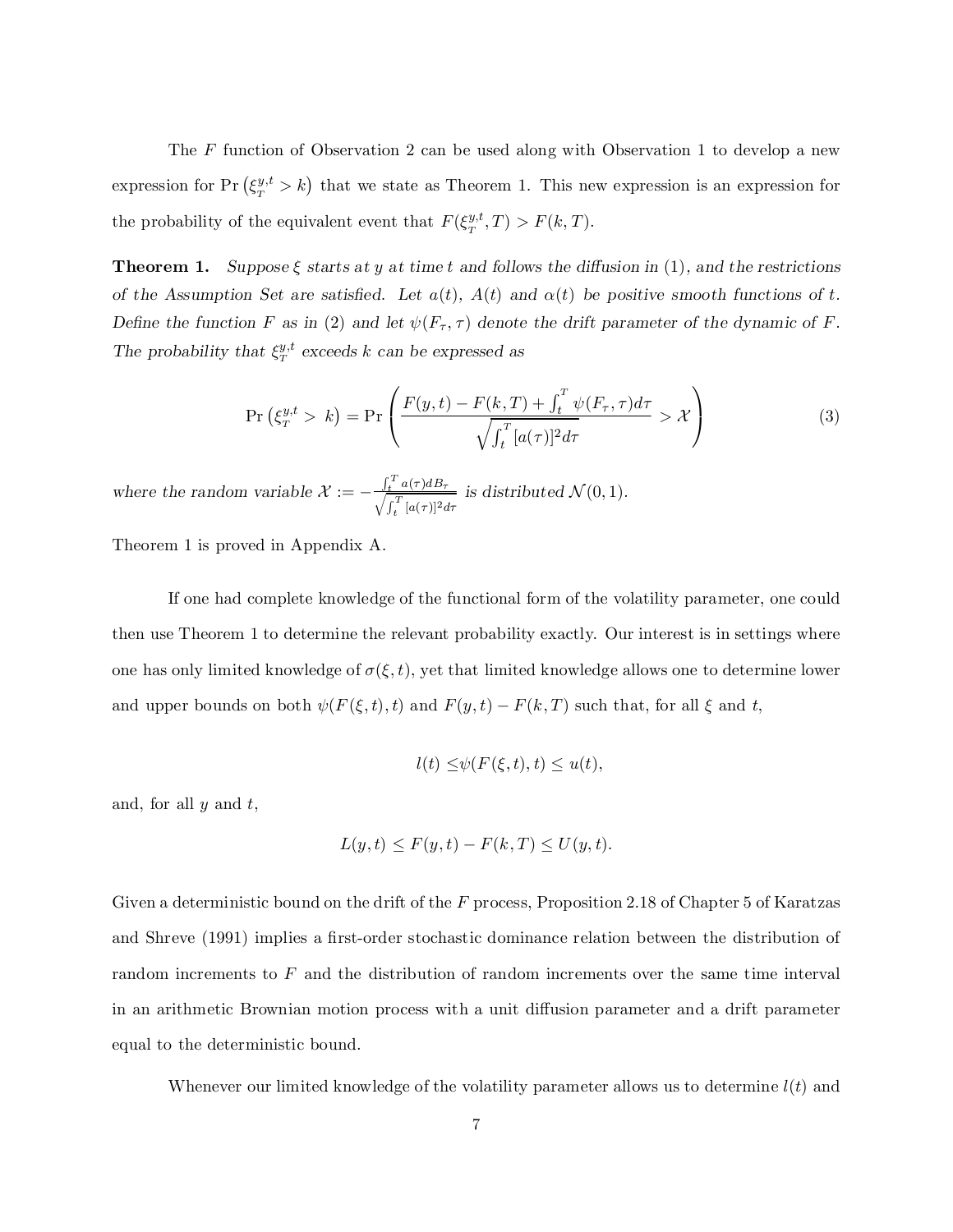$L(y,t)$  and/or  $u(t)$  and  $U(y,t)$ , Theorem 1 then implies

$$
\Pr\left(\xi_T^{y,t} > k\right) \ge \Pr\left(\frac{L(y,t) + \int_t^T l(\tau)d\tau}{\sqrt{\int_t^T [a(\tau)]^2 d\tau}} > \mathcal{X}\right) \tag{4a}
$$

$$
= N\left(\frac{L(y,t) + \int_t^T l(\tau)d\tau}{\sqrt{\int_t^T [a(\tau)]^2 d\tau}}\right),
$$
\n(4b)

and

$$
\Pr\left(\xi_T^{y,t} > k\right) \le \Pr\left(\frac{U(y,t) + \int_t^T u(\tau)d\tau}{\sqrt{\int_t^T [a(\tau)]^2 d\tau}} > \mathcal{X}\right) \tag{5a}
$$

$$
= N\left(\frac{U(y,t) + \int_t^T u(\tau)d\tau}{\sqrt{\int_t^T [a(\tau)]^2 d\tau}}\right).
$$
\n(5b)

Even if one had complete knowledge of the functional form of the volatility parameter, and hence could work directly with Theorem 1, the problem would be difficult since the random variables on each side of the inequality in (3) are not, in general, independent. But when our limited information allows us to place a *deterministic* bound on  $\psi(F(\xi,t),t)$ , then the left-hand-sides of the inequalities in  $(4a)$  and  $(5a)$  are not random variables, and hence the simplification to  $(4b)$  and  $(5b)$ . Consider the problem of placing a deterministic bound on  $\psi(F(\xi,t),t)$ . As shown in Appendix A,

$$
\psi(F(\xi, t), t) = a(t) \left( \frac{\mu(\xi, t)}{z(\xi, t)} - \frac{1}{2} z_1(\xi, t) \right) + F_2(\xi, t). \tag{6}
$$

One determinant of  $F_2(\xi,t)$  is  $\sigma_2(\xi,t)$ , and hence placing a bound on  $\psi$  requires an understanding of the economics of any time-dependence in the volatility parameter. As we now show, the nature of this time-dependence implies natural choices for the functions  $a(t)$ ,  $A(t)$ , and  $\alpha(t)$ , choices which allow the  $F_2$  component of  $\psi$  to be bounded.

In what follows we consider several examples of how this result can be used. One is when volatility is multiplicatively separable, then the transformation (2) takes simple form. Another case is when the time dependence is due to inflation only and also leads to significant simplifications. However we should notice that these are only examples one can not derive a general class of processes when the transformation becomes simple. The existsing results provide a necessary and sufficient conditions for a transformation that makes both drift and volatility state independent,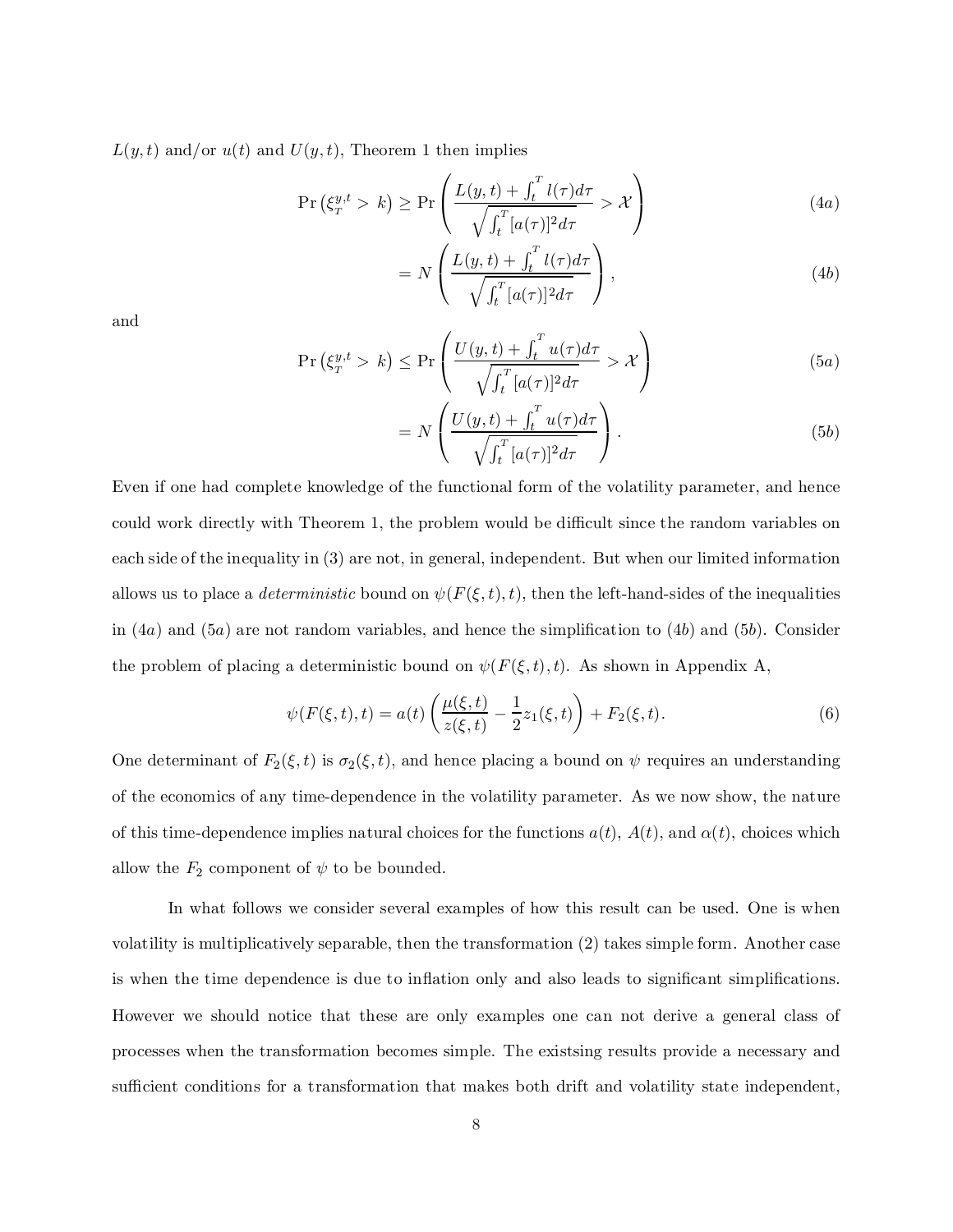see Ricciardi (1976) and Schuss (1980), our goal is different since we do not have to make the drift state independent.

#### 1.1. The economics of a time-dependent volatility parameter

Let s denote the nominal price of an asset whose risk-neutral dynamic is given by:

$$
d\xi_{\tau} = r(\tau)\xi_{\tau}d\tau + \sigma(\xi_{\tau}, \tau)\xi_{\tau}dB_{\tau}
$$
  
=  $r(\tau)\xi_{\tau}d\tau + z(\xi_{\tau}, \tau)dB_{\tau},$  (7)

where  $r(t)$  is the time t nominal risk-free rate. A dependence of  $\sigma(\cdot)$  on  $\tau$  is often viewed as an innocuous generalization of the volatility parameter to allow for time-varying information arrival. There is a second and more important reason to work with a time-dependent  $\sigma(\cdot)$  function. Whenever  $\sigma(\cdot)$  depends on s and inflation is non-zero, then the volatility parameter must depend on both s and time. The implications for option pricing are made clear in section 2.1.

#### 1.1.A. Time-varying information arrival

The volatility of the price process is time-dependent when more information about the underlying asset is released at some times than at other times—see Patell and Wolfson (1979) and (1981). This is captured by modeling the volatility parameter as multiplicatively separable in its time- and price-dependence.<sup>2</sup>

$$
\sigma(s,t):=m(t)n(s).
$$

For  $a(t) = m(t)$ ,  $A(t) = k$  and  $\alpha(t) = 1$ , the function F takes the form

$$
F(\xi, t) = \int_k^{\xi} \frac{m(t)}{m(t)n(x)x} dx = \int_k^{\xi} \frac{1}{n(x)x} dx,
$$

with the immediate property that for all  $\xi$  and  $t$ ,

$$
F_2(\xi, t) = 0.
$$

#### 1.1.B. Inflation and a price-dependent volatility parameter

<sup>&</sup>lt;sup>2</sup> This simple form includes two interesting special cases: volatility does not depend on time when  $m(t) \equiv 1$ ; and volatility is a deterministic function of time when  $n(s) \equiv 1$  (a Black-Scholes setting).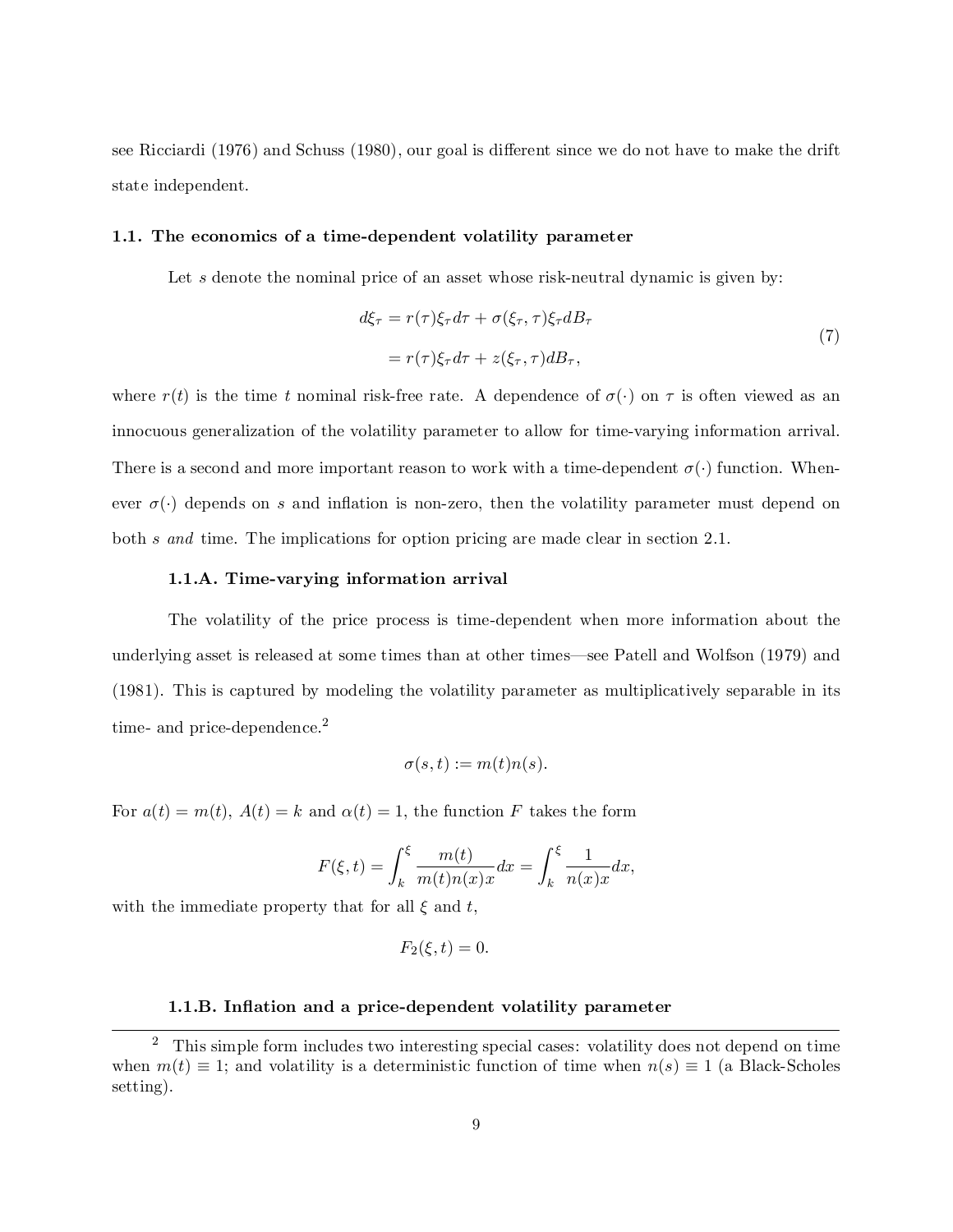For notational ease only, we assume henceforth that  $r(t) = r$  for all t. For similar notational ease we also assume that the deterministic inflation rate is a constant,  $i$ . The real risk-free rate is then the constant  $\phi = r - i$ . Assume for the moment that information about the underlying asset does arrive uniformly through time. Let  $q$  denote the real value of a stock. The risk-neutral process describing changes in the real value of the stock is assumed to be:

$$
dq_{\tau} = \phi q_{\tau} d\tau + v(q_{\tau}) q_{\tau} dB_{\tau} .
$$

Note that the volatility function  $v(q)$  is not time-dependent. Let  $p_t$  denote the price level at time t, with the price level normalized to unity at time 0. Let  $s_t = p_t \times q_t = e^{it} \times q_t$  denote the time t nominal price of the stock. From Ito's Lemma we have that the nominal price of the stock follows the diffusion:

$$
ds_{\tau} = (\phi + i)s_{\tau} d\tau + v(q_{\tau})s_{\tau} dB_{\tau}
$$
  
=  $(\phi + i)s_{\tau} d\tau + v(e^{-i\tau} s_{\tau})s_{\tau} dB_{\tau}$   
=  $rs_{\tau} d\tau + \sigma(s_{\tau}, \tau)s_{\tau} dB_{\tau}$ .

Even though the volatility function v is not time-dependent, the volatility function  $\sigma$  is timedependent and, in this case, the volatility parameter in (7) will take the form:

$$
\sigma(s,t) = v(se^{-it}).
$$

As a further example of the need for care when working with a price-dependent volatility function in a world of non-zero inflation, suppose that the risk-neutral process for the nominal price of a stock is given by:

$$
ds_{\tau} = rs_{\tau}d\tau + \sigma(s_{\tau})s_{\tau}dB_{\tau}.
$$

Note that the function  $\sigma(s)$  is not time-dependent. This is a very common specification of the riskneutral process. But this specification is far from innocuous. The assumed lack of time-dependence in the volatility function  $\sigma(\cdot)$  has the non-trivial economic implication that the constant inflation rate *i* must be  $i = 0!$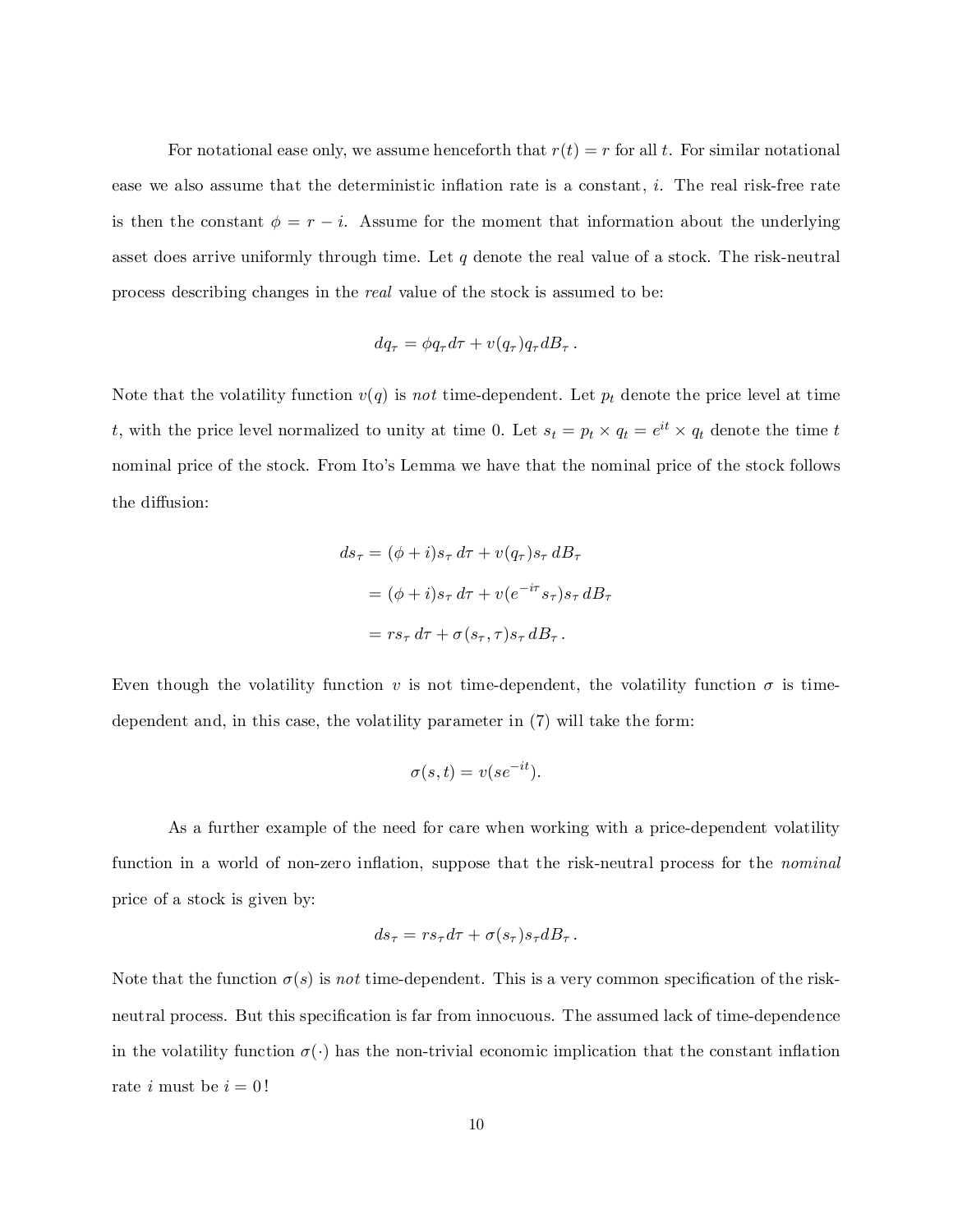In general, the time-dependence of volatility can reflect both a non-zero inflation rate and a time varying rate of information release:

$$
\sigma(s,t) = m(t)v(se^{-it}).
$$

Without loss of generality, we assume in the remainder of the article that  $m(t) = 1$  for all t. In defining F we always choose  $a(t) = 1$ ,  $A(t) = k$  (later it will be used as a strike price) and  $\alpha(t) = e^{i(T-t)}$ .<sup>3</sup>

$$
F(\xi, t) = \int_{k}^{\xi e^{i(T-t)}} \frac{1}{\sigma(xe^{-i(T-t)}, t)x} dx
$$

$$
= \int_{k}^{\xi e^{i(T-t)}} \frac{1}{v(xe^{-iT})x} dx,
$$

and

$$
F_2(\xi,t) = -\frac{i\xi e^{i(T-t)}}{v(\xi e^{i(T-t)}e^{iT})\xi e^{i(T-t)}} = -\frac{i}{\sigma(\xi,t)}.
$$

Armed with Theorem 1 and this specification of the  $F$  function we now turn to the analysis of the problems of hedging and pricing derivatives and the determination of VaR when we have only limited knowledge of the volatility parameter of the relevant diffusion.

#### 2. Bounds on Deltas

In order to apply Theorem 1 to the analysis of position deltas, we must first demonstrate that deltas are determined by the probability distribution of the realization of a diffusion process at the position's terminal date. Let  $V(s,t)$  denote the nominal price of a European contingent claim on an underlying asset whose risk-neutral process is given by (7). When, in particular, a call option is considered, c instead of  $V$  will be used to denote its nominal price. The contractual payoff function is  $g(\cdot)$ , meaning that if the underlying price is s at the expiration date T, then the contingent claim will pay off  $g(s)$ . Theorem 2 establishes that a contingent claim's delta can be

<sup>&</sup>lt;sup>3</sup> When  $m(t) \neq 1$  for all t, the bounds developed in Lemmas 1, 2, 3 and 4 continue to apply with  $T-t$  replaced by  $\int_t^T m(\tau) d\tau$  where appropriate.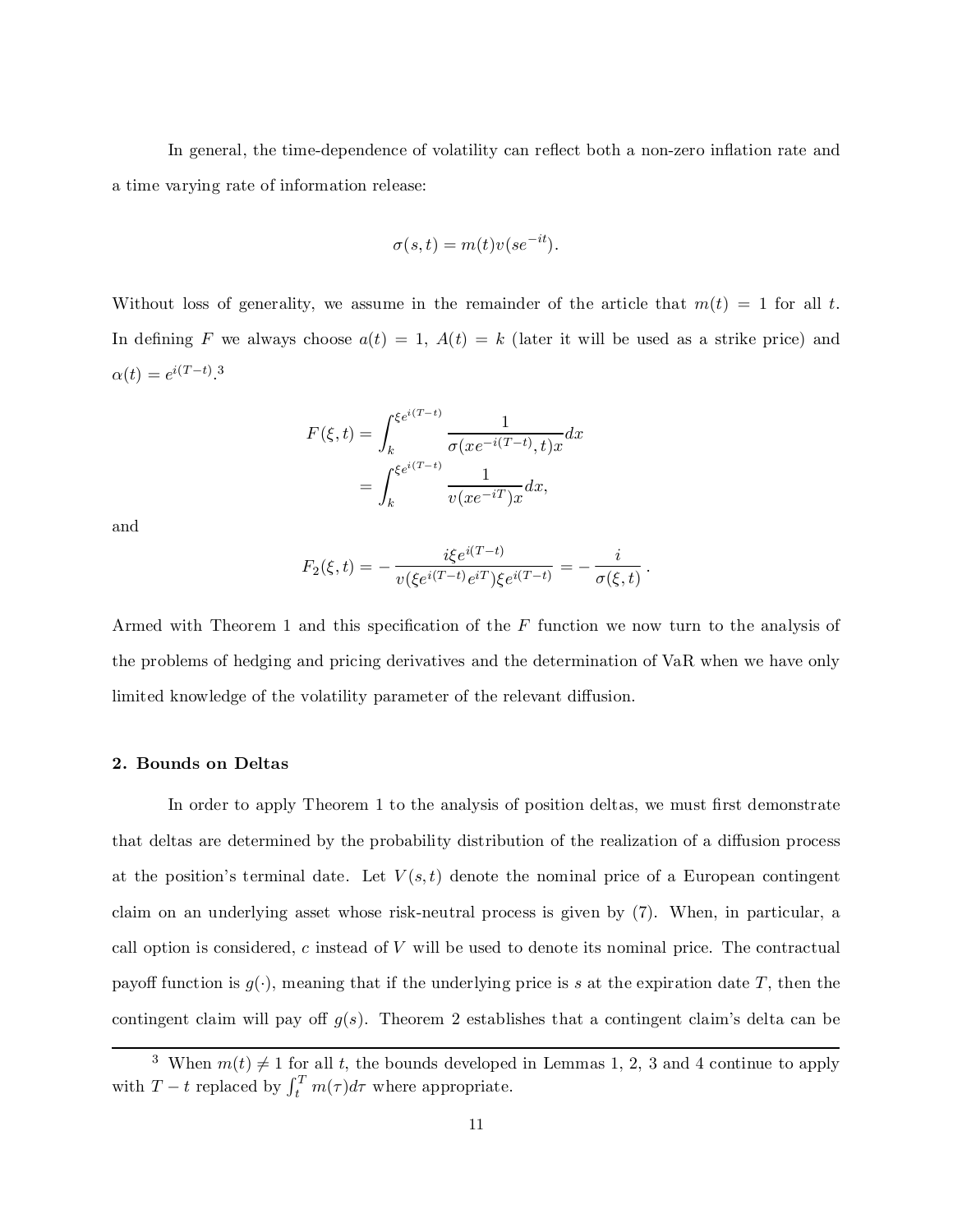expressed as the expectation of its delta at maturity under a particular diffusion process for the underlying asset. 4

**Theorem 2.** (Bergman (1983)) Suppose the risk-neutral process for the underlying asset is given by  $(7)$ . Consider a European contingent claim on this asset whose time T contractual payoff is  $g(\cdot)$ . The delta of this claim is given by

$$
V_1(s,t) = E\{g_1(\xi_T^{s,t})\},\,
$$

where the dynamic of  $\xi_{\tau}$  is described by

$$
d\xi_{\tau} = (r\xi_{\tau} + z_1(\xi_{\tau}, \tau)z(\xi_{\tau}, \tau)) d\tau + z(\xi_{\tau}, \tau)dB_{\tau}.
$$

Theorem 2 is proved in Appendix A. The stochastic process that determines a claim's delta, the delta process, is neither the true process, nor the risk-neutral process.

**Definition 1.** (The Delta Process) When the risk-neutral process is given by  $(7)$ , the following process will be said to be the corresponding delta process:

$$
d\xi_{\tau} = (r(\tau)\xi_{\tau} + z_1(\xi_{\tau}, \tau)z(\xi_{\tau}, \tau)) d\tau + z(\xi_{\tau}, \tau)dB_{\tau}.
$$
\n(8)

The diffusion parameter of the delta process is common to the true process, the risk-neutral process, and the delta process. The drift of the delta process is the sum of the risk-neutral drift plus a term that depends on that common diffusion parameter, and will exceed (be less than) the risk-neutral drift when  $z_1(s,t)$  is positive (negative). In the case of a call option, Theorem 2 specializes to an equality between a call's delta and its probability of finishing in-the-money under the delta process. For a call option,  $c(s,T) = g(s) = \max[0, s - k]$ , and

$$
g_1(s) = \begin{cases} 1, & \text{if } s > k; \\ 0, & \text{if } s < k. \end{cases}
$$

Hence, for a call option, Theorem 2 specializes to:

$$
c_1(s,t) = E\{g_1(\xi_T^{s,t})\} = \Pr\left(\xi_T^{s,t} > k\right),\,
$$

 $4$  An extension of Theorem 2 to the case of a multi-dimensional diffusion setting (i.e., a setting with stochastic volatility) can be found in the appendix to Bergman, Grundy and Wiener (1996). An independent derivation of Theorem 2 in a deterministic volatility setting can be found in Carr (1993).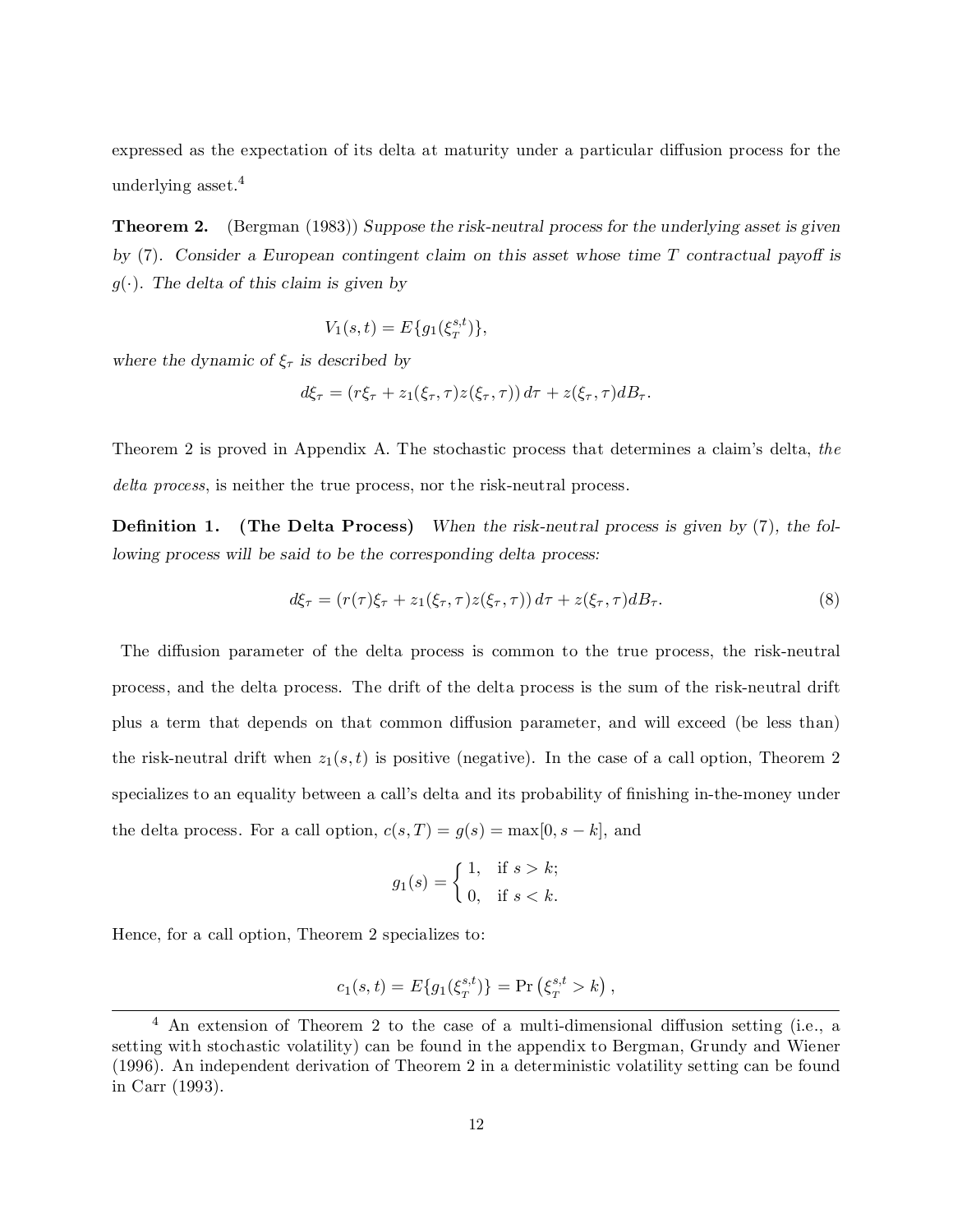with the dynamic of  $\xi_{\tau}$  given by the delta process in (8). Whenever a European-style contingent claim is equivalent to a portfolio of call options, bounding the probability that the delta process finishes above any given level allows one to place a bound on the delta of that contingent claim.

#### 2.1. Theorems 1 and 2 and option deltas

When the  $F$  transform is applied to the delta process, the drift of the resultant  $F$  process (given in general in  $(6)$ ) specializes to:<sup>5</sup>

$$
\psi(F(\xi, t), t) = a(\tau) \left( \frac{\mu(\xi, \tau)}{z(\xi, \tau)} - \frac{1}{2} z_1(\xi, \tau) \right) + F_2(\xi, \tau) \n= 1 \times \left( \frac{r\xi + z_1(\xi, \tau) z(\xi, \tau)}{z(\xi, \tau)} - \frac{1}{2} z_1(\xi, \tau) \right) - \frac{i}{\sigma(\xi, \tau)} \n= \frac{r - i}{\sigma(\xi, \tau)} + \frac{1}{2} z_1(\xi, \tau).
$$
\n(9)

Substitution for  $F, \psi$  and a in (3) then gives<sup>6</sup>

$$
c_1(s,t) = \Pr\left(\frac{\int_k^{se^{i(T-t)}} \frac{1}{\sigma(xe^{-i(T-t)},t)x} dx + \int_t^T \left(\frac{r-i}{\sigma(\xi_\tau,\tau)} + \frac{1}{2} z_1(\xi_\tau,\tau)\right) d\tau}{\sqrt{T-t}} > \mathcal{X}\right),\tag{10}
$$

where  $\xi_{\tau}$  starts at s and time t and follows the delta process in (8), and X is determined by the Wiener component of (8). With the aid of a change of variables,  $q := xe^{-T}$ , the call's delta can be expressed entirely in terms of the real value of the underlying asset,  $se^{-it}$ , the real value of the exercise price,  $ke^{-iT}$ , the function,  $v(\cdot)$ , that relates the volatility to the real value of the underlying asset, and the real risk-free rate,  $r - i$ ; i.e., entirely in real terms.

$$
c_1(s,t) = \Pr\left(\frac{\int_{ke^{-iT}}^{se^{-it}} \frac{1}{v(q)q} dq + \int_t^T \left(\frac{r-i}{v(\xi_\tau e^{-i\tau})} + \frac{1}{2} \left(v_1(\xi_\tau e^{-i\tau}) \xi_\tau e^{-i\tau} + v(\xi_\tau e^{-i\tau})\right)\right) d\tau}{\sqrt{T-t}} > \mathcal{X}\right).
$$

<sup>5</sup> In a Black-Scholes setting with a constant volatility,  $\hat{\sigma}$ ,  $z_1(s,t) = \hat{\sigma}$  and expression (9) simplifies to  $\psi(F(\xi,t),t) = \frac{r-i+\frac{1}{2}\hat{\sigma}^2}{\hat{\sigma}^2}$  $\frac{\frac{1}{2}a^{\frac{1}{2}}}{a}$ .

<sup>6</sup> In a Black-Scholes setting with a constant volatility,  $\hat{\sigma}$ , evaluation of the integrals in (10) yields the familiar Black-Scholes expression for the hedge ratio:

$$
c_1(s,t) = N\left(\frac{\ln(s/k) + \left(r + \frac{1}{2}\hat{\sigma}^2\right)(T-t)}{\hat{\sigma}\sqrt{T-t}}\right).
$$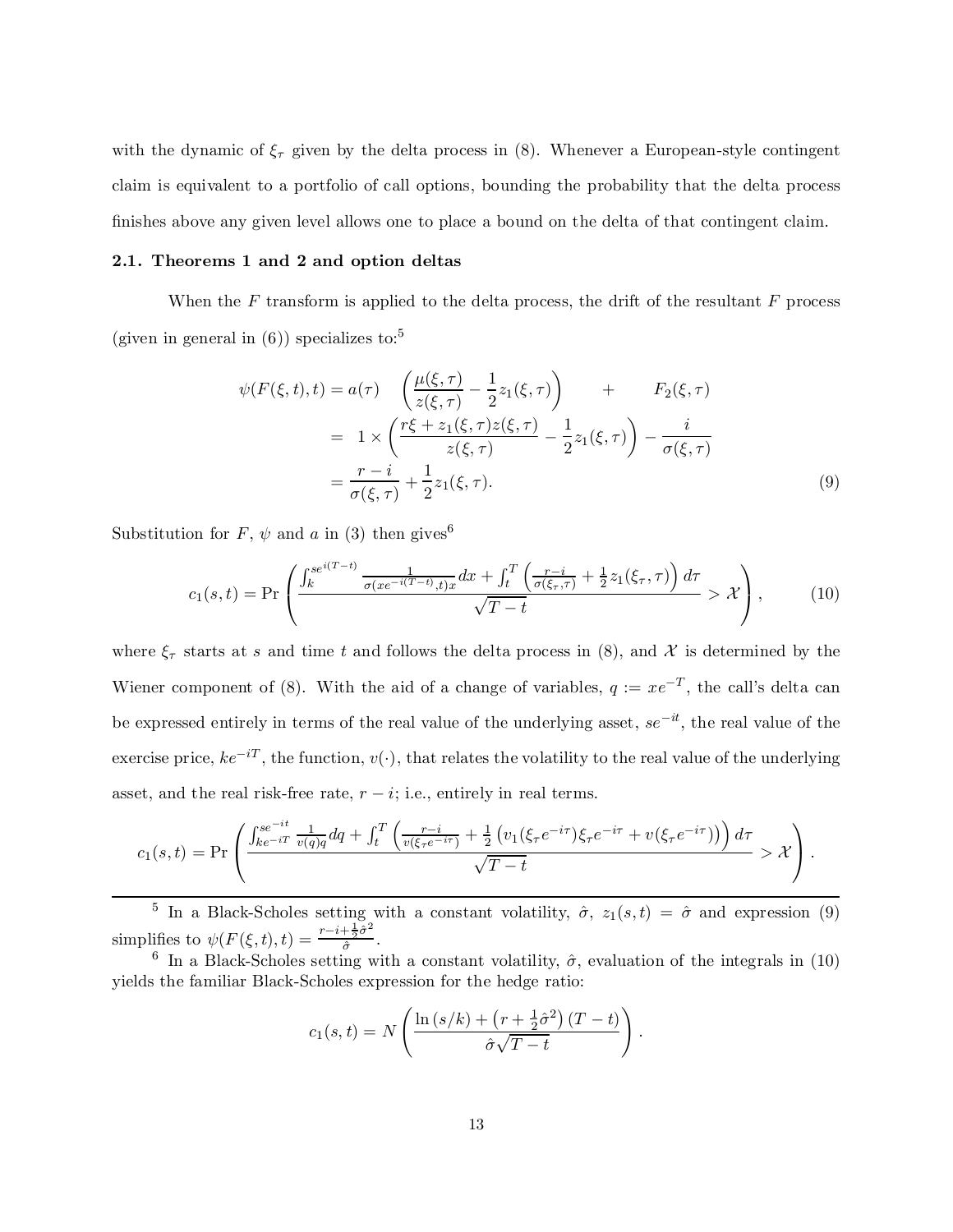What is important is that when  $i \neq 0$ , expression (10) can not be re-expressed purely in terms of nominal prices and nominal interest rates alone unless the volatility function  $\sigma(\cdot)$  does not depend on the price level; i.e., it is only in a Black-Scholes type setting that option prices can be written in terms of nominal prices and nominal interest rates without reference to the inflation rate.

#### 2.2. Bounds on deltas given only limited knowledge of the volatility parameter

Suppose that at some time t we know the underlying asset's current volatility,  $\sigma(s,t)$ , and/or  $\sigma(ke^{-i(T-t)},t)$ . Suppose also that we have the additional knowledge that the volatility parameter satisfies one or more of the following restrictions for all  $s$  and  $t$ :

$$
\frac{\sigma_1(s,t)s}{\sigma(s,t)} \ge -1.
$$

$$
(ii) \t\t \sigma_1(s,t) \ge 0.
$$

$$
(iii) \t\t \sigma_1(s,t) \le 0.
$$

(iv) æ · æ(s;t) · æ:

Clearly (iv) is always trivially satisfied with  $\sigma = 0$  and  $\bar{\sigma}$  infinite. Note that satisfaction of restriction (i) immediately implies that restriction (i) is satisfied. Restriction (i) implies that the diffusion parameter is non-decreasing in the asset price; i.e.,  $z_1(s,t) \geq 0$  for all s and t. Under restriction (i),  $\sigma_1$  can be negative, but not 'too' negative; e.g., restriction (i) is satisfied in the constant elasticity of variance (CEV) setting studied in Cox (1975). In this CEV setting the diffusion parameter takes the form  $z(s,t) := \check{\sigma}(t)s^{\rho}$ , where  $0 \leq \rho \leq 1$ ,  $\check{\sigma}(t)$  is the time t volatility given a nominal stock price of unity, and the elasticity of volatility,  $\omega(s,t)$ , is  $\omega(s,t) = \rho - 1$ . Since  $\rho \geq 0$ ,  $\omega(s,t) \geq -1$ . Finally, note that since  $z(0,t) = 0$  for all limited liability assets, a risky, limited liability asset could never satisfy a restriction that  $z_1(s,t) \leq 0$  for all s and t.

How can we use our limited knowledge of the volatility parameter to bound the value for delta given by  $(10)$ ? As one illustration, suppose we know that the volatility parameter satisfies restriction (*i*). When  $z_1(s,t) \geq 0$  for all s and t and  $r \geq i$ , the drift of the F process given in (9) is non-negative. A deterministic lower bound on the drift then takes the simple form  $l(t) := 0$ ; i.e.,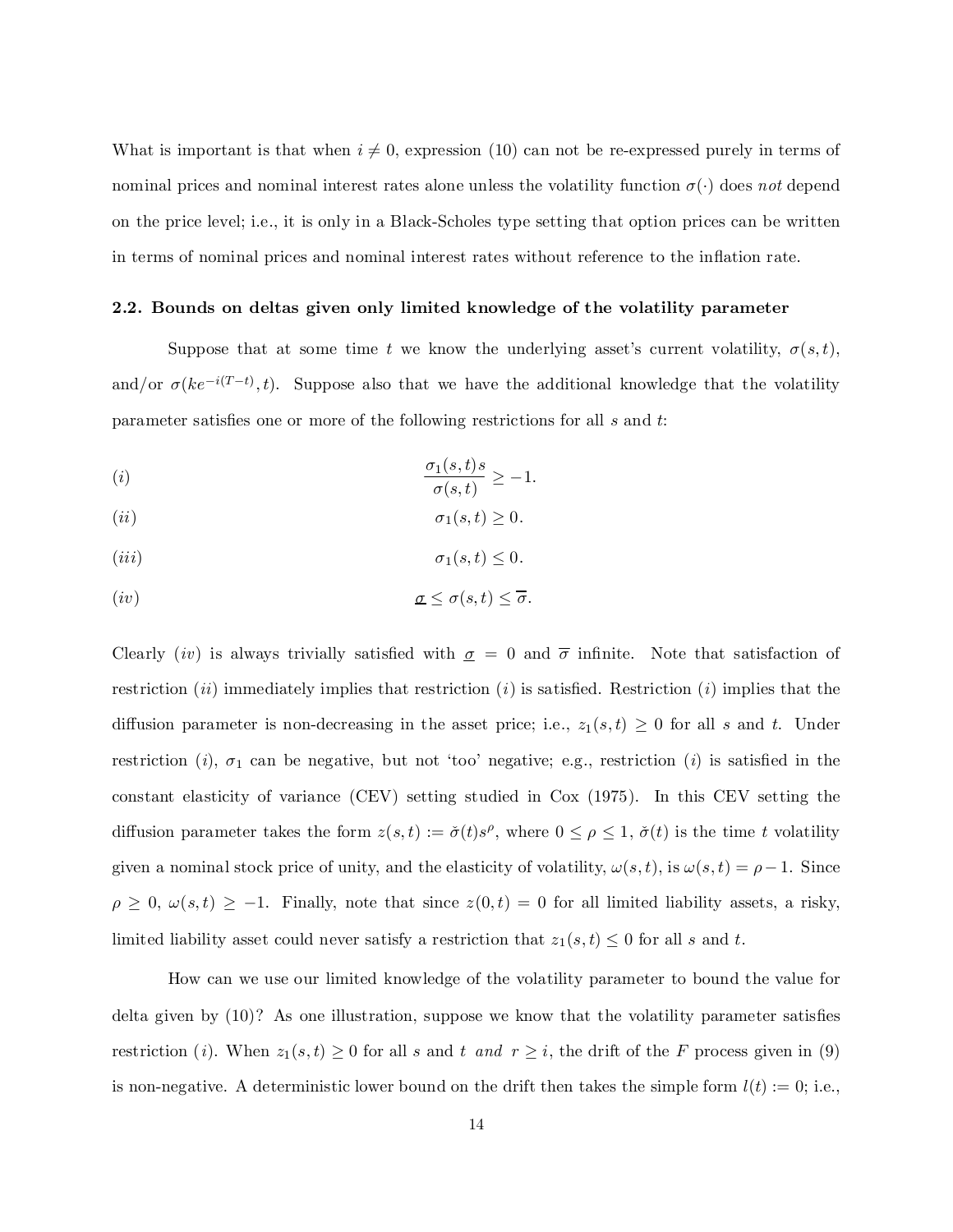when  $\xi_{\tau}$  follows the delta process, the distribution of  $F(\xi_T^{s,t})$  $T(T, T) - F(s, t)$  first order stochastically dominates the distribution of increments over an interval of length  $T - t$  in a zero drift, unit diffusion parameter, arithmetic Brownian motion process. Knowledge that  $z_1(s,t) \geq 0$  for all s and t also allows us to obtain a lower bound on  $F(s, t) - F(k, T)$ .

$$
L(s,t) := \frac{s - ke^{-i(T-t)}}{\sigma(s,t)s}
$$
  
= 
$$
\int_{k}^{se^{i(T-t)}} \frac{1}{\sigma(s,t)se^{i(T-t)}} dx
$$
  

$$
\leq \int_{k}^{se^{i(T-t)}} \frac{1}{\sigma(xe^{-i(T-t)},t)x} dx
$$
  
= 
$$
F(s,t) - F(k,T).
$$

Substituting for  $l(t)$  and  $L(s,t)$  in (4) immediately provides a lower bound on an option's delta that is satisfied whenever  $r \geq i$  and  $z_1(s,t) \geq 0$  for all s and t. This bound is the special case of the first of the bounds set out in Lemma 1 below, applicable when  $\overline{\sigma}$  is infinite and  $r \geq i$ .

Lemma 1. (Bounds on Deltas) Suppose that the risk-neutral process for the underlying asset starts at s at time t and follows the diffusion given in (7) with  $a \leq \sigma(s, t) \leq \overline{\sigma}$  for all s and t. Suppose also that the restrictions of the Assumption Set are satisfied. Let  $M := \max\left[\frac{r-i}{\sigma}, \frac{r-i}{\overline{\sigma}}\right]$ i and  $m = \min\left[\frac{r-i}{\sigma}, \frac{r-i}{\overline{\sigma}}\right]$ i .

I. Suppose that  $z_1(s,t) \geq 0$  for all s and t. A call's delta is then bounded below as:

$$
c_1(s,t) \ge N\left(\frac{\frac{s-k e^{-i(T-t)}}{s} + m \sigma(s,t)(T-t)}{\sigma(s,t)\sqrt{T-t}}\right). \tag{11}
$$

II. Suppose that  $\sigma_1(s,t) \geq 0$  for all s and t. A call's delta is then bounded below as:

$$
c_1(s,t) \ge N\left(\frac{\ln\left(s/ke^{-i(T-t)}\right) + \left(m + \frac{1}{2}\sigma\right)\sigma(s,t)(T-t)}{\sigma(s,t)\sqrt{T-t}}\right). \tag{12}
$$

III. Suppose that  $\sigma_1(s,t) \leq 0$  for all s and t. A call's delta is then bounded above as:

$$
c_1(s,t) \le N\left(\frac{\ln\left(s/ke^{-i(T-t)}\right) + \left(M + \frac{1}{2}\overline{\sigma}\right)\sigma(ke^{-i(T-t)},t)(T-t)}{\sigma(ke^{-i(T-t)},t)\sqrt{T-t}}\right). \tag{13}
$$

Lemma 1 is proved in Appendix A.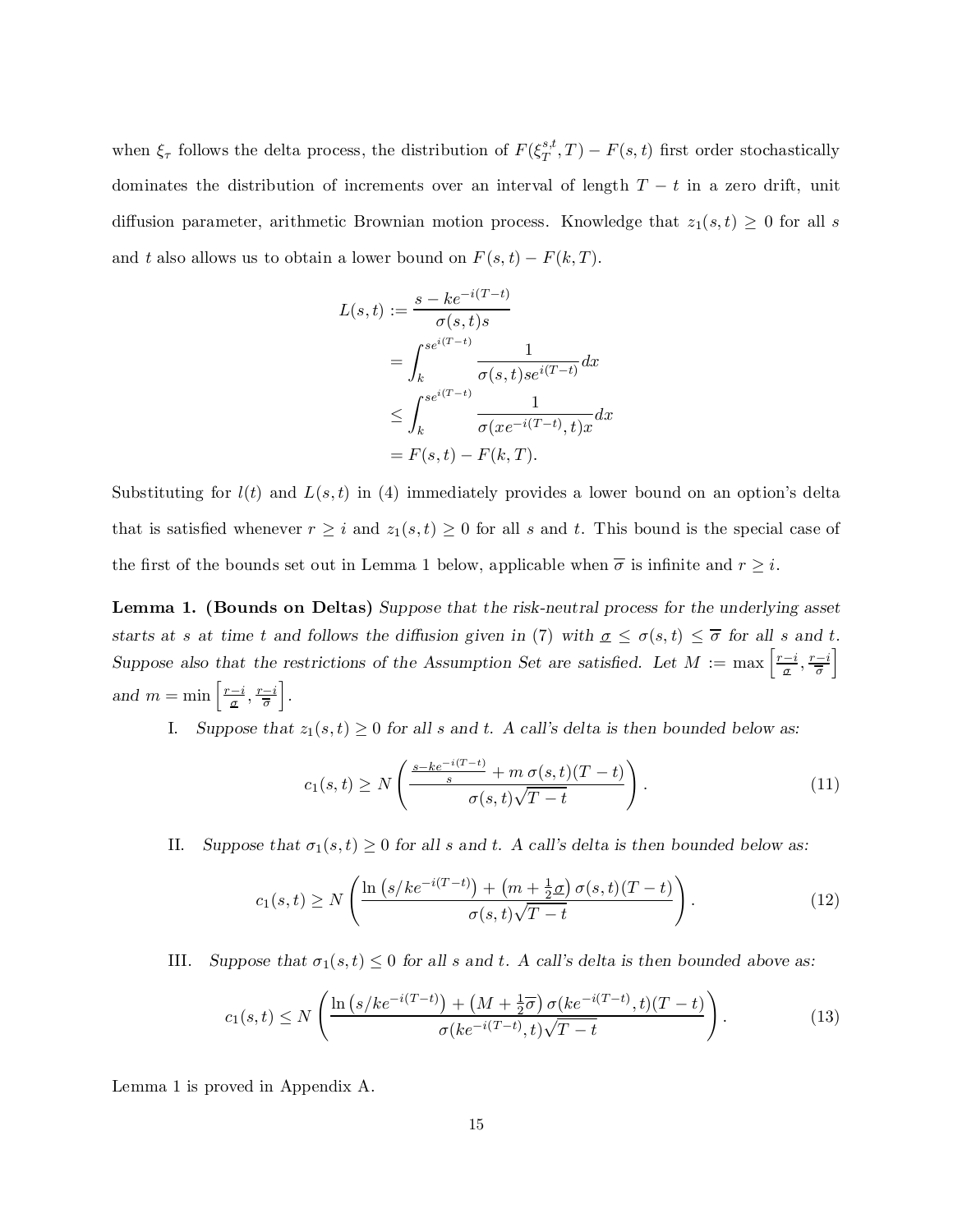The min $[\cdot, \cdot]$  and max $[\cdot, \cdot]$  functions in (11), (12) and (13) reflect the fact that, in general, the real risk-free rate,  $r - i$ , could be either positive or negative.<sup>7</sup> It is important to recognize how  $\sigma(s,t)$  enters the right-hand-side on inequalities (11) and (12). Obviously, if one knew  $\sigma(s,t)$  for all s and t, then one could determine option deltas and prices exactly and  $(11)$  and  $(12)$  would be simply quick consistency checks on one's numerical solution technique. But, when one knows only the volatility at the *current* price and time and that  $z_1(s,t) \geq 0$  or  $\sigma_1(s,t) \geq 0$  for all s and t, then  $(11)$  and  $(12)$  become the focus. What if one does not know the volatility at the current price and time? Then one uses the Lemma 1 precondition, that  $\underline{\sigma} \leq \sigma(s,t) \leq \overline{\sigma}$  for all s and t, to substitute the appropriate bound on volatility for  $\sigma(s,t)$  in the right-hand-side of (11) and (12). Even when the known bounds on volatilty are simply  $0 \le \sigma(s,t) \le \infty$ , expressions (11) and (12) are not without content. For example, as shown in detail in the following subsection, whenever the real risk-free rate is non-negative and  $z_1(s,t) \geq 0$  for all s and t, then both (11) and (12) state that the delta of a call is at least 1/2 provided the real value of the underlying exceeds the real value of the option's exercise price.

Tables IA and IB demonstrate that the bounds in Lemma 1 can be quite tight in interesting settings. Table IA compares the true deltas of call options in a CEV world to the lower bound given in (11).<sup>8</sup> The bound in (11) is relevant since in a CEV world,  $z_1(s,t) \geq 0$  for all s and t. The risk-neutral CEV process for the asset's nominal price is assumed to take the form

$$
d\xi_{\tau} = r\xi_{\tau}d\tau + \check{\sigma}\xi_{\tau}^{\rho}dB_{\tau}
$$

which, given the Section 1.1. discussion of the time-dependence of volatility, implies that the inflation rate must be zero. Since  $\bar{\sigma}$  is infinite in a CEV setting, a positive nominal risk-free rate

$$
c_1(s,t) = N\left(\frac{\ln\left(s/k\right) + \left(r + \frac{1}{2}\hat{\sigma}^2\right)(T-t)}{\hat{\sigma}\sqrt{T-t}}\right)
$$

:

<sup>8</sup> The Mathematica 3.0 program that calculates the true deltas is available upon request.

<sup>&</sup>lt;sup>7</sup> Note that a Black-Scholes setting simultaneously satisfies both the restriction that  $\sigma_1(s,t) \geq$ 0 for all s and t and that  $\sigma_1(s,t) \leq 0$  for all s and t, with  $\hat{\sigma} = \sigma = \sigma(s,t) = \sigma(ke^{-i(T-t)},t) = \overline{\sigma}$ . Substituting  $\hat{\sigma}$  into the right-hand-sides of inequalities (12) and (13) gives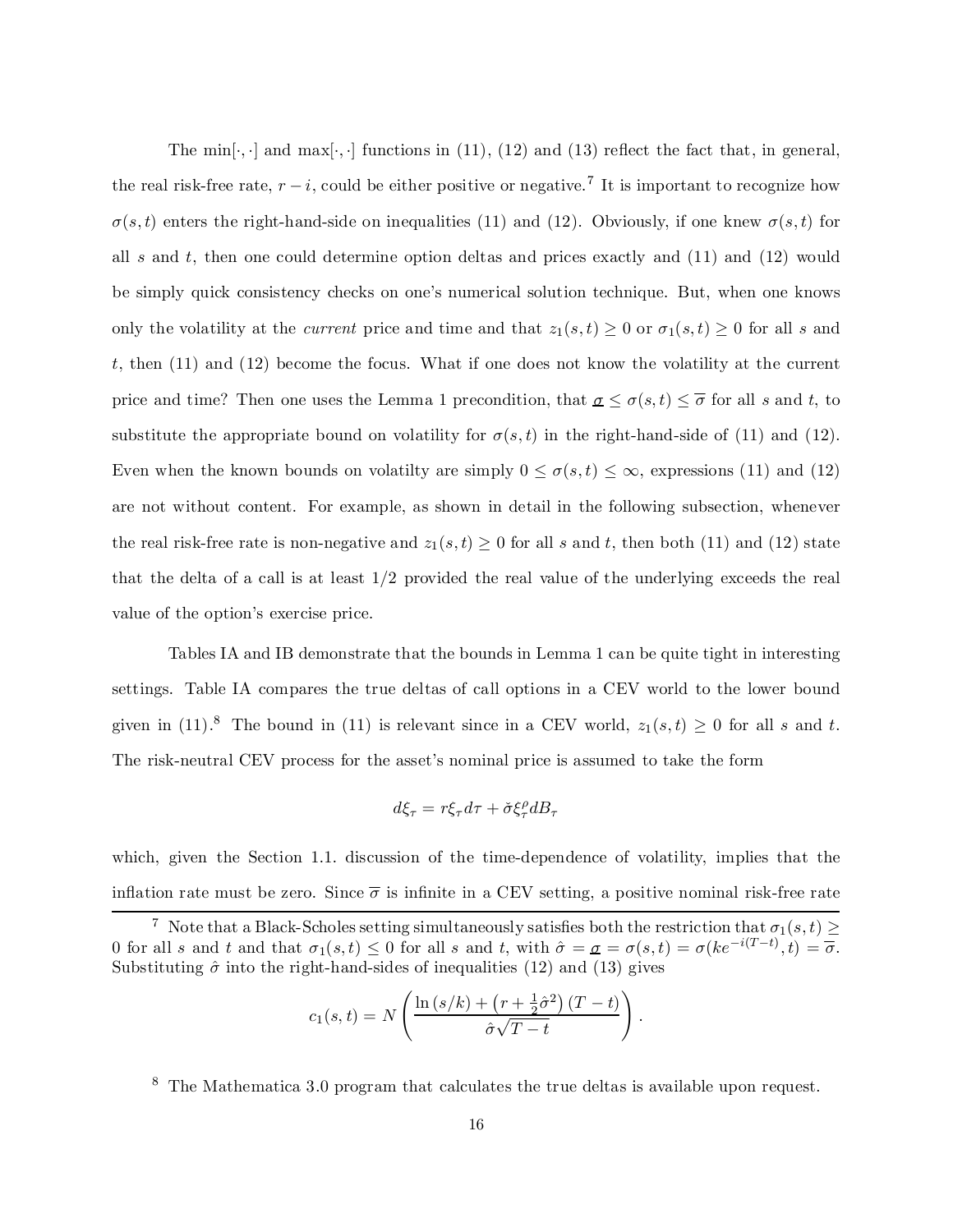implies that the min $\cdot$ ,  $\cdot$  term in (11) is zero, and the inequality in (11) simplifies to

$$
c_1(s,t) \ge N\left(\frac{s-k}{s\sigma(s,t)\sqrt{T-t}}\right).
$$

The first column of Table IA reports this lower bound. The remaining columns report the options' true deltas for various values of the elasticity parameter  $\rho$ . As  $\rho$  varies, the value of  $\check{\sigma}$  is altered so that the current volatility is held constant at its assumed known value.

Table IB compares the true deltas of call options in a displaced diffusion world to the lower bound given in (12). The calls are assumed to be written on a non-dividend-paying, unlevered firm that has both a riskless and a risky division. The volatility of the risky division's assets is a constant,  $\hat{\sigma}$ . The fraction of the firm's assets currently held in the riskless division is f, and no transfers between the two divisions will occur during the life of the option. In this displaced diffusion world,  $\sigma_1(s,t) \geq 0$  for all s and t and hence the bound in (12) is relevant. When  $i = r$ the bound simplifies to

$$
c_1(s,t) \ge N\left(\frac{\ln\left(s/ke^{-r(T-t)}\right)}{\sigma(s,t)\sqrt{T-t}}\right).
$$

The first column on Table IB reports this lower bound. The remaining columns report the options' true deltas for various values of f. As f varies, the value of  $\hat{\sigma}$  is altered so that the firm's current volatility is held constant at its assumed known value.<sup>9</sup>

We now turn to the implications of Lemma 1 for the deltas of in-the-money options.

# 2.3. Deltas of `In-the-Money' Options

In the familiar Black-Scholes setting, the delta of any option with  $ke^{-r(T-t)} \leq s$  is at least 1/2. In this section we show that this result need not extend beyond a Black-Scholes setting. There are two reasons for this. The first is that when volatility does depend on the price level, then one must be careful to relate the properties of option to real prices and real interest rates. The second

<sup>&</sup>lt;sup>9</sup> If  $r \neq i$ ,  $\overline{\sigma}$  is a determinant of the lower bound in (12). In this displaced diffusion setting  $\overline{\sigma} = \hat{\sigma}$ . For comparability across columns we adjust the value of  $\hat{\sigma}$  so as to hold constant the firm's current volatility. Absent the simplifying assumption that  $i = r$ , a different lower bound would be applicable for each column.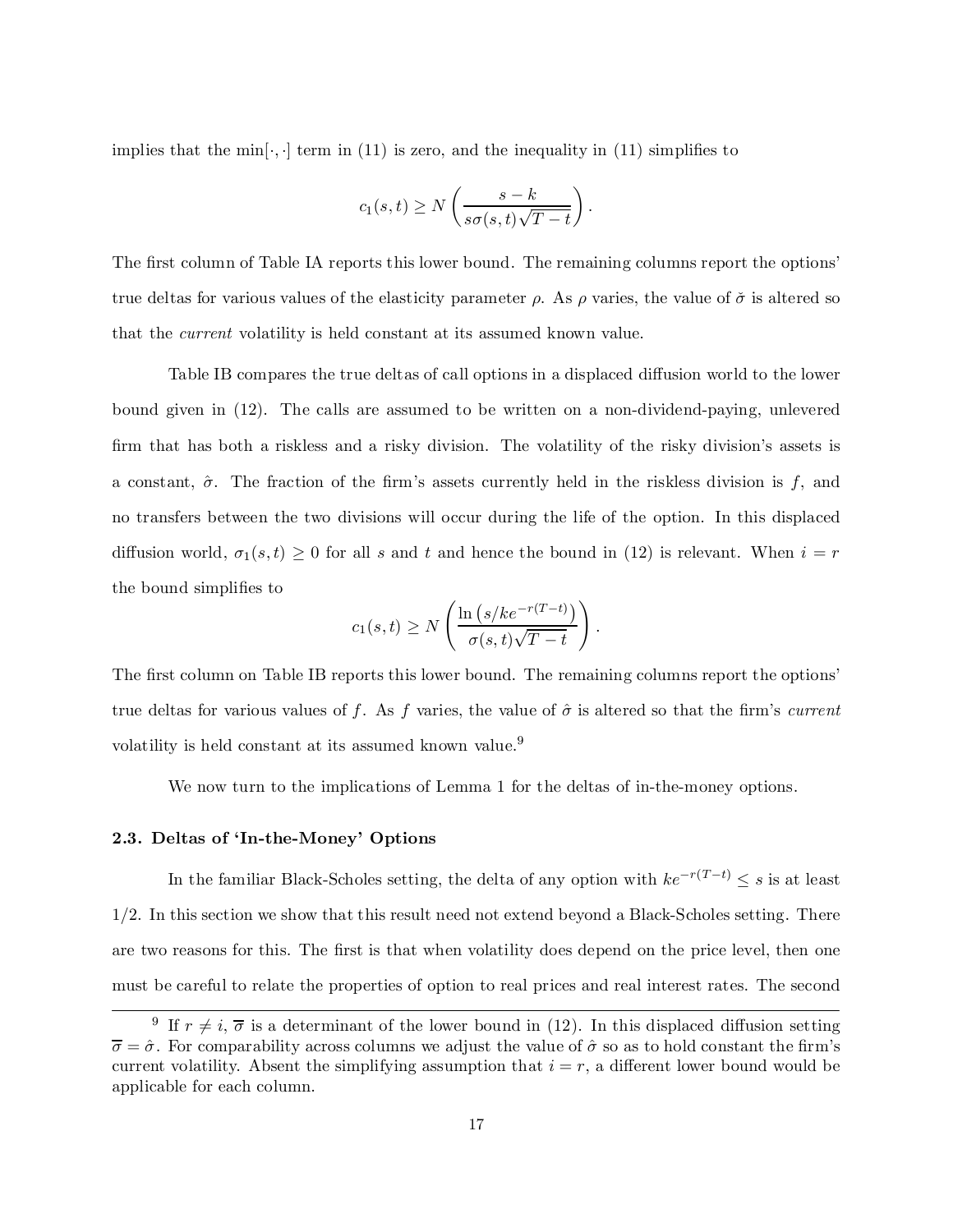reason is that even when  $i = 0$ , if the asset's volatility declines fast enough as its price increases, then the delta of an at-the-money option can be less than 1/2.

We first use the  $F$  transform of the delta process to establish that given a one-dimensional diffusion process with  $z_1(s,t) \geq 0$  for all s and t and non-negative real interest rates, then the delta of an option is always at least  $1/2$  provided that the real value of the underlying asset,  $se^{-it}$ , is at least equal to the real exercise price,  $ke^{-iT}$ ; i.e., provided  $s \geq ke^{-i(T-t)}$ . We then show by example that when  $z_1(s,t) \not\geq 0$  for all s and t, then the delta of an at-the-money option can be less than  $1/2$  even if  $r \geq i$ .

**Definition 2.** (At-the-Real-Money) An option will be said to be at-the-real-money if  $s =$  $ke^{-i(T-t)}$ .

Corollary. (Deltas of At-the-Real-Money Calls) When the risk-neutral process is given by (7),  $r \geq i$  and  $z_1(s,t) \geq 0$  for all s and t, then the delta of an at-the-real-money call option is always at least 1/2.

Proof: In the definition of F in (2), set  $\alpha(t) = e^{i(T-t)}$  and  $A(t) = k$ . For  $s = ke^{-i(T-t)}$ , we have  $F(s,t) = 0$  and  $F(k,T) = 0$ . The probability that, starting from s, the delta process finishes above  $k = se^{i(T-t)}$  is therefore the same as the probability that the F transform of the delta process finishes above zero when it starts from zero. When  $r \geq i$  and  $z_1(s,t) \geq 0$  for all s and t, the drift of the F transform of the delta process (given in  $(9)$ ) is always non-negative. Thus the distribution of  $F(\xi_T^{s,t})$  $T(T, T) - F(s, t)$  first-order stochastically dominates the distribution of the increment over the same interval in a mean zero, unit diffusion parameter, Brownian motion process. Hence the probability that F finishes above its starting value is at least  $1/2$ .

It is important to note that the delta of an at-the-real-money option is not always at least 1/2, even when  $r \geq i$ . The restriction that  $z_1(s,t) \geq 0$  for all s and t is an important precondition of the above Corollary. When this restriction is not satisfied, the delta of an at-the-real-money option can be less than 1/2. We demonstrate this result by example. Suppose  $r = i = 0$ , and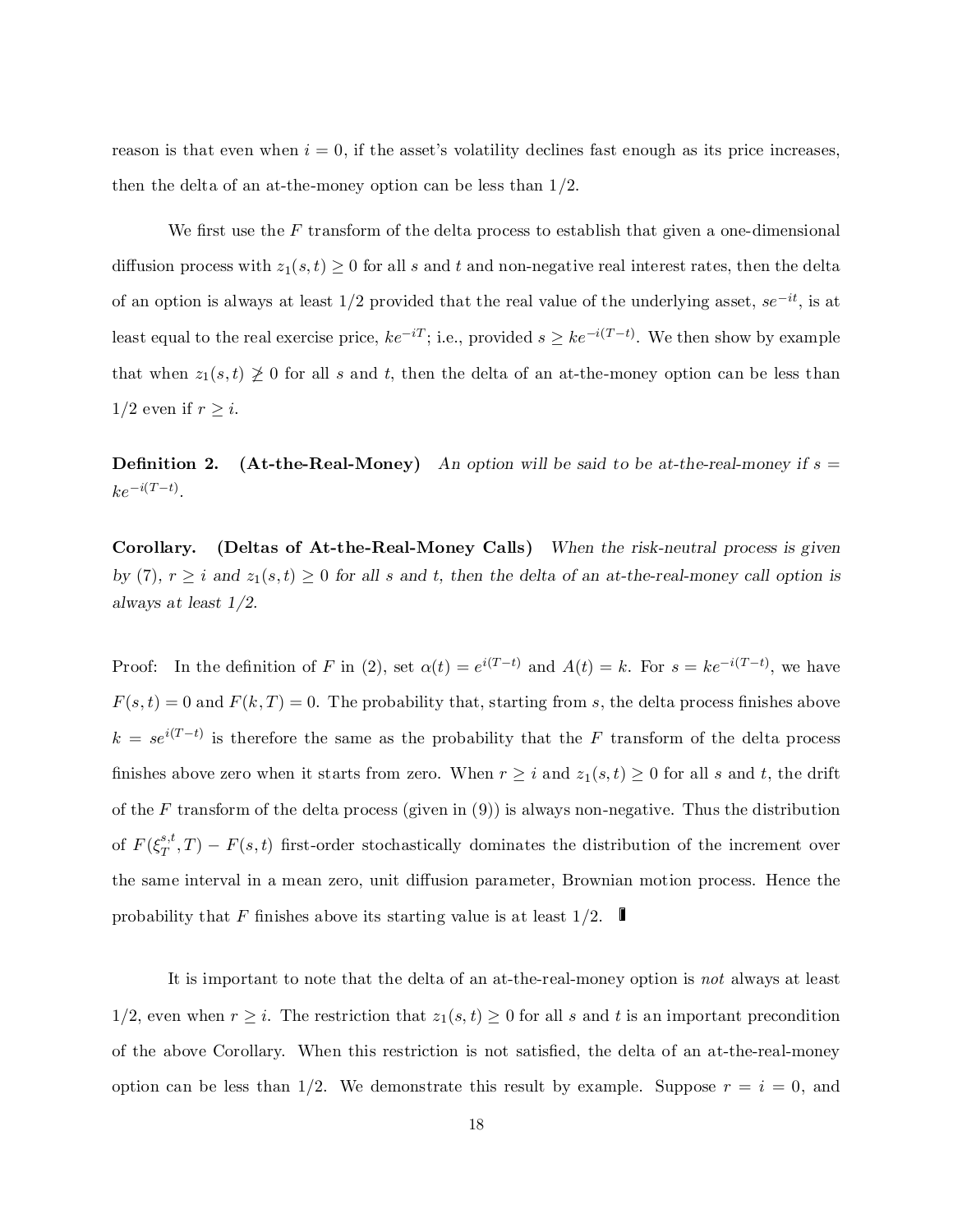consider an asset price process that at all times in the interval  $[T - 0.1, T]$  follows the diffusion

$$
ds_{\tau} = \sigma(s_{\tau}, \tau)s_{\tau}dB_{\tau},
$$

with  $(14)$ 

$$
[\sigma(s,t)]^2 = \frac{e^{2(1-s)}}{1 + s^2(T-t)e^{2(1-s)} + 2s\ln(s) - s(T-t)e^{2(1-s)} + s^2[\ln(s)]^2 - \frac{1}{4}s^2(T-t)^2e^{4(1-s)}}.
$$

We show in Appendix B that this process is well defined for  $\tau \in [T - 0.1, T]$ .<sup>10</sup> Figure 1a depicts the volatility as a function of  $s$  for a fixed  $t$ . For sufficiently high values of  $s$ , the volatility declines faster than  $1/s$ , and hence the diffusion parameter depicted in Figure 1b is decreasing in s.

Consider a call option on this asset with an exercise price  $k = 1$  and a date T maturity. The price of this option is given by the solution of the p.d.e.

$$
c_2(s,t) + \frac{1}{2} [\sigma(s,t)]^2 s^2 c_{11}(s,t) = 0,
$$

subject to the terminal condition  $c(s,T) = \max[0,s-1]$ . An analytical solution for the value of this call exists and is given by

$$
c(s,t) = sN(\mathbf{d}_1) - N(\mathbf{d}_2),
$$

where

$$
d_1 := \frac{\ln(s) + \frac{1}{2}e^{2(1-s)}(T-t)}{e^{1-s}\sqrt{T-t}}
$$

and

$$
d_2 := d_1 - e^{1-s} \sqrt{T - t}.
$$

Thus we can determine analytically that when this call option is at-the-real-money, its delta is given by

$$
c_1(s,t)\Big|_{s=k=1} = N\left(\frac{\sqrt{T-t}}{2}\right) - \frac{\sqrt{T-t}}{\sqrt{2\pi}}e^{-(T-t)/8}.\tag{15}
$$

Figure 2 graphs the right-hand-side of (15) as a function of  $T - t$ : For all  $t \in [T - 0.1, T)$ , the delta of this at-the-money call option is strictly less than 1/2.

<sup>10</sup> The volatility parameter in (14) does not take the form  $\sigma(s,t) = m(t)v(se^{-it})$ .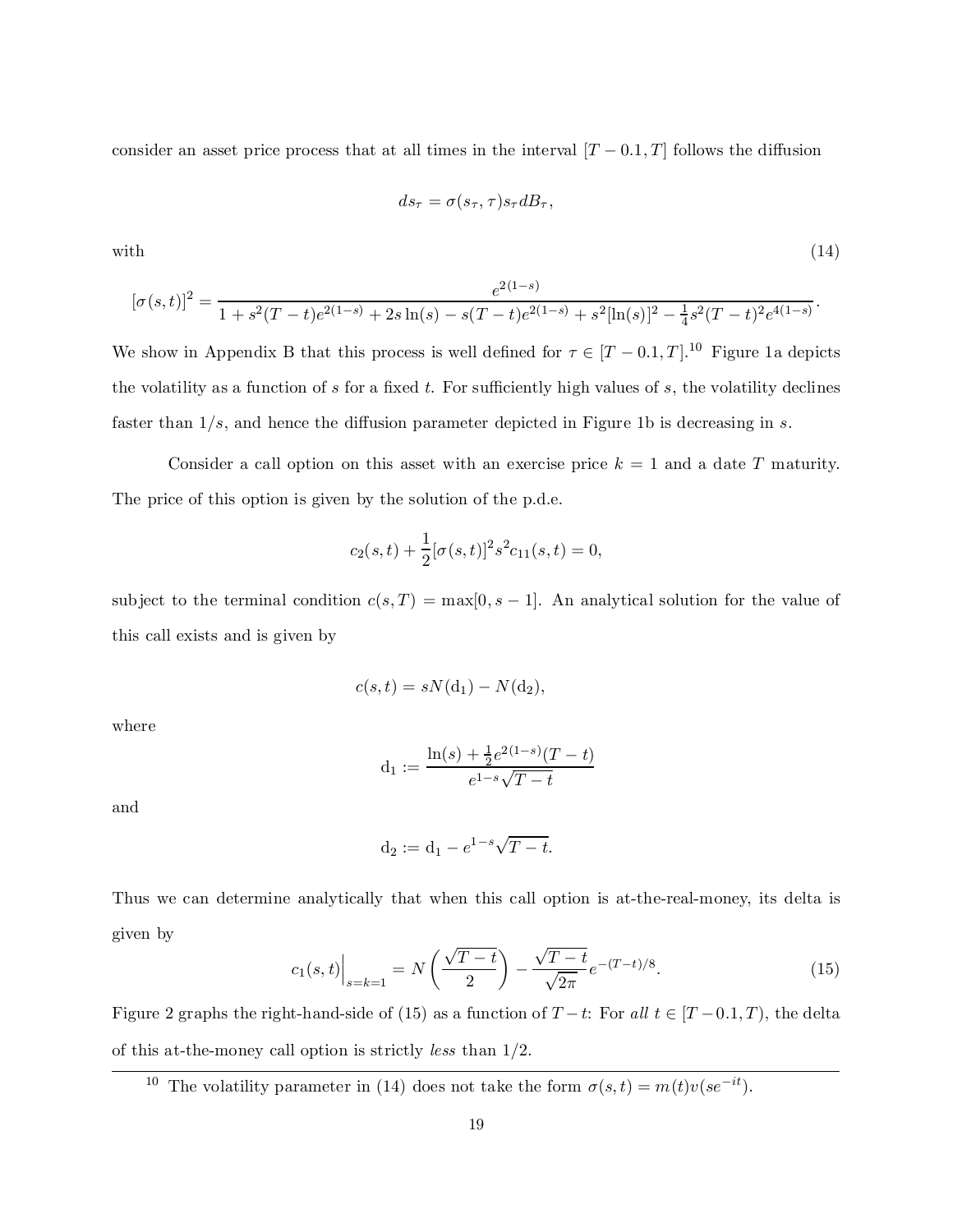#### 3. Bounds on State Prices

In this section we show how to use limited information about an asset's volatility parameter to bound state prices in a one-dimensional diffusion world.<sup>11</sup> Let  $\pi(s,t,k,T)$  denote the time t price of a state claim written on a non-dividend-paying asset worth s at time t, with that claim paying one dollar at date  $T$  if and only if the asset's date  $T$  nominal value exceeds k. The price of a state claim is simply the discounted expectation that the underlying asset's nominal price will finish above  $k$  under the risk-neutral process; i.e.,

$$
\pi(s, t, k, T) = e^{-r(T-t)} \Pr\left(\xi_T^{s, t} > k\right),
$$

where  $\xi$  follows the diffusion in (7).

Suppose that we have limited information about  $\sigma(s,t)$ , as in (i), (ii), or (iii). We can apply Theorem 1 to the problem of bounding the prices of state-contingent claims. When the F transform is applied to the risk-neutral process, the drift of the resultant  $F$  process (the general form of which is given in (6)) specializes to:

$$
\psi(F(\xi, t), t) = \frac{r - i}{\sigma(\xi, \tau)} - \frac{1}{2} z_1(\xi, \tau).
$$
\n(16)

Following arguments analogous to those in the proof of Lemma 1, we obtain:<sup>12</sup>

Lemma 2. (Bounds on State Prices) Suppose that the risk-neutral process for the underlying asset starts at s at time t and follows the diffusion given in (7) with  $\sigma \leq \sigma(s,t) \leq \overline{\sigma}$  for all s and

$$
\pi(s,t,k,T) = e^{-r(T-t)} N \left( \frac{\ln (s/k) + (r - \frac{1}{2}\hat{\sigma}^2) (T-t)}{\hat{\sigma}\sqrt{T-t}} \right).
$$

<sup>&</sup>lt;sup>11</sup> Recent theoretical and empirical work on state prices includes Bick and Reisman  $(1994)$ , Derman and Kani (1994), Dupire (1994), Rubinstein (1994), Aït-Sahalia and Lo (1995), Rady (1995), Jackwerth and Rubinstein (1996), Dumas, Fleming and Whaley (1996), and Jackwerth (1997).

<sup>&</sup>lt;sup>12</sup> Note that a Black-Scholes setting simultaneously satisfies both the restriction that  $\sigma_1(s,t) \geq$ 0 for all s and t and that  $\sigma_1(s,t) \leq 0$  for all s and t, with  $\hat{\sigma} = \sigma = \sigma(s,t) = \sigma(ke^{-i(T-t)},t) = \overline{\sigma}$ . Substituting the Black-Scholes volatility parameter into the right-hand-sides of inequalities (18) and (19) gives the familiar Black-Scholes result: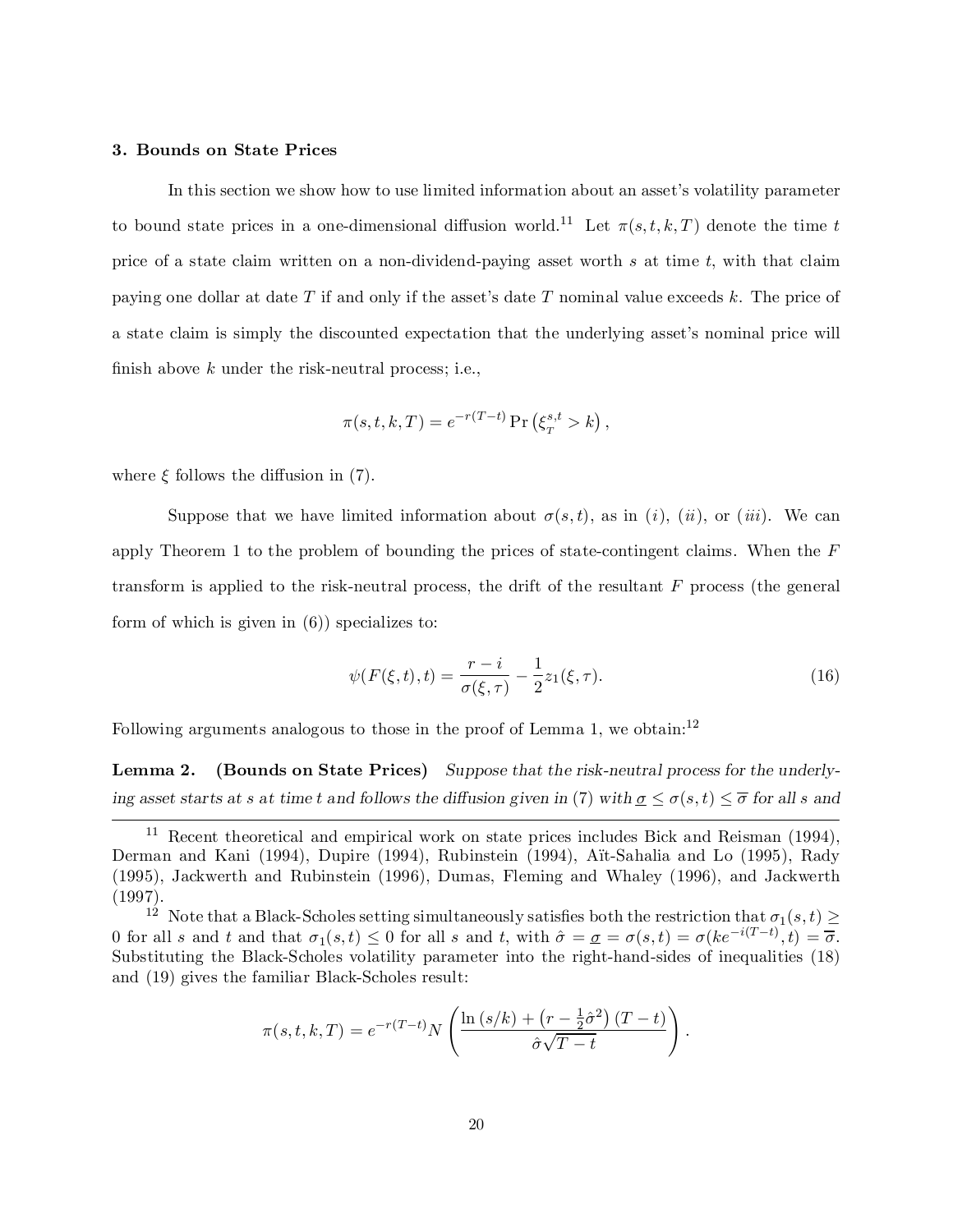t. Suppose also that the restrictions of the Assumption Set are satisfied. Let  $M := \max\left[\frac{r-i}{g}, \frac{r-i}{\overline{\sigma}}\right]$ i and  $m := \min\left[\frac{r-i}{\sigma}, \frac{r-i}{\overline{\sigma}}\right]$ i .

I. Suppose that  $z_1(s,t) \geq 0$  for all s and t. State prices are then bounded above as:

$$
\pi(s, t, k, T) \le e^{-r(T-t)} N \left( \frac{\frac{s - ke^{-i(T-t)}}{ke^{-i(T-t)}} + M \sigma(ke^{-i(T-t)}, t)(T-t)}{\sigma(ke^{-i(T-t)}, t)\sqrt{T-t}} \right). \tag{17}
$$

II. Suppose that  $\sigma_1(s,t) \geq 0$  for all s and t. State prices are then bounded above as:

$$
\pi(s, t, k, T) \le e^{-r(T-t)} N \left( \frac{\ln \left( s/ke^{-i(T-t)} \right) + \left( M - \frac{1}{2} \sigma \right) \sigma (ke^{-i(T-t)}, t) (T-t)}{\sigma (ke^{-i(T-t)}, t) \sqrt{T-t}} \right). \tag{18}
$$

III. Suppose that  $\sigma_1(s,t) \leq 0$  for all s and t. State prices are then bounded below as:

$$
\pi(s,t,k,T) \ge e^{-r(T-t)} N \left( \frac{\ln \left( s/ke^{-i(T-t)} \right) + \left( m - \frac{1}{2}\overline{\sigma} \right) \sigma(s,t)(T-t)}{\sigma(s,t)\sqrt{T-t}} \right). \tag{19}
$$

**Corollary.** (State Prices) When the risk-neutral process is given by (7),  $r \ge i$  and  $z_1(s,t) \ge 0$ for all s and t, then the price of a state claim paying one dollar if and only if the underlying finishes above its inflation-adjusted starting value (i.e., above  $se^{i(T-t)}$ ) is never greater than the discounted value of fifty cents.

The observation that the drift of the delta process differs from the drift of the risk-neutral process by  $z_1(\xi,t)z(\xi,t)$ , suggests the possibility of bounding option deltas in terms of state prices whenever  $z_1(s,t) \geq 0$  for all s and t.

### 3.1. A Relation Between Deltas and State Prices

We introduce the notation  $c(s,t,k,T)$  to make explicit the dependence of the option's value on its exercise price.

Theorem 3. Suppose that the risk-neutral process for the underlying asset starts at s at time  $t$  and follows the diffusion in (7). Suppose also that the restrictions of the Assumption Set are satisfied. If  $z_1(s,t) \geq 0$  for all s and t, then a call's delta exceeds  $e^{r(T-t)}$  times the corresponding state price; i.e.

$$
c_1(s, t, k, T) \ge e^{r(T-t)} \pi(s, t, k, T). \tag{20}
$$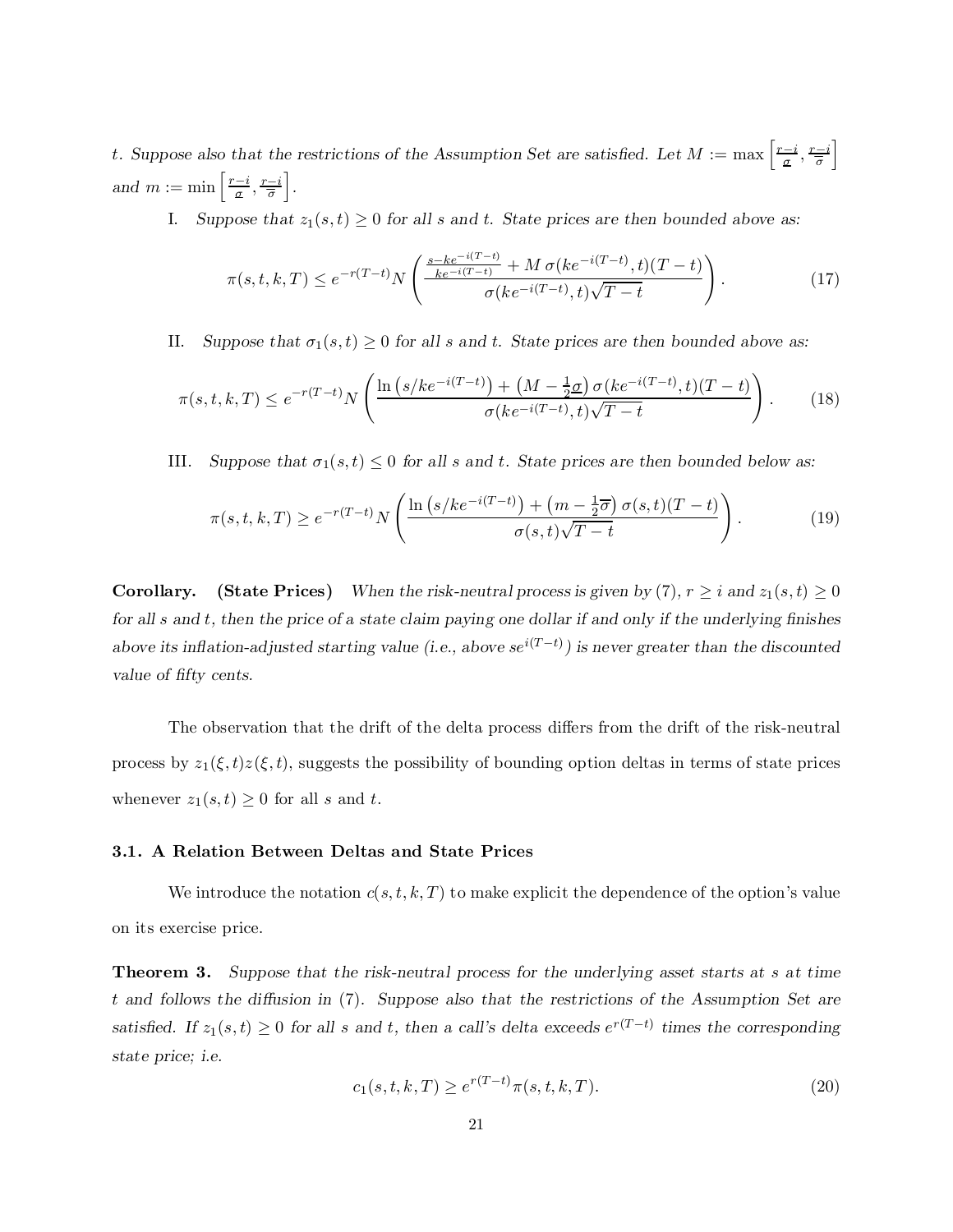Proof: Compare the drift of the risk-neutral process in (7) and the drift of the delta process in (8). Given the restriction on the sign of  $z_1$ , the drift in (8) exceeds that in (7). The result then follows from Proposition 2.18 of Chapter 5 of Karatzas and Shreve (1991).

Theorem 3 can be applied whenever observed option prices provide a lower bound on  $\pi(s,t,k,T)$ . Bick and Reisman (1994), Derman and Kani (1994), Dupire (1994), Rubinstein (1994), and Jackwerth and Rubinstein (1996) show that, in the one-dimensional diffusion setting of interest here, a rich enough set of observed option prices could be used to exactly determine an option's delta. But what if one can only observe the prices of two otherwise identical calls with differing exercise prices?<sup>13</sup> Breeden and Litzenberger (1978) show that

$$
\pi(s, t, k, T) = -c_3(s, t, k, T). \tag{21}
$$

Since a call's price is a convex function of its exercise price, the observed prices of two otherwise identical calls with exercise prices  $k'$  and  $k'' > k'$  yield

$$
-c_3(s, t, k', T) \ge \frac{c(s, t, k', T) - c(s, t, k'', T)}{k'' - k'}.
$$
\n(22)

This bound on the state price is depicted in Figure 3. Combining (20), (21) and (22) we can translate the bound on the relevant state price into an empirical bound on the delta of the lower exercise price call whenever  $z_1(s,t) \geq 0$  for all s and t:

$$
c_1(s, t, k', T) \ge e^{r(T-t)} \frac{c(s, t, k', T) - c(s, t, k'', T)}{k'' - k'}.
$$

#### 4. Bounds on VaR

A natural application of Theorem 1 is to the analysis of the true likelihood that a portfolio's value will exceed some critical level on a future date  $T$ . To illustrate this application suppose that the true price process for the underlying portfolio is a diffusion of the form

$$
d\xi_{\tau} = \theta(\cdot)\xi_{\tau}d\tau + \sigma(\xi_{\tau}, \tau)\xi_{\tau}dB_{\tau},\tag{23}
$$

<sup>13</sup> One immediate bound on the delta of a call given only its observed price is provided by Proposition 2 of Bergman, Grundy and Wiener (1996). Proposition 2 establishes that when the underlying asset follows a one-dimensional diffusion (as in the setting considered in this article), then  $c(s,t)/s \le c_1(s,t) \le (c(s,t) + e^{-r(T-t)}K)/s$  for all s and t.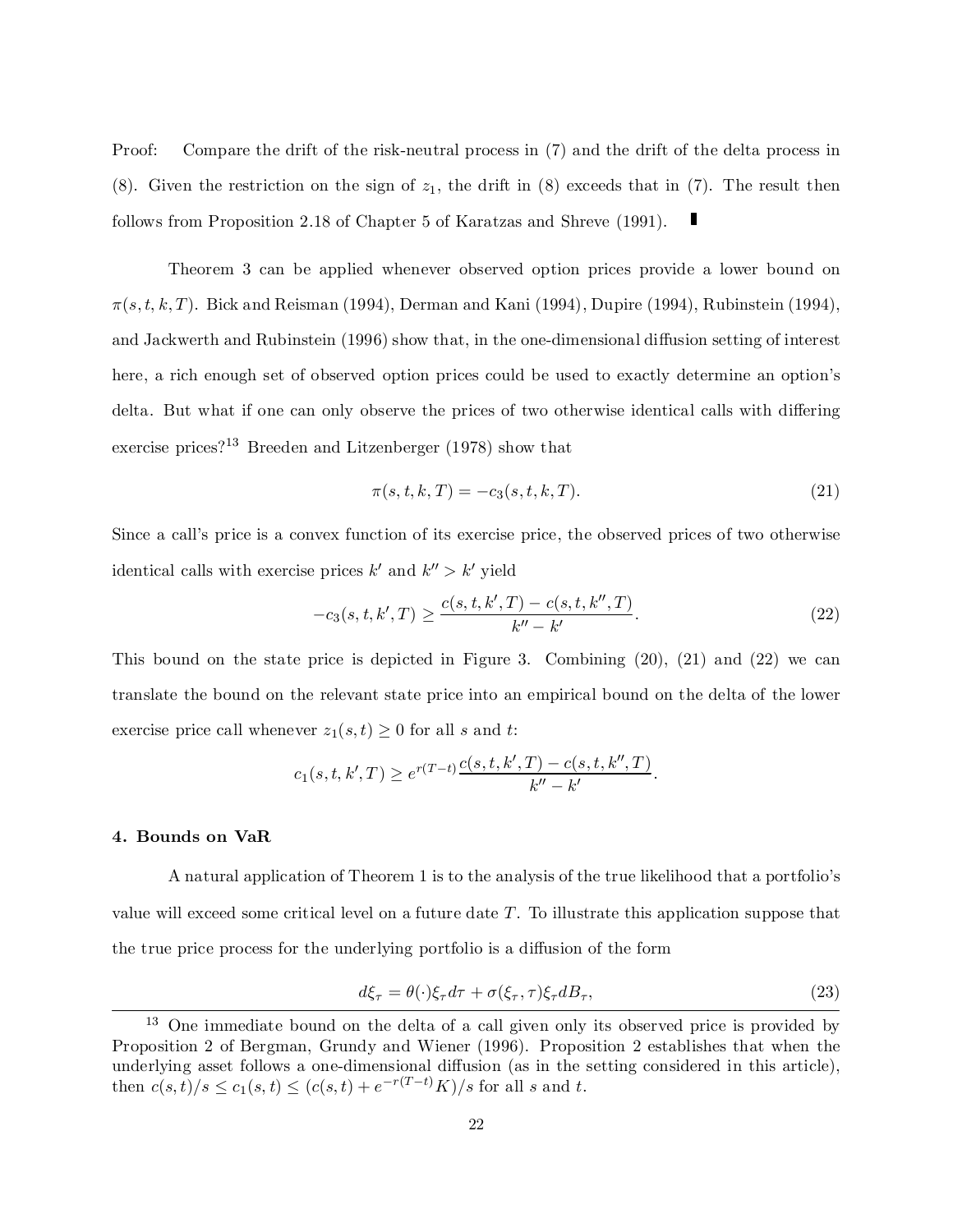and an investor is confident that  $\underline{\theta} \leq \theta(\cdot) \leq \overline{\theta}$ . The investor plans to hold the portfolio from t to T, and is interested in determining the size of the possible losses that have, say, at least a 1-in-20 chance of occurrence. In addition to the true price process, it is useful to consider the following two diffusion processes for  $\xi'$  and  $\xi''$ , defined respectively as

$$
d\xi'_{\tau} = \underline{\theta}\xi'_{\tau}d\tau + \sigma(\xi'_{\tau},\tau)\xi'_{\tau}dB_{\tau},\tag{24a}
$$

and

$$
d\xi_{\tau}^{\prime\prime} = \overline{\theta} \xi_{\tau}^{\prime\prime} d\tau + \sigma(\xi_{\tau}^{\prime\prime}, \tau) \xi_{\tau}^{\prime\prime} dB_{\tau}.
$$
 (24b)

From Proposition 2.18 of Chapter 5 of Karatzas and Shreve (1991),  $\xi_T''$  s,t first-order stochastically dominates  $\xi_T^{s,t}$  $S_T^{\{s,t\}}$ , which in turn first-order stochastically dominates  $\xi_T^{\{s,t\}}$ . Using (24) and arguments analogous to those in the proof of Lemma 2, limited information about the volatility parameter can be used to obtain bounds on the probabilities of events under the true price process. These bounds are set out in Lemma 3.

Lemma 3. (Bounds on True Probabilities) Suppose that the true process for the underlying asset starts at s at time t and follows the diffusion given in (23), with  $\theta \leq \theta(\cdot) \leq \overline{\theta}$  and  $\sigma \leq \sigma(s,t) \leq \overline{\sigma}$  for all s and t. Suppose also that the restrictions of the Assumption Set are satisfied. Let  $M := \max\left[\frac{\overline{\theta}-i}{\sigma}, \frac{\overline{\theta}-i}{\overline{\sigma}}\right]$ and  $m := \min\left[\frac{\underline{\theta}-i}{\underline{\sigma}}, \frac{\underline{\theta}-i}{\overline{\sigma}}\right]$ i .

I. Suppose that  $z_1(s,t) \geq 0$  for all s and t.

$$
\Pr(\xi_T^{s,t} > k) \le N \left( \frac{\frac{s - ke^{-i(T-t)}}{ke^{-i(T-t)}} + M \sigma(ke^{-i(T-t)}, t)(T-t)}{\sigma(ke^{-i(T-t)}, t)\sqrt{T-t}} \right).
$$

II. Suppose that  $\sigma_1(s,t) \geq 0$  for all s and t.

$$
\Pr(\xi_T^{s,t} > k) \le N \left( \frac{\ln \left( s/ke^{-i(T-t)} \right) + \left( M - \frac{1}{2} \underline{\sigma} \right) \sigma (ke^{-i(T-t)}, t) (T-t)}{\sigma (ke^{-i(T-t)}, t) \sqrt{T-t}} \right).
$$

III. Suppose that  $\sigma_1(s,t) \leq 0$  for all s and t.

$$
\Pr(\xi_T^{s,t} > k) \ge N \left( \frac{\ln (s/ke^{-i(T-t)}) + (m - \frac{1}{2}\overline{\sigma}) \sigma(s,t)(T-t)}{\sigma(s,t)\sqrt{T-t}} \right)
$$

: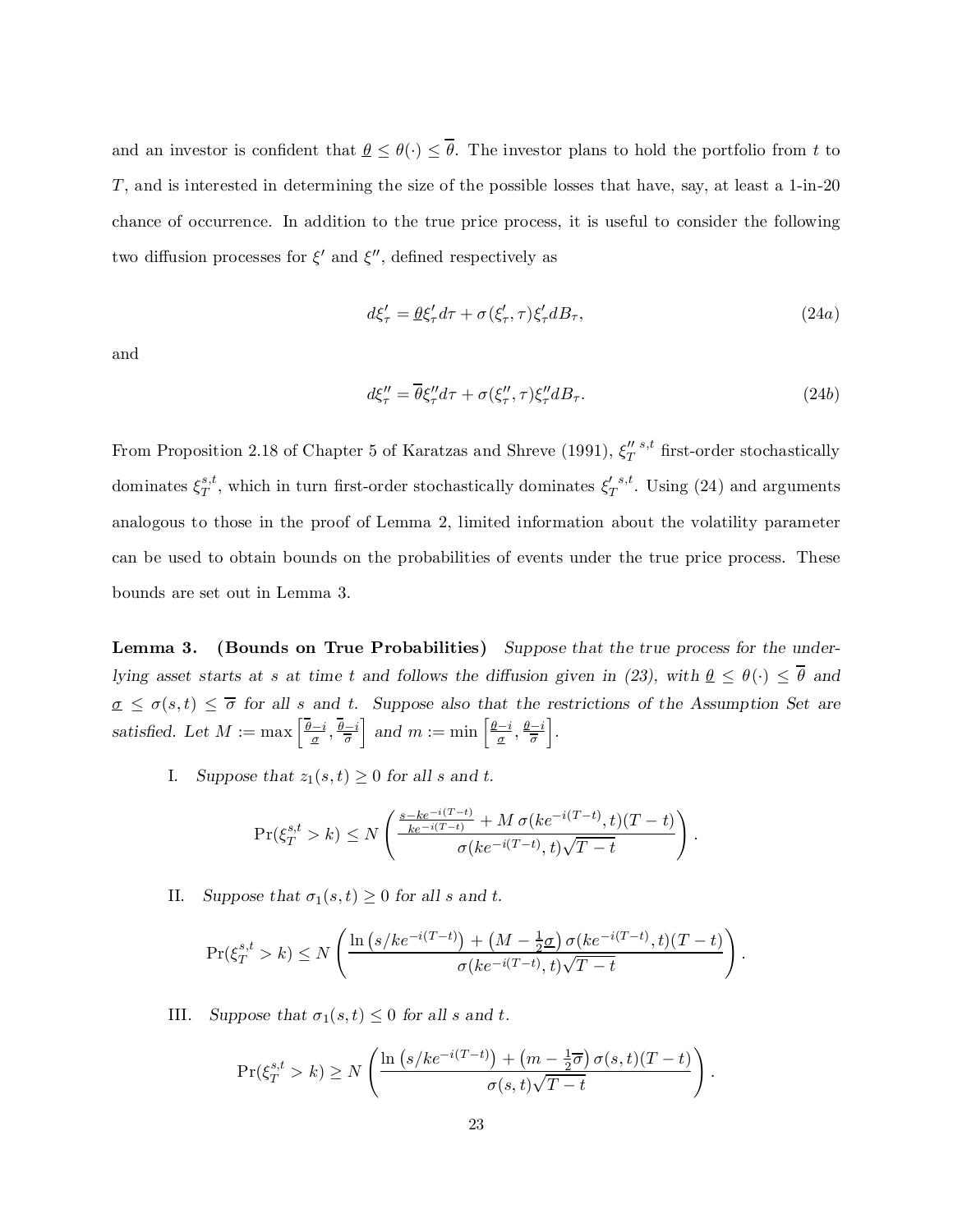Each of Lemmas 1, 2 and 3 presume knowledge of the current volatility,  $\sigma(s,t)$ , and/or what the current volatility would be if the asset's current real value were equal to the real value of the future critical level k; i.e.,  $\sigma(ke^{-i(T-t)}, t)$ . Weaker bounds apply absent this knowledge. As an illustration of these weaker bounds, continue to consider the investor's problem of bounding the VaR associated with investing in the portfolio whose dynamic is given by (23).

**Definition 3.** (Value-at-Risk)  $VaR(\kappa)$  is the negative of the  $\kappa\%$  quantile of the portfolio's return distribution; i.e., the size of the percentage loss with the property that losses of that size or greater have a 1-in- $\frac{100}{\kappa}$  chance of occurrence.

Bounds on  $VaR(\kappa)$  are set out in Lemma 4 and the proof contained in Appendix A.

Lemma 4. (Bounds on VaR) Suppose that the true process for the underlying asset starts at s at time t and follows the diffusion given in (23), with  $\underline{\theta} \leq \theta(\cdot) \leq \overline{\theta}$  and  $\underline{\sigma} \leq \sigma(s,t) \leq \overline{\sigma}$  for all s and t. Suppose also that the restrictions of the Assumption Set are satisfied. Let  $M := \max \left[ \frac{\overline{\theta}-i}{\sigma}, \frac{\overline{\theta}-i}{\overline{\sigma}} \right]$ i and  $m := \min\left[\frac{\underline{\theta}-i}{\underline{\sigma}}, \frac{\underline{\theta}-i}{\overline{\sigma}}\right]$ Let  $\Phi(\kappa)$  denote the  $(1 - \kappa)$ % quantile of the standard normal density function.

I. Suppose that  $z_1(s,t) \geq 0$  for all s and t.

$$
VaR(\kappa) \geq \begin{cases} 1 - exp((i + M\underline{\sigma})(T - t) - \Phi(\kappa)\underline{\sigma}\sqrt{T - t}), & \text{if } M\sqrt{T - t} \leq \Phi(\kappa); \\ 1 - exp((i + M\overline{\sigma})(T - t) - \Phi(\kappa)\overline{\sigma}\sqrt{T - t}), & \text{if } M\sqrt{T - t} > \Phi(\kappa). \end{cases}
$$
(25)

II. Suppose that  $\sigma_1(s,t) \geq 0$  for all s and t.

$$
VaR(\kappa) \geq \begin{cases} 1 - exp\left(\left(i + \left(M - \frac{1}{2}\sigma\right)\sigma\right)(T - t) - \Phi(\kappa)\sigma\sqrt{T - t}\right), & \text{if } \left(M - \frac{1}{2}\sigma\right)\sqrt{T - t} \leq \Phi(\kappa); \\ 1 - exp\left(\left(i + \left(M - \frac{1}{2}\sigma\right)\overline{\sigma}\right)(T - t) - \Phi(\kappa)\overline{\sigma}\sqrt{T - t}\right), & \text{if } \left(M - \frac{1}{2}\sigma\right)\sqrt{T - t} > \Phi(\kappa). \end{cases}
$$
(26)

III. Suppose that  $\sigma_1(s,t) \leq 0$  for all s and t.

$$
VaR(\kappa) \leq \begin{cases} 1 - exp\left(\left(i + \left(m - \frac{1}{2}\overline{\sigma}\right)\overline{\sigma}\right)(T - t) - \Phi(\kappa)\overline{\sigma}\sqrt{T - t}\right), & \text{if } \left(m - \frac{1}{2}\overline{\sigma}\right)\sqrt{T - t} \leq \Phi(\kappa); \\ 1 - exp\left(\left(i + \left(m - \frac{1}{2}\overline{\sigma}\right)\underline{\sigma}\right)(T - t) - \Phi(\kappa)\underline{\sigma}\sqrt{T - t}\right), & \text{if } \left(m - \frac{1}{2}\overline{\sigma}\right)\sqrt{T - t} > \Phi(\kappa). \end{cases}
$$
\n
$$
(27)
$$

Percentage losses with a 1-in-20 chance of occurrence can be bounded by setting  $\Phi(\kappa)$  = 1.645 in Lemma 4. Losses with a 1-in-100 chance of occurrence correspond to  $\Phi(\kappa) = 2.326$ . Table II reports one application of the bounds in Lemma 4. Given some limited information about an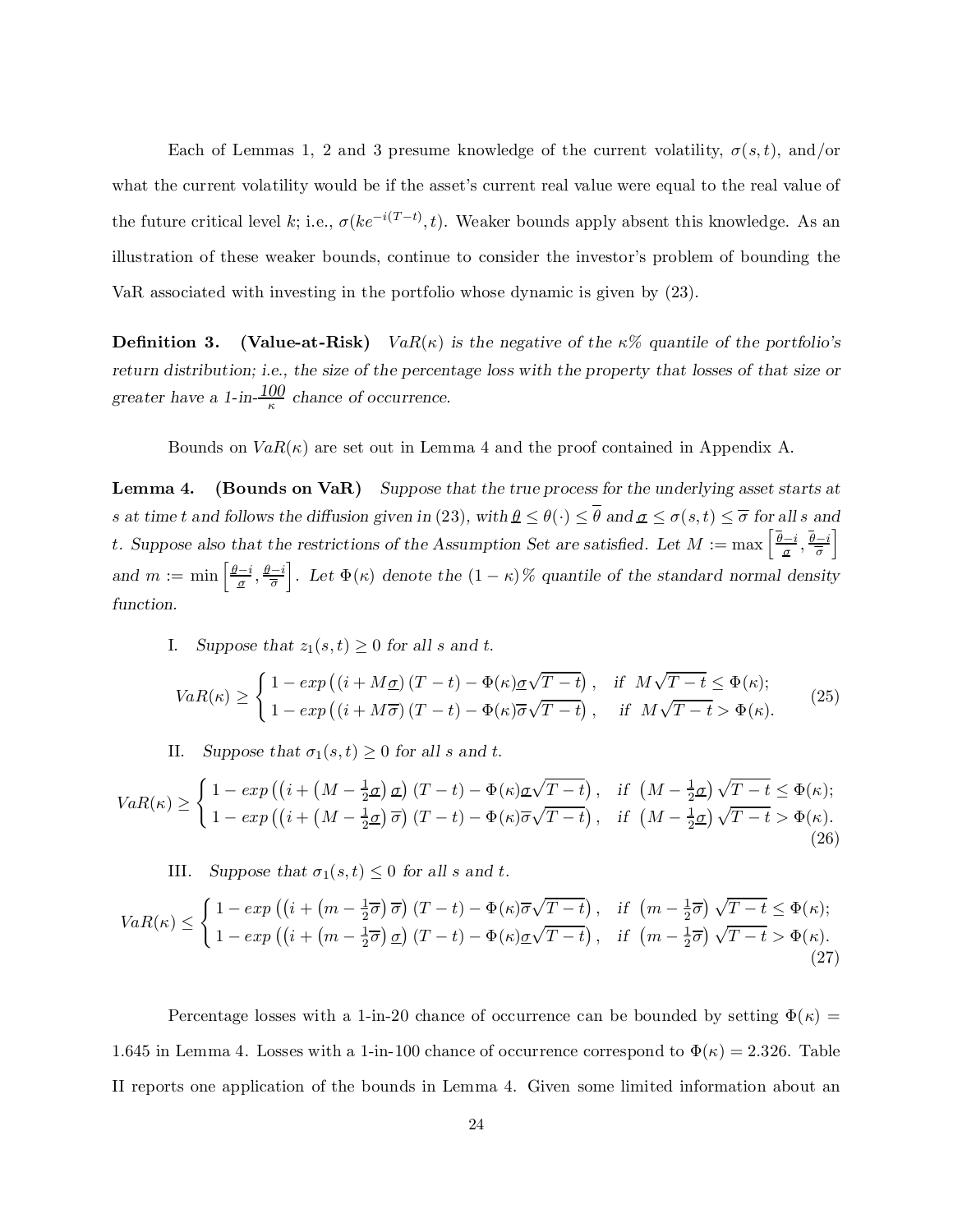asset's price diffusion, an investor is assumed to be interested in determining bounds on the size of the percentage loss with the property that losses of that size or greater have a 1-in-20 chance of occurrence; i.e., Table II reports bounds on  $VaR(5)$ . An investor believes that  $\underline{\theta} = \overline{\theta}$  and that this instantaneous expected rate of return is  $10\%$  per annum. The inflation rate is 5% per annum. The investor also believes that the volatility parameter satisfies restrictions  $(i)$ ,  $(iii)$  and  $(iv)$  for all s and t; i.e., for all s and t,  $z_1(s,t) \geq 0$ ,  $\sigma_1(s,t) \leq 0$ , and  $\sigma(s,t) \in [\underline{\sigma}, \overline{\sigma}]$ . The Table reports upper and lower bounds on  $VaR(5)$  for three sets of  $[\underline{\sigma}, \overline{\sigma}]$  values. Each pair of columns reports the lower bound given in (25) and the upper bound given in (27) for a particular value of  $[\sigma, \overline{\sigma}]$ . The rows correspond to holding periods of 1 trading day, 1 week, 1 month, 1 quarter and 1 year. To read the Table, focus on the pair in the upper-left-hand corner: If the annual volatility is known to be between 10% and 20%, then overnight losses of 0.995% or more will occur at least 5% of the time, while overnight losses of 2.028% or more will occur at most 5% of time. Clearly, tighter bounds on VaR could be obtained if the investor knew more; e.g., if the investor knew the asset's current volatility. The bounds on true probabilities given in Lemma 3 imply bounds on VaR that are tighter than the bounds of Lemma 4.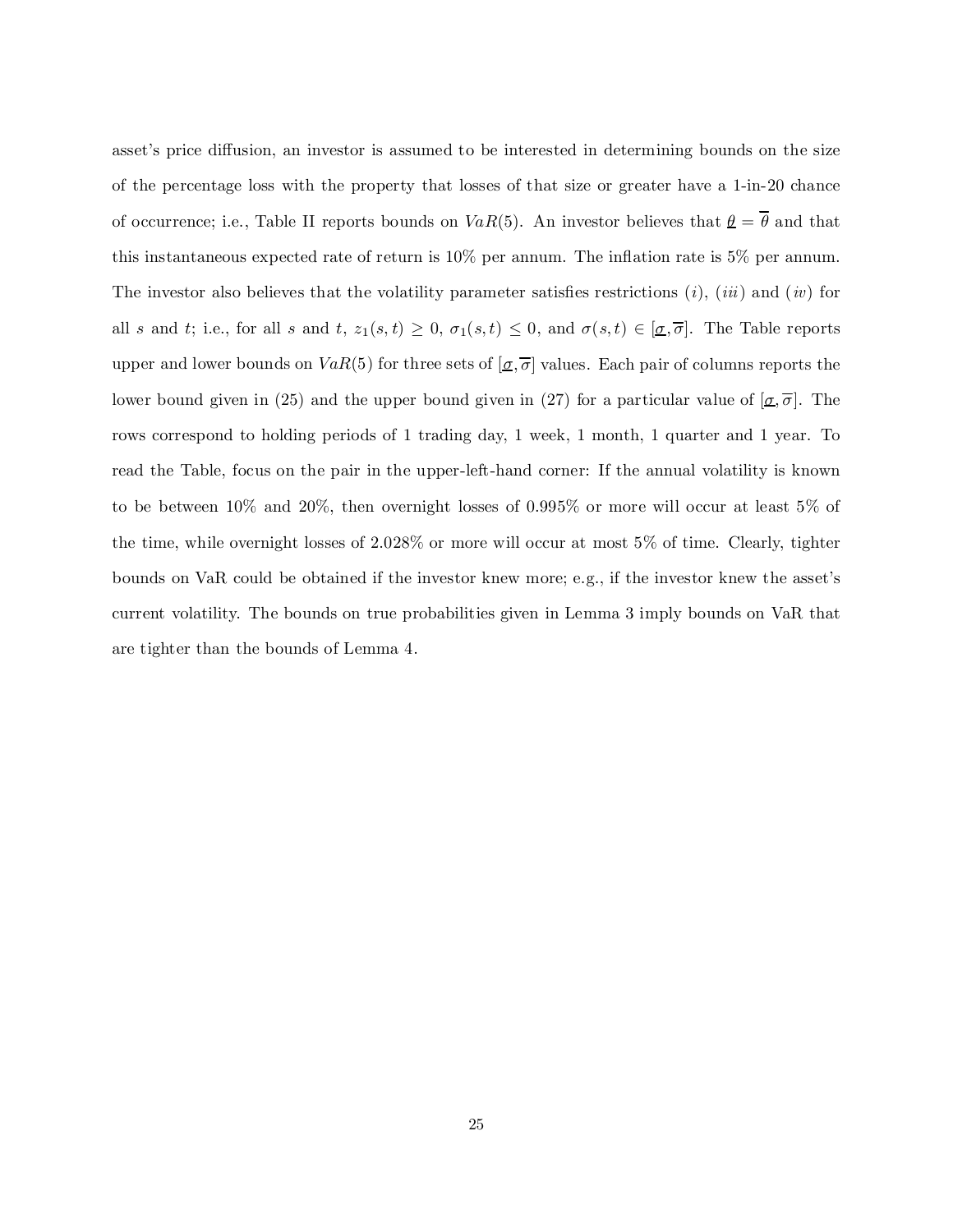#### 5. Summary and Extensions

Theorem 1 establishes the existence of a monotonic function that when applied to an initial one-dimensional diffusion process with a level-dependent volatility parameter yields a new diffusion with a deterministic diffusion parameter. Limited knowledge of the relation between the volatility and the level of the original process is then shown to imply a deterministic bound on the drift of the transformed process. Hence the probability of events under the original process can be bounded in terms of the probability of related events under an arithmetic Brownian motion process. This result is used to provide bounds on deltas (Lemma 1), state prices (Lemma 2), true probabilities (Lemma 3), and VaR (Lemma 4) given only limited knowledge of the functional form of an underlying asset's volatility parameter. In deriving these bounds we recognize that an asset's volatility depends on its real price, and not its nominal price. Hence our bounds are in terms of nominal prices, nominal interest rates and the inflation rate. Direct application of Lemma 1 allows us to generalize the familiar Black-Scholes result that the delta of an at-the-money option is always at least 1/2 to all settings where the diffusion parameter is non-decreasing in the underlying's value, the real interest rate is non-negative, and the option is at-the-real-money. At-the-real-money means that the real value of the underlying asset is equal to the real value of the option's exercise price. We show that the restriction that the diffusion parameter be non-decreasing in the underlying's value can be critical. We provide a zero inflation rate example in which the stock's volatility decreases so quickly with an increase in its price that, in direct contrast to the result in a Black-Scholes setting, the delta of an at-the-money call is always *less* than  $1/2$ . We also show how the bounds on state prices implied by even a coarse grid of observed option prices can be used to bound option deltas whenever the underlying asset's diffusion parameter is non-decreasing in the asset's value.

There are many possible extensions of this line of research. One concerns using the bounds on deltas and state prices to derive bounds on option prices. For example, given that

$$
c(s,t,k,T) = \int_0^s c_1(x,t,k,T)dx,
$$

result III of Lemma 1 can be used to place an upper bound on call prices whenever  $\sigma_1(s,t) \leq 0$  for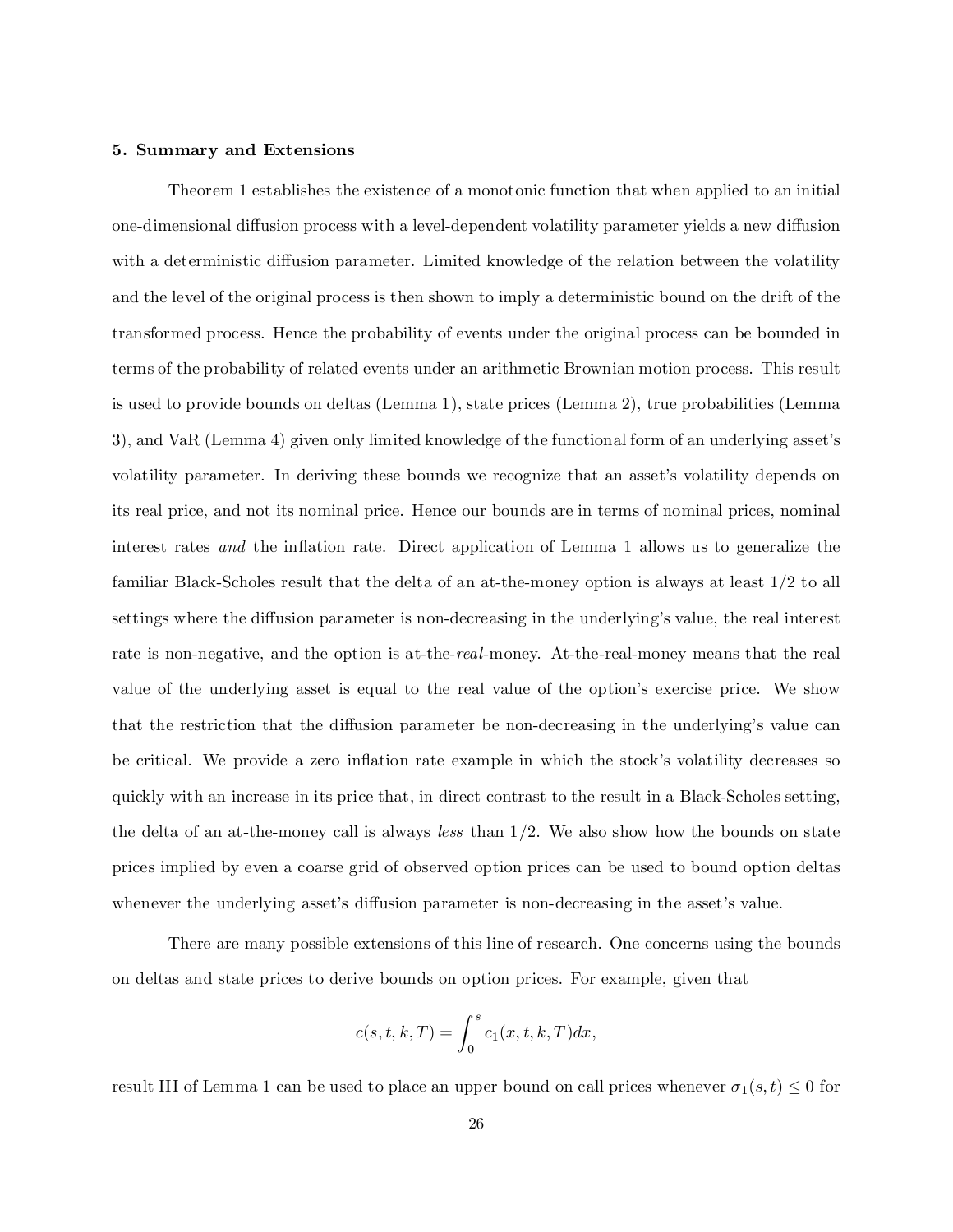all s and t. Similarly, given that

$$
c(s,t,k,T) = \int_{k}^{\infty} \pi(s,t,x,T) dx,
$$

result III of Lemma 2 can be used to place a corresponding lower bound on call prices whenever  $\sigma_1(s,t) \leq 0$  for all s and t. A second extension involves combining Theorem 7 of Bergman, Grundy and Wiener (1996) (BGW) and Chebyshev's inequality to bound deltas, state prices and VaR. For example, consider bounding state prices. It follows from BGW Theorem 7 that if  $\xi_{\tau}$  starts at s at time t and follows the risk-neutral price process in (7) with  $\sigma(s,t) \leq \overline{\sigma}$  for all s and t, then

Variance 
$$
\left\{ \xi_T^{s,t} \right\} \leq s^2 e^{2r(T-t)} \left( e^{\overline{\sigma}^2(T-t)} - 1 \right).
$$

For  $s < ke^{-r(T-t)}$ , Chebyshev's inequality can then be used to bound state prices as:

$$
\pi(s, t, k, T) \le e^{-r(T-t)} \frac{e^{\overline{\sigma}^{2}(T-t)} - 1}{\left(\frac{ke^{-r(T-t)}}{s} - 1\right)^{2}}.
$$

The bounds on deltas developed in Lemma 1 apply to European-style calls. Bounds on the values and deltas of American-style options can also be developed. For example, let  $C(s,t,k,T : \delta,T')$  denote the value of an American-style call option written on a stock that will pay a proportional dividend of  $\delta$  of the stock's value at time  $T' < T$ . Immediately prior to the ex-dividend date, at time  $T'^-$  we have

$$
C(s, T'^{-}, k, T : \delta, T') = \max [s - k, c (s(1 - \delta), T', k, T)].
$$

Suppose that limited information about the functional form of the volatility parameter can be used to place lower bounds on state prices and let  $\Pi$  denote the lower bound on  $\pi$ . These lower bounds on state prices can be used to place a lower bound on  $c(s(1 - \delta), T', k, T)$ . (Alternately, if  $\underline{\sigma} \leq \sigma(s,t) \leq \overline{\sigma}$  for all s and t, then after allowing for the time T' dividend, BGW Theorem 8 can be used to bound  $c(s(1-\delta), T', k, T)$ .) One can use the lower bound on  $c(s(1-\delta), T', k, T)$ to place a lower bound on  $C(s, T^{\prime -}, k, T : \delta, T^{\prime})$ . Let  $\underline{C}(s, T^{\prime -}, k, T : \delta, T^{\prime})$  denote this lower bound. Thus we have

$$
C(s, t, k, T : \delta, T') \geq \int_0^\infty \frac{\partial \mathcal{L}(x, T'^-, k, T : \delta, T')}{\partial x} \times \pi(s, t, x, T') dx
$$
  
 
$$
\geq \int_0^\infty \frac{\partial \mathcal{L}(x, T'^-, k, T : \delta, T')}{\partial x} \times \Pi(s, t, x, T') dx.
$$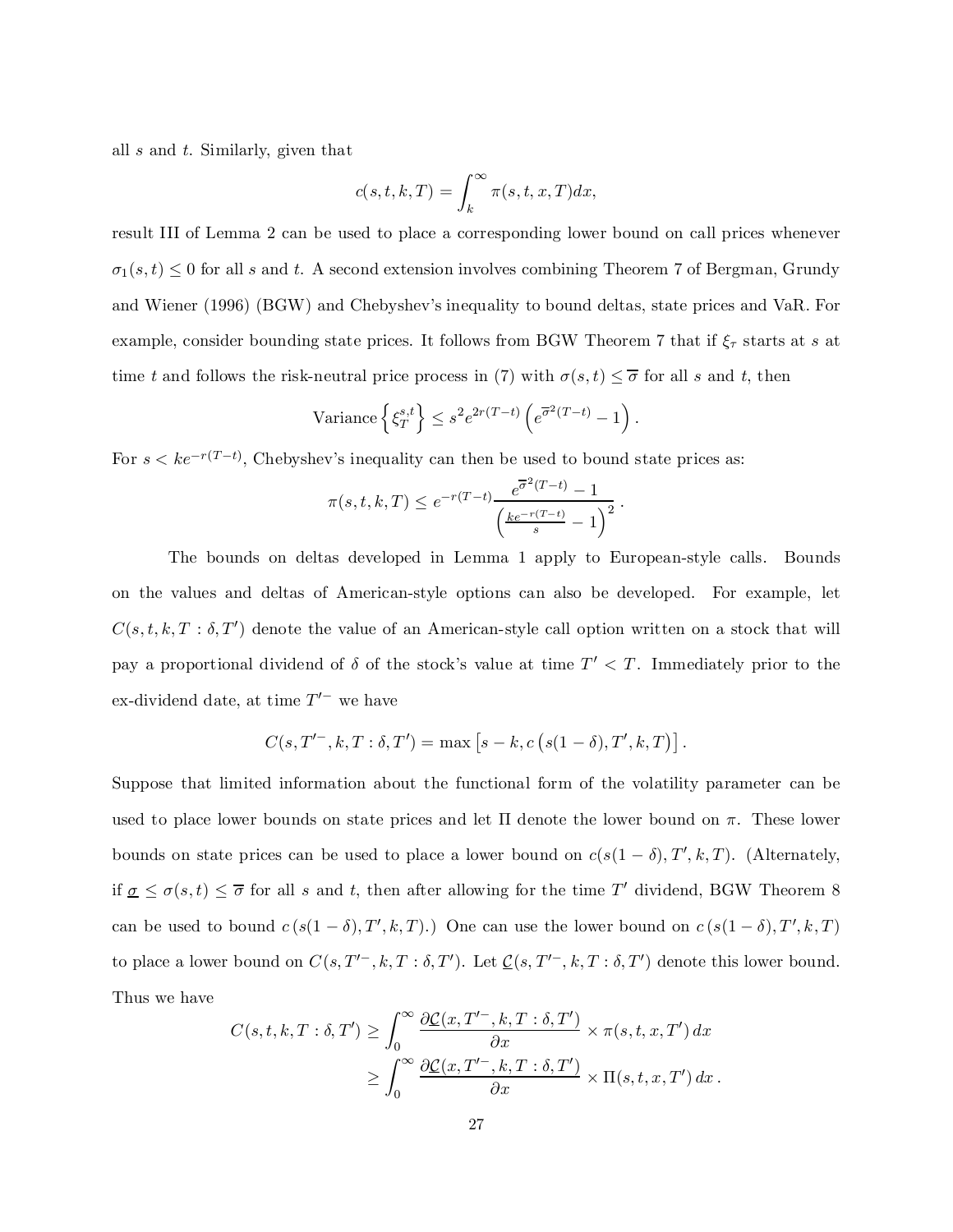Finally, El Karoui, Jeanblanc-Picque and Shreve (1995) and Bergman (1998) establish that, given an underlying diffusion, American call prices are convex in the value of the underlying asset, and hence

$$
C_1(s,t,k,T:\delta,T') \ge \frac{C(s,t,k,T:\delta,T')}{s} \ge \frac{\int_0^\infty \frac{\partial \mathcal{L}(x,T'-,k,T:\delta,T')}{\partial x} \times \Pi(s,t,x,T') \, dx}{s}
$$

:

Another natural extension of this line of research concerns the issue of bounding option deltas and state prices when one has only limited information about a stock's *stochastic* volatility. Bakshi, Cao and Chen (1997) demonstrate that hedging errors based on an empirically determined stochastic volatility model can be only one half those of, say, a Black-Scholes-based hedge. When a stock's volatility is stochastic, it is common to model the price process as a two-dimensional diffusion. Transformations of a two-dimensional process that yield a second two dimensional process with deterministic diffusion parameters and analytically tractable drift parameters are the subject of our ongoing research.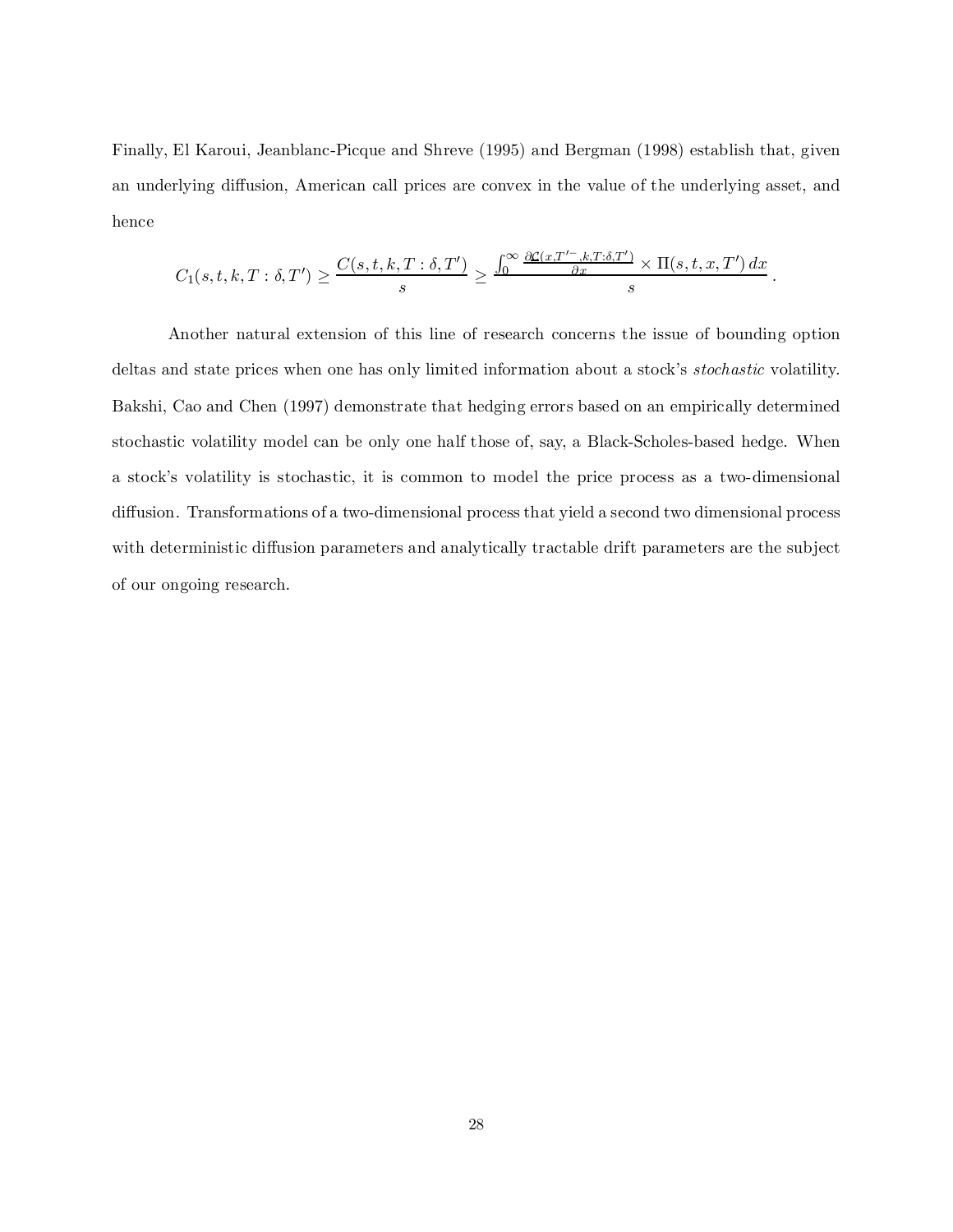# Appendix A: Observations, Theorems, and Lemmas

# Observation 2

The partial derivatives of  $F$  are given by

$$
F_1(\xi, t) = \frac{a(t)}{z(\xi, t)},
$$
  
\n
$$
F_{11}(\xi, t) = -\frac{a(t)z_1(\xi, t)}{[z(\xi, t)]^2},
$$

and

$$
F_2(\xi, t) = \frac{\alpha_1(t)a(t)}{\sigma(\xi, t)\alpha(t)} - \frac{A_1(t)a(t)}{\sigma(A(t)/\alpha(t), t)A(t)} + \int_{A(t)}^{\xi\alpha(t)} \left( \frac{a_1(t)\sigma(x/\alpha(t), t) + a(t) \left(\sigma_1(x/\alpha(t), t)\frac{x}{|\alpha(t)|^2}\alpha_1(t) - \sigma_2(x/\alpha(t), t)\right)}{[\sigma(x/\alpha(t), t)]^2 x} \right) dx.
$$

Applying Ito's Lemma to  $F$  we have

$$
dF(\xi_{\tau}, \tau) = F_1(\xi_{\tau}, \tau) d\xi_{\tau} + \frac{1}{2} F_{11}(\xi_{\tau}, \tau) [d\xi_{\tau}]^2 + F_2(\xi_{\tau}, \tau) d\tau
$$
  
= 
$$
\left( a(\tau) \left( \frac{\mu(\xi_{\tau}, \tau)}{z(\xi_{\tau}, \tau)} - \frac{1}{2} z_1(\xi_{\tau}, \tau) \right) + F_2(\xi_{\tau}, t) \right) d\tau + a(\tau) dB_{\tau}.
$$
 (A1)

Since  $F(\xi,t)$  is strictly increasing in  $\xi$  for all t, there exists an inverse function  $\gamma$  such that  $\xi =$  $\gamma(F(\xi,t),t)$  for all  $\xi$  and t. Thus the drift parameter in (A1) can be expressed as  $\psi(F_{\tau},\tau)$ . The diffusion parameter of the  $F_{\tau}$  process is the deterministic value  $a(\tau)$ .

#### Observation 2'

Applying Ito's Lemma to  $\mathcal F$  we have

$$
d\mathcal{F}(\xi_{\tau},\tau) = \left(a(\tau)\mathcal{F}(\xi_{\tau},\tau)\left(\frac{\mu(\xi_{\tau},\tau)}{z(\xi_{\tau},\tau)}+\frac{1}{2}\left(a(\tau)-z_{1}(\xi_{\tau},\tau)\right)\right)+\mathcal{F}_{2}(\xi_{\tau},t)\right)d\tau + a(\tau)\mathcal{F}(\xi_{\tau},\tau)dB_{\tau}.
$$

Proof of Theorem 1

$$
\Pr\left(\xi_T^{y,t} > k\right) = \Pr\left(F\left(\xi_T^{y,t}, T\right) > F(k, T)\right) = \Pr\left(F(y,t) + \int_t^T dF_\tau > F(k, T)\right)
$$
\n
$$
= \Pr\left(F(y,t) + \int_t^T \psi(F(\xi_\tau, \tau), \tau) d\tau + \int_t^T a(\tau) dB_\tau > F(k, T)\right)
$$
\n
$$
= \Pr\left(\frac{F(y,t) - F(k, T) + \int_t^T \psi(F(\xi_\tau, \tau), \tau) d\tau}{\sqrt{\int_t^T [a(\tau)]^2 d\tau}} > \mathcal{X}\right),
$$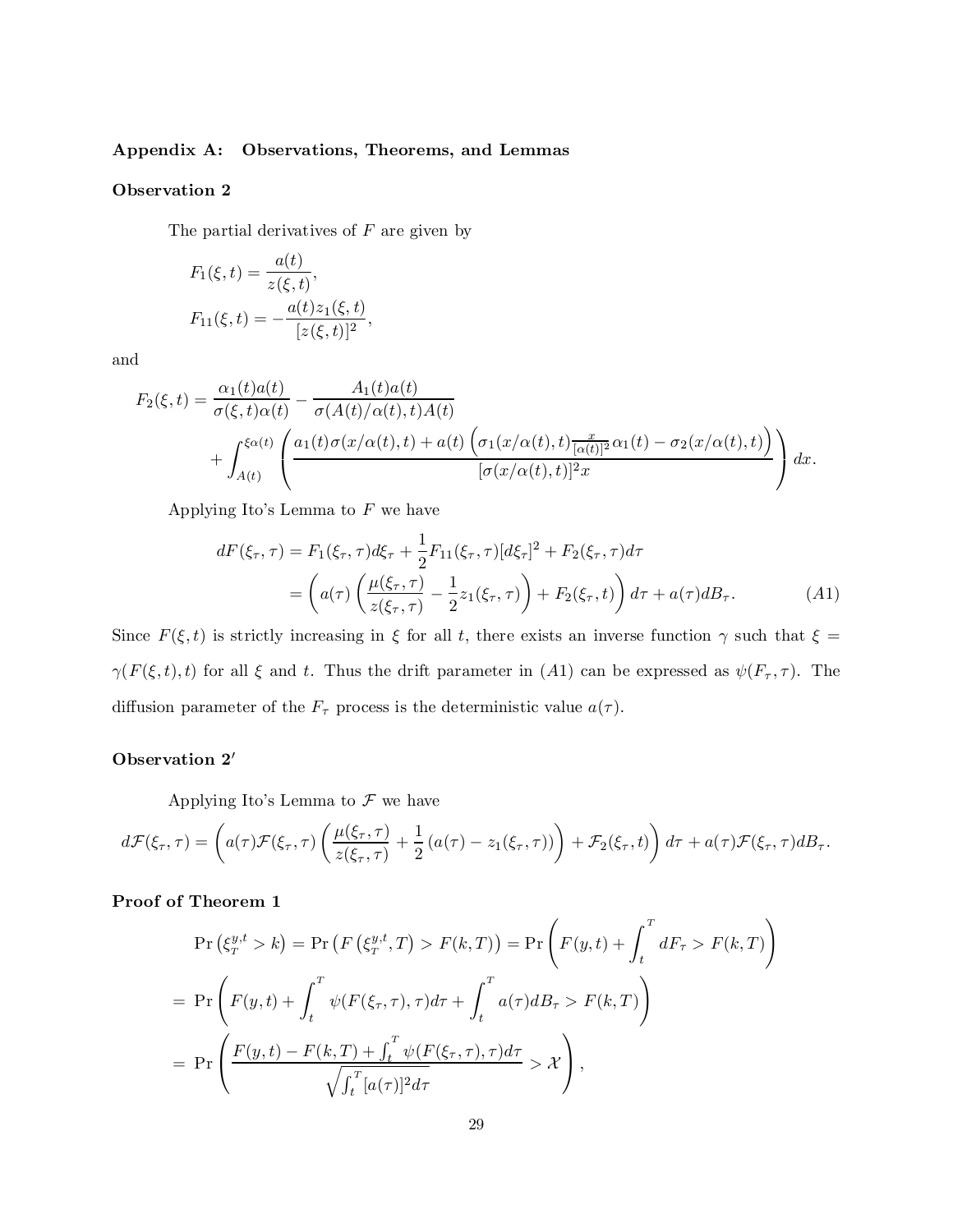where the random variable  $\mathcal{X} := -\frac{\int_t^T a(\tau) d\tau}{\int_t^T [f(\tau))^2}$  $\frac{\int_t^T a(\tau) d\tau}{\sqrt{\int_t^T [a(\tau)]^2 d\tau}}$  is distributed  $\mathcal{N}(0, 1)$ .

Note that the random variables compared in the inequality are not independent.

# Proof of Theorem 2

Assume that  $g$  is differentiable on its domain. Under mild regularity conditions the claim's price,  $V(s,t)$ , solves the p.d.e.:

$$
rV_1(s,t)s - rV(s,t) + V_2(s,t) + \frac{1}{2}[z(s,t)]^2V_{11}(s,t) = 0
$$
\n<sup>(A2)</sup>

subject to the terminal condition  $V(s,T) = g(s)$ . Taking the partial of  $(A2)$  with respect to s gives

$$
rV_{11}(s,t)s + V_{12}(s,t) + z_1(s,t)z(s,t)V_{11}(s,t) + \frac{1}{2}[z(s,t)]^2V_{111}(s,t) = 0.
$$
 (A3)

Let f be the first partial of the contingent claim's value with respect to the value of the underlying;  $f(s,t) := V_1(s,t)$ . The p.d.e. in  $(A3)$  can then be rewritten as

$$
(rs + z1(s, t)z(s, t)) f1(s, t) + f2(s, t) + \frac{1}{2}[z(s, t)]2 f11(s, t) = 0.
$$

Assuming that  $rs + z_1(s,t)z(s,t)$  and  $z(s,t)$  each satisfy Lipschitz and growth conditions, the Feynman-Kac Theorem can be used to express  $V_1(s,t)$  as

$$
V_1(s,t) = E\{g_1(\xi_T^{s,t})\},\,
$$

where the dynamic of  $\xi_{\tau}$  is described by

$$
d\xi_{\tau} = (r\xi_{\tau} + z_1(\xi_{\tau}, \tau)z(\xi_{\tau}, \tau)) d\tau + z(\xi_{\tau}, \tau)dB_{\tau}.
$$

The generalization to the case where the payoff function  $g$  has a left and a right derivative everywhere on its domain, where the two need not be equal, and where one of them may be plus infinity or minus infinity, follows the *Generalization of Theorem 1* in the Appendix to Bergman, Grundy and Wiener (1996).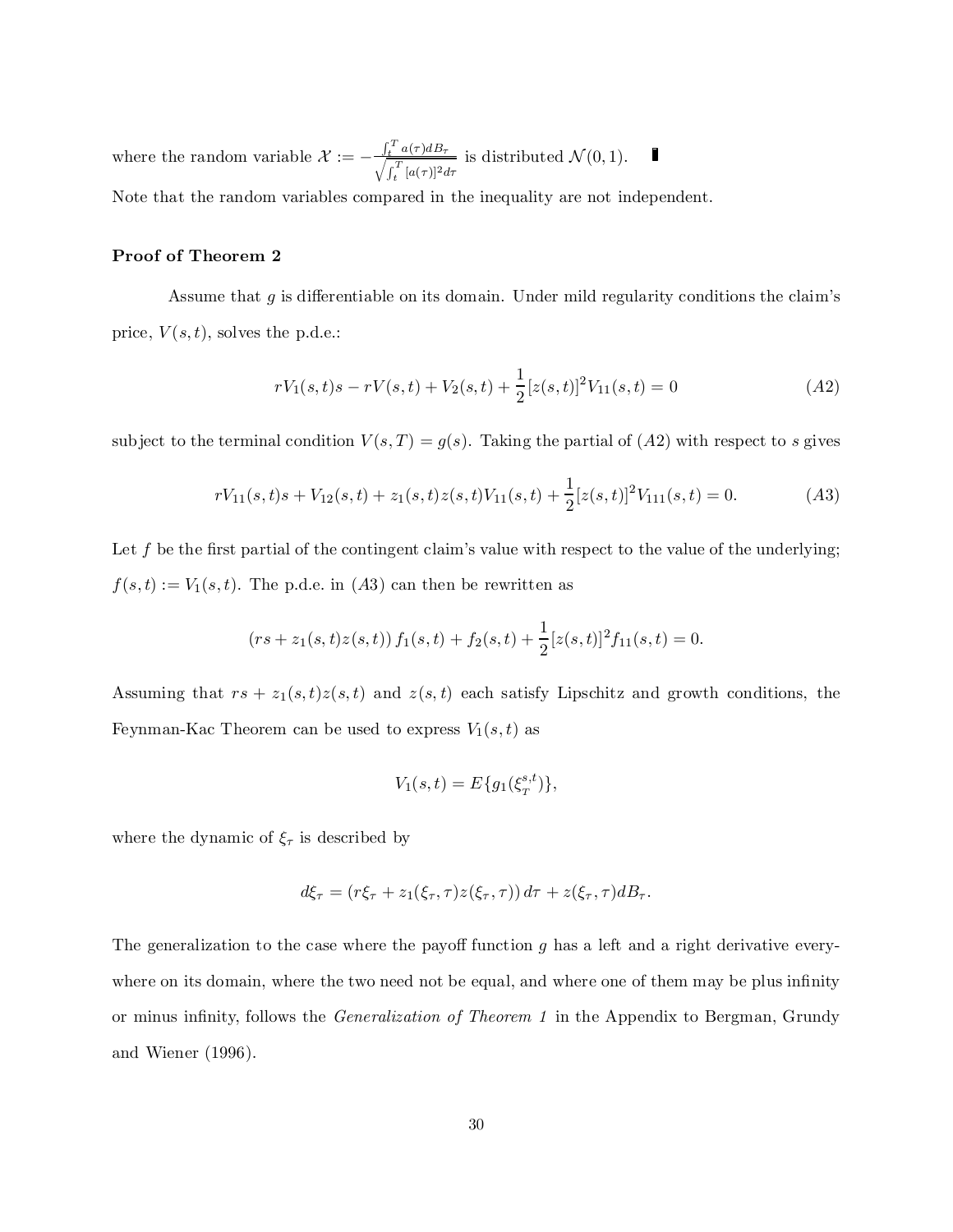#### Proof of Lemma 1 (Bounds on Deltas)

I. We first consider the case where  $z_1(s, t) \geq 0$  for all s and t. The drift of the F process obtained when the F transformation in  $(2)$  is applied to the delta process is given in  $(9)$  as

$$
\psi(F(\xi,t),t) = \frac{r-i}{\sigma(\xi_{\tau},\tau)} + \frac{1}{2}z_1(\xi_{\tau},\tau).
$$

 $\psi(F(\xi,t),t)$  is bounded below for all  $\xi$  and  $t$  by m defined in Lemma 1. As shown in section 2.2.,  $F(s,t) - F(k,\cal{T})$  is bounded below by

$$
L(s,t) := \frac{s - ke^{-i(T-t)}}{\sigma(s,t)s}.
$$

Substituting for  $a(t)$ , and  $L(s,t)$  in (4) gives result I of Lemma 1:

$$
c_1(s,t) \ge N \left( \frac{\frac{s - ke^{-i(T-t)}}{\sigma(s,t)s} + \int_t^T m d\tau}{\sqrt{T-t}} \right)
$$
  
=  $N \left( \frac{\frac{s - ke^{-i(T-t)}}{s} + m\sigma(s,t)(T-t)}{\sigma(s,t)\sqrt{T-t}} \right)$ 

II. Now consider the case where  $\sigma_1(s,t) \geq 0$  for all s and t. Rewrite the drift of the F process as

:

:

$$
\psi(F(\xi,t),t) = \frac{r-i}{\sigma(\xi_{\tau},\tau)} + \frac{1}{2} (\sigma_1(\xi_{\tau},\tau)\xi_{\tau} + \sigma(\xi_{\tau},\tau)).
$$

 $\psi(F(\xi,t),t)$ , is bounded below for all  $\xi$  and  $t$  by  $m + \frac{1}{2}\sigma$ . Also  $F(s,t) - F(k,T)$  is bounded below by

$$
L(s,t) := \frac{\ln (s/ke^{-i(T-t)})}{\sigma(s,t)}
$$
  
= 
$$
\int_{k}^{se^{i(T-t)}} \frac{1}{\sigma(s,t)x} dx
$$
  

$$
\leq \int_{k}^{se^{i(T-t)}} \frac{1}{\sigma(xe^{-i(T-t)},t)x} dx
$$
  
= 
$$
F(s,t) - F(k,T).
$$

Substituting for  $a(t)$ ,  $l(t)$  and  $L(s, t)$  in (4) gives result II of Lemma 1:

$$
c_1(s,t) \ge N \left( \frac{\frac{\ln(s/ke^{-i(T-t)})}{\sigma(s,t)} + \int_t^T \left( m + \frac{1}{2}\sigma \right) d\tau}{\sqrt{T-t}} \right)
$$
  
=  $N \left( \frac{\ln \left( s/ke^{-i(T-t)} \right) + \left( m + \frac{1}{2}\sigma \right) \sigma(s,t)(T-t)}{\sigma(s,t)\sqrt{T-t}} \right)$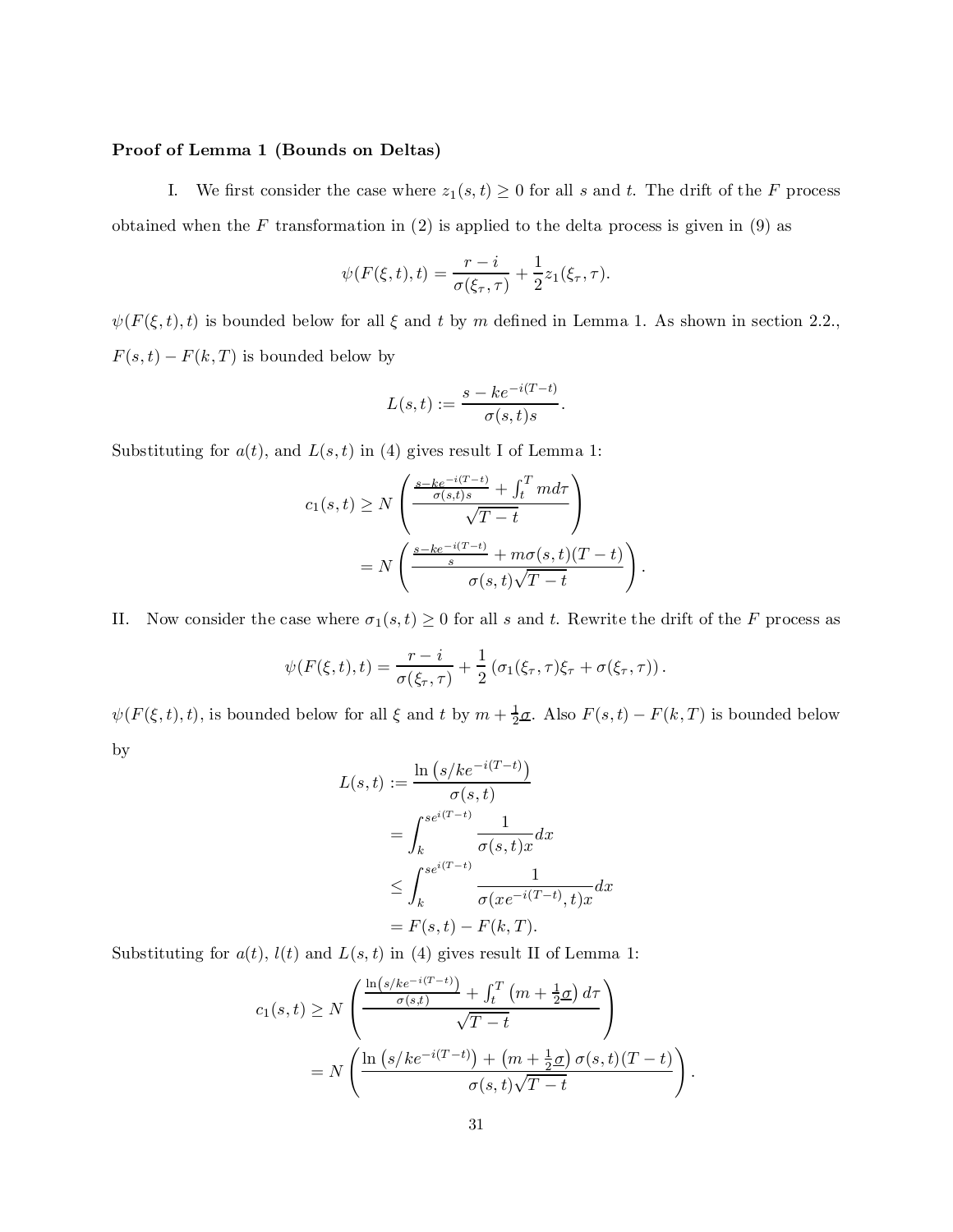III. Finally consider the case where  $\sigma_1(s,t) \leq 0$  for all s and t.  $\psi(F(\xi,t),t)$ , is bounded above for all  $\xi$  and t by  $M + \frac{1}{2}\overline{\sigma}$  (*M* defined in Lemma 1).  $F(s,t) - F(k,T)$  is bounded above by

$$
U(s,t) := \frac{\ln (s/ke^{-i(T-t)})}{\sigma (ke^{-i(T-t)}, t)}
$$
  
= 
$$
\int_{k}^{se^{i(T-t)}} \frac{1}{\sigma (ke^{-i(T-t)}, t)x} dx
$$
  

$$
\geq \int_{k}^{se^{i(T-t)}} \frac{1}{\sigma (xe^{-i(T-t)}, t)x} dx
$$
  
= 
$$
F(s,t) - F(k,T).
$$

Substituting for  $a(t)$ , and  $U(s,t)$  in (4) gives result III of Lemma 1:

$$
c_1(s,t) \leq N \left( \frac{\frac{\ln(s/ke^{-i(T-t)})}{\sigma(ke^{-i(T-t)},t)} + \int_t^T \left( M + \frac{1}{2}\overline{\sigma} \right) d\tau}{\sqrt{T-t}} \right)
$$
  
= 
$$
N \left( \frac{\ln\left(s/ke^{-i(T-t)}\right) + \left( M + \frac{1}{2}\overline{\sigma} \right) \sigma(ke^{-i(T-t)},t)(T-t)}{\sigma(ke^{-i(T-t)},t)\sqrt{T-t}} \right).
$$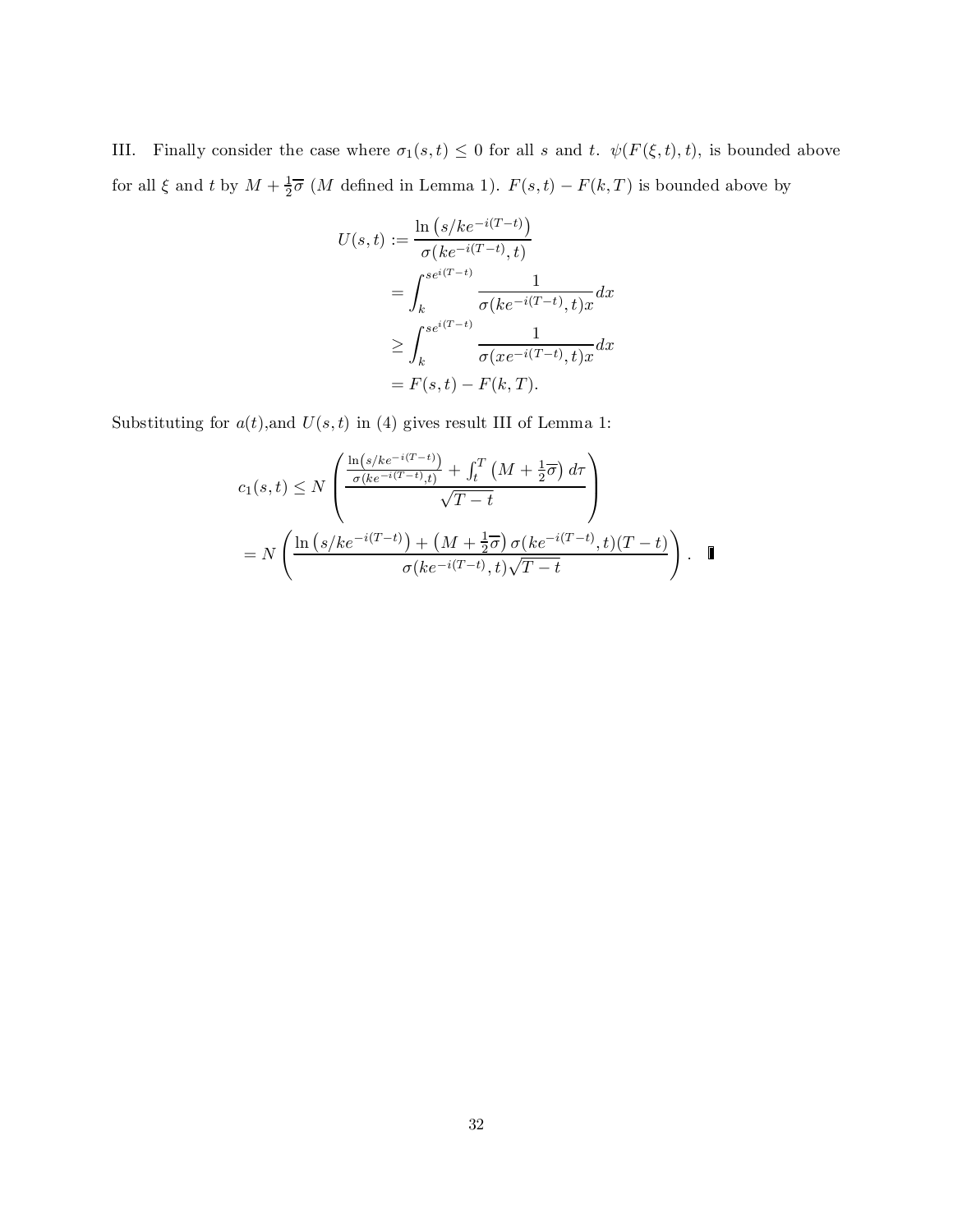#### Proof of Lemma 4 (Bounds on VaR)

I. We first consider the case where  $z_1(s,t) \geq 0$  for all s and t. When  $\xi_{\tau}$  follows the diffusion in (23), and  $\xi_{\tau}''$  follows the diffusion in (24b),

$$
\Pr(\xi_T^{s,t} > k) \le \Pr(\xi_T^{n s,t} > k). \tag{A4}
$$

The drift of the F process obtained when the F function in  $(2)$  is applied to the process in  $(24b)$  is

$$
\psi(F(\xi'',t),t) = \frac{\overline{\theta} - i}{\sigma(\xi'',\tau)} - \frac{1}{2}z_1(\xi'',\tau).
$$

 $\psi(F(\xi'',t),t)$  is bounded above for all  $\xi$  and  $t$  by  $M$  (defined in Lemma 4). Also  $F(s,t) - F(k,T)$ is bounded above by

$$
U(s,t) := \begin{cases} \frac{\ln(s/ke^{-i(T-t)})}{\mu(s/ke^{-i(T-t)})}, & \text{if } s \ge ke^{-i(T-t)}; \\ \frac{\ln(s/ke^{-i(T-t)})}{\overline{\sigma}}, & \text{if } s < ke^{-i(T-t)}. \end{cases}
$$

Noting  $(A4)$  and substituting for  $a(t)$ , and  $U(t)$  in (5) gives

$$
\Pr(\xi_T^{s,t} > k) \le \begin{cases} N\left(\frac{\ln(s/ke^{-i(T-t)}) + M\underline{\sigma}(T-t)}{\underline{\sigma}\sqrt{T-t}}\right), & \text{if } s \ge ke^{-i(T-t)};\\ N\left(\frac{\ln(s/ke^{-i(T-t)}) + M\overline{\sigma}(T-t)}{\overline{\sigma}\sqrt{T-t}}\right), & \text{if } s < ke^{-i(T-t)}. \end{cases} (A5)
$$

Let  $\phi(\kappa)$  denote the critical value of  $k/s$  such that the right-hand-side of (A5) is equal to  $1 - \frac{\kappa}{100}$ . From the definition of  $VaR(\kappa)$ , we have that

$$
VaR(\kappa) \ge 1 - \phi(\kappa).
$$

Solving for  $\phi(\kappa)$  gives

$$
\phi(\kappa) = \begin{cases} exp((i + M\underline{\sigma})(T - t) - \Phi(\kappa)\underline{\sigma}\sqrt{T - t}), & \text{if } M\sqrt{T - t} \leq \Phi(\kappa); \\ exp((i + M\overline{\sigma})(T - t) - \Phi(\kappa)\overline{\sigma}\sqrt{T - t}), & \text{if } M\sqrt{T - t} > \Phi(\kappa). \end{cases}
$$

This establishes result I of Lemma 4. The proof of results II and III is left to the interested reader.

# Appendix B: Demonstration that the SDE in  $(14)$  satisfies both a Lipschitz and a Growth Condition

Note first that  $[\sigma(s,t)]^2$  as defined in (14) is positive and finite for all  $s \geq 0$  and all  $t \in [T - 0.1, T]$ . This follows from the fact that the denominator in (14) is always positive. In fact,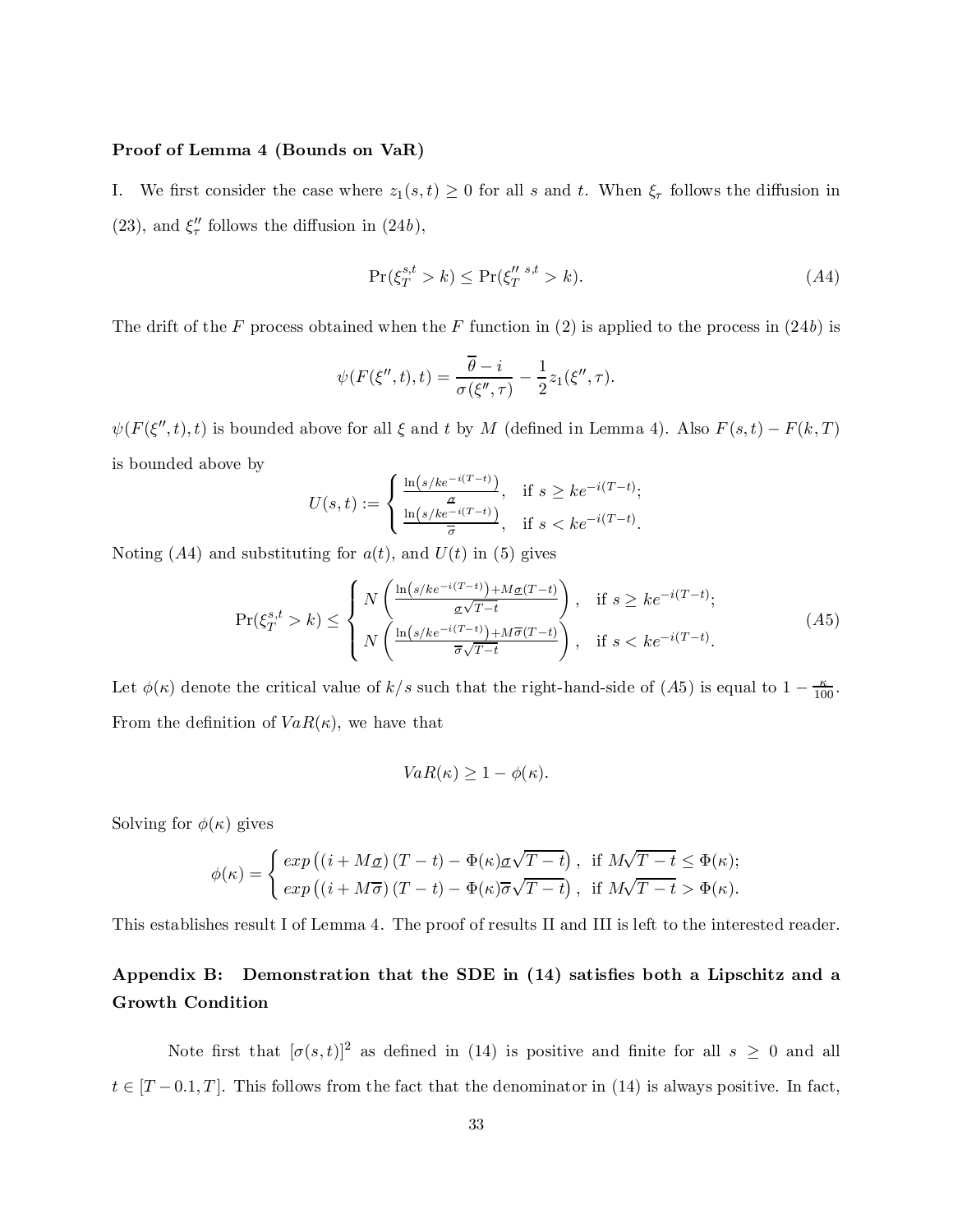the denominator is always greater than  $0.02\overline{6}$ . To demonstrate this lower bound on the denominator we introduce a new variable  $\mathcal T$ .

$$
\mathcal{T} = \mathcal{T}(s,t) := (T-t)e^{2(1-s)}.
$$

We denote the denominator by  $Q$  and rewrite it as

$$
Q(s,T) = 1 + s^2 T + 2s \ln(s) - sT + s^2 [\ln(s)]^2 - \frac{1}{4} s^2 T^2.
$$

We can bound the sum of the three terms involving  $T$  as

$$
s^{2}T - sT - \frac{1}{4}s^{2}T^{2} = sT\left(s - 1 - \frac{1}{4}sT\right)
$$
  
=  $sT\left(s\left(1 - \frac{T}{4}\right) - 1\right) = sT\frac{4 - T}{4}\left(s - \frac{4}{4 - T}\right)$   
 $\geq \frac{2T}{4 - T}\frac{4 - T}{4}\frac{-2}{4 - T} = -\frac{T}{4 - T} > -\frac{1}{3},$ 

since  $0 \le T \le 0.1e^2 < 1$  and the function  $\frac{-T}{4-T}$  is monotonically decreasing in this region. Thus

$$
Q(s,T) > \frac{2}{3} + 2s \ln(s) + s^2 [\ln(s)]^2.
$$

Using the fact that  $s \ln(s) > -0.4$  for all values of s we have  $\mathcal{Q}(s, \mathcal{T}) > 0.026$ .

Now note that the diffusion parameter,  $z(s,t) = \sigma(s,t)s$ , must satisfy Lipschitz and growth conditions. Consider the respective Lipschitz and growth conditions given in conditions (E.2) and  $(E.3)$  of Duffie (1992, p. 240). That a growth condition of the form  $(E.3)$  is satisfied for all  $t \in [T-0.1, T]$  follows immediately from the twin observations that the numerator of the expression for  $[\sigma(s,t)]^2$  in (14) is a decreasing function of s, while the denominator is bounded from below. To demonstrate that a Lipschitz condition of the form in (E.2) is satisfied for all  $t \in [T - 0.1, T]$ , we demonstrate that there exists a constant  $K$  such that

$$
z_1(s,t)\leq \mathcal{K}.
$$

First we write

$$
\sigma(s,t)s = \frac{P(s)}{\sqrt{Q(s, T(s,t))}}
$$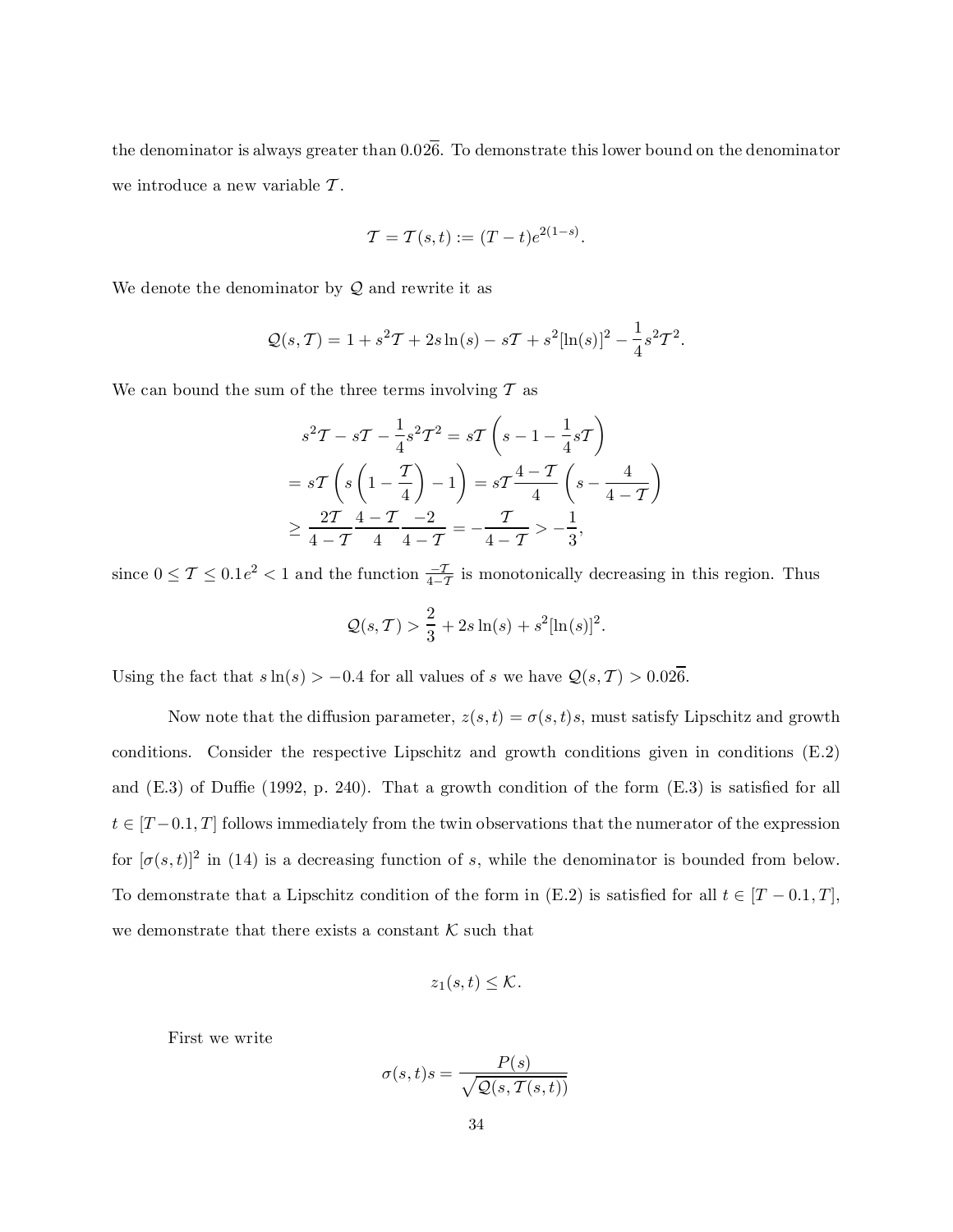where  $P(s) := s e^{1-s}$ . Then

$$
\frac{\partial[\sigma(s,t)s]}{\partial s} = \frac{P_1 \mathcal{Q}^{1/2} - \frac{1}{2} P \mathcal{Q}^{-1/2} \frac{\partial \mathcal{Q}(s, \mathcal{T}(s,t))}{\partial s}}{\mathcal{Q}}.\tag{B1}
$$

Recalling that  $\mathcal{Q}(s, T)$  is positive and bounded from below, we have that the first term in the expression in  $(B1)$ ,

$$
\frac{P_1(s)}{\sqrt{\mathcal{Q}(s,\mathcal{T})}} = \frac{e^{1-s}(1-s)}{\sqrt{\mathcal{Q}(s,\mathcal{T})}},
$$

is bounded. The second term in  $(B1)$ ,

$$
\frac{P(s)}{2[{\cal Q}(s,T)]^{3/2}}\frac{\partial {\cal Q}(s,T(s,t))}{\partial s}
$$

can be rewritten as

$$
\frac{se^{1-s}}{2[\mathcal{Q}(s,\mathcal{T})]^{3/2}}(4s\mathcal{T}+2\ln(s)+2-\mathcal{T}+2s[\ln(s)]^2+2s\ln(s)-\frac{1}{2}s\mathcal{T}^2-2s^2\mathcal{T}+s^2\mathcal{T}^2),
$$

This expression is a continuous function that tends to zero when  $s \to +\infty$  and is bounded when  $s \to 0$ . Thus it is bounded from above and below. The difference between the two terms comprising (B1) is then a continuous function that is bounded from above and below, and the Lipschitz condition is satisfied. Thus we have established that the SDE in  $(14)$  is well-defined over the relevant time horizon.  $\blacksquare$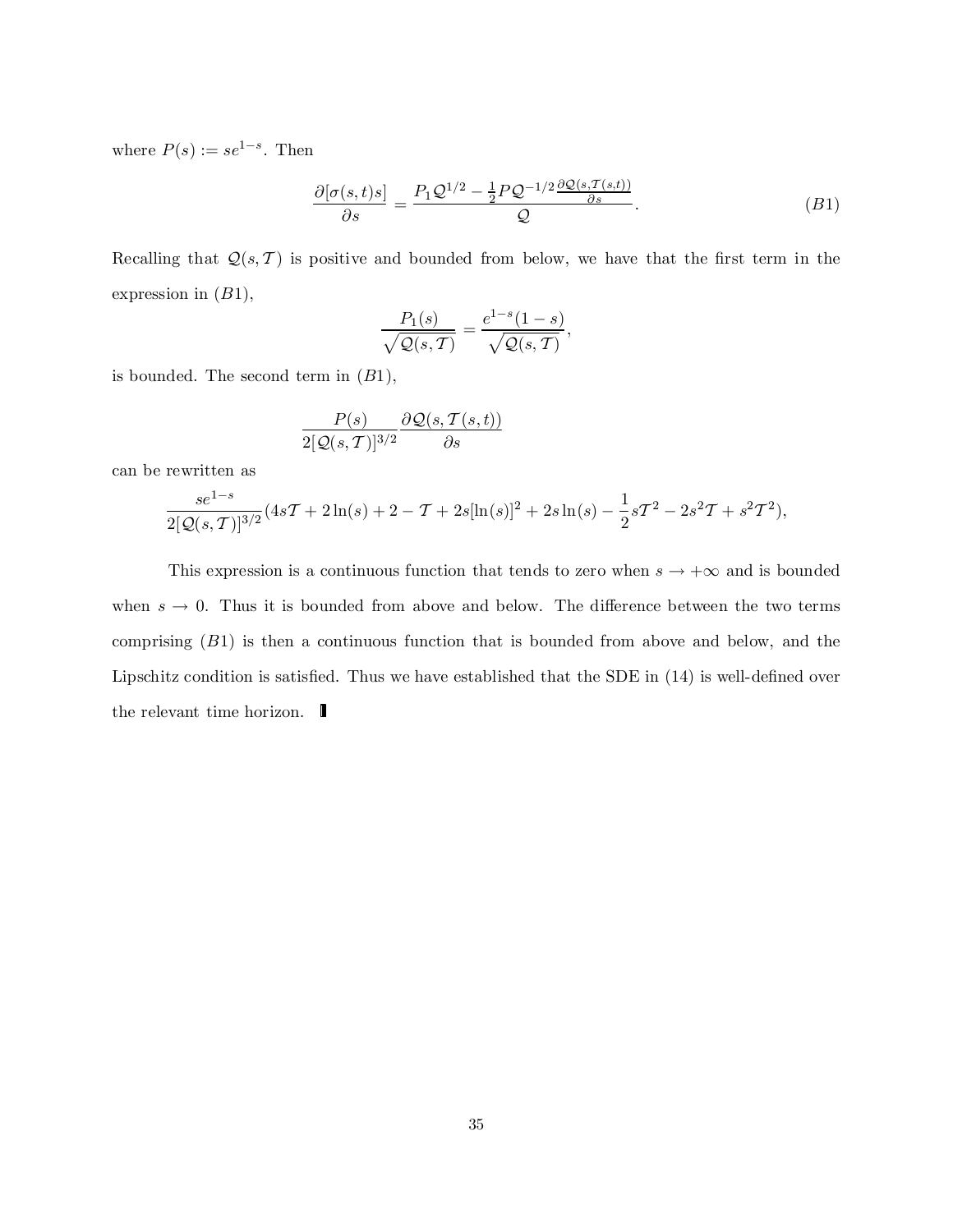#### References

- Ait-Sahalia, Yacine, and Andrew W. Lo, 1998, Nonparametric estimation of state-price densities implicit in financial asset prices, *forthcoming* Journal of Finance.
- Bakshi, Gurdip, Charles Cao and Zhiwu Chen, 1997, Empirical performance of alternative option pricing models, Journal of Finance  $52(5)$ ,  $2003-2049$ .
- Bates, David S., 1995, Hedging the smile, Unpublished working paper (The Wharton School, Philadelphia, PA).
- Bergman, Yaacov Z., 1983, General restrictions on prices of contingent claims when the underlying asset price process is a markov diffusion, Unpublished working paper (Hebrew University, Jerusalem).
- Bergman, Yaacov Z., 1998, General restrictions on prices of financial derivatives on underlying diffusions, Unpublished working paper (Hebrew University, Jerusalem).
- Bergman, Yaacov Z., Bruce D. Grundy, and Zvi Wiener, 1996, General properties of option prices, Journal of Finance  $51(5)$ , 1573–1610.
- Bick, Avi, and Haim Reisman, 1994, Generalized implied volatility, Unpublished working paper (Simon Fraser University, Burnaby, BC)
- Breeden, Douglas T., and Robert H. Litzenberger, 1978, Prices of state contingent claims implicit in option prices, Journal of Business  $51(4)$ ,  $621–652$ .
- Carr, Peter, 1993, Deriving derivatives of derivative securities, Unpublished working paper (Cornell University, Ithaca, NY).
- Cox, John C., 1975, Notes on option pricing I: Constant elasticity of variance diffusions, Unpublished working paper (Stanford University, Stanford, CA).
- Derman, Emanuel and Iraj Kani, 1994, Riding on the smile, Risk 7 (February), 32–39.
- Duffie, Darrell, 1992, Dynamic Asset Pricing Theory (Princeton University Press, Princeton, N.J.).
- Duffie, Darrell, and Jun Pan, 1997, An overview of value at risk, Journal of Derivatives, 4, 7–49.
- Dumas, Bernard, Jeff Fleming, and Robert E. Whaley, 1996, Implied volatility functions: empirical tests, forthcoming Journal of Finance.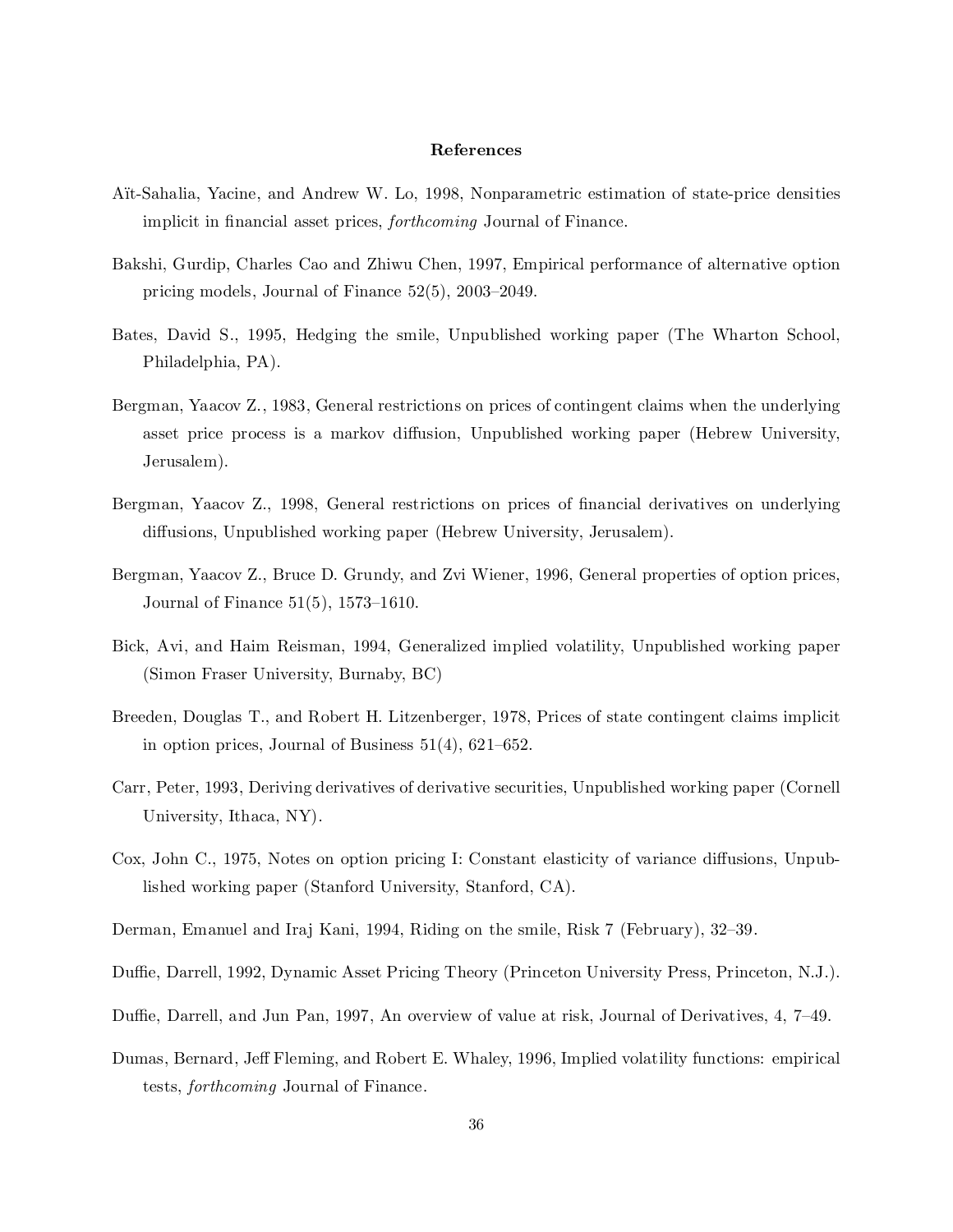Dupire, Bruno, 1994, Pricing with a smile, Risk  $7(January)$ , 18-20.

- El Karoui, N., M. Jeanblanc-Picqué and S. E. Shreve, 1995, Robustness of the Black-Scholes formula, forthcoming Mathematical Finance.
- Goldenberg, David H., 1991, A unified method for pricing options on diffusion processes, Journal of Financial Economics, 29, 3-34.
- Jackwerth, Jens C., 1997, Generalized binomial trees, Journal of Derivatives  $5(2)$ ,  $7-17$ .
- Jackwerth, Jens C., and Mark Rubinstein, 1996, Recovering probability distributions from option prices, Journal of Finance  $51(5)$ ,  $1611-1632$ .
- Jamshidian, Farshid, 1991, Forward induction and construction of yield curve diffusion models. The Journal of Fixed Income, June, 62-74.
- Karatzas, Ioannis and Steven E. Shreve, 1991, Brownian Motion and Stochastic Calculus (Springer-Verlag, New York, NY).
- Karlin, Samuel and Howard M. Taylor, 1981, A Second Course in Stochastic Processes (Academic Press, San Diego, CA).
- Linsmeier, Thomas J., and Neil D. Pearson, 1996, Risk measurement: An introduction to value at risk, Unpublished working paper (University of Illinois at Urbana-Champaign, IL).
- Merton, Robert C., 1973, Theory of rational option pricing, Bell Journal of Economics and Management Science 4,  $141-183$ .
- Nelson, Daniel B., and Krishna Ramaswamy, 1990, Simple binomial processes as diffusion approximations in financial models, Review of Financial Studies  $3(3)$ ,  $393-430$ .
- Patell, James M., and Mark A. Wolfson, 1979, Anticipated information releases reflected in call option prices, Journal of Accounting and Economics 1(2), 117-140.
- Patell, James M., and Mark A. Wolfson, 1981, The ex ante and ex post price effects of quarterly earnings announcements reflected in option and stock prices, Journal of Accounting Research, 19(2), 434-458.
- Rady, Sven, 1995, State prices implicit in valuation formulae for derivative securities, Unpublished working paper (LSE Financial Markets Group, London, UK).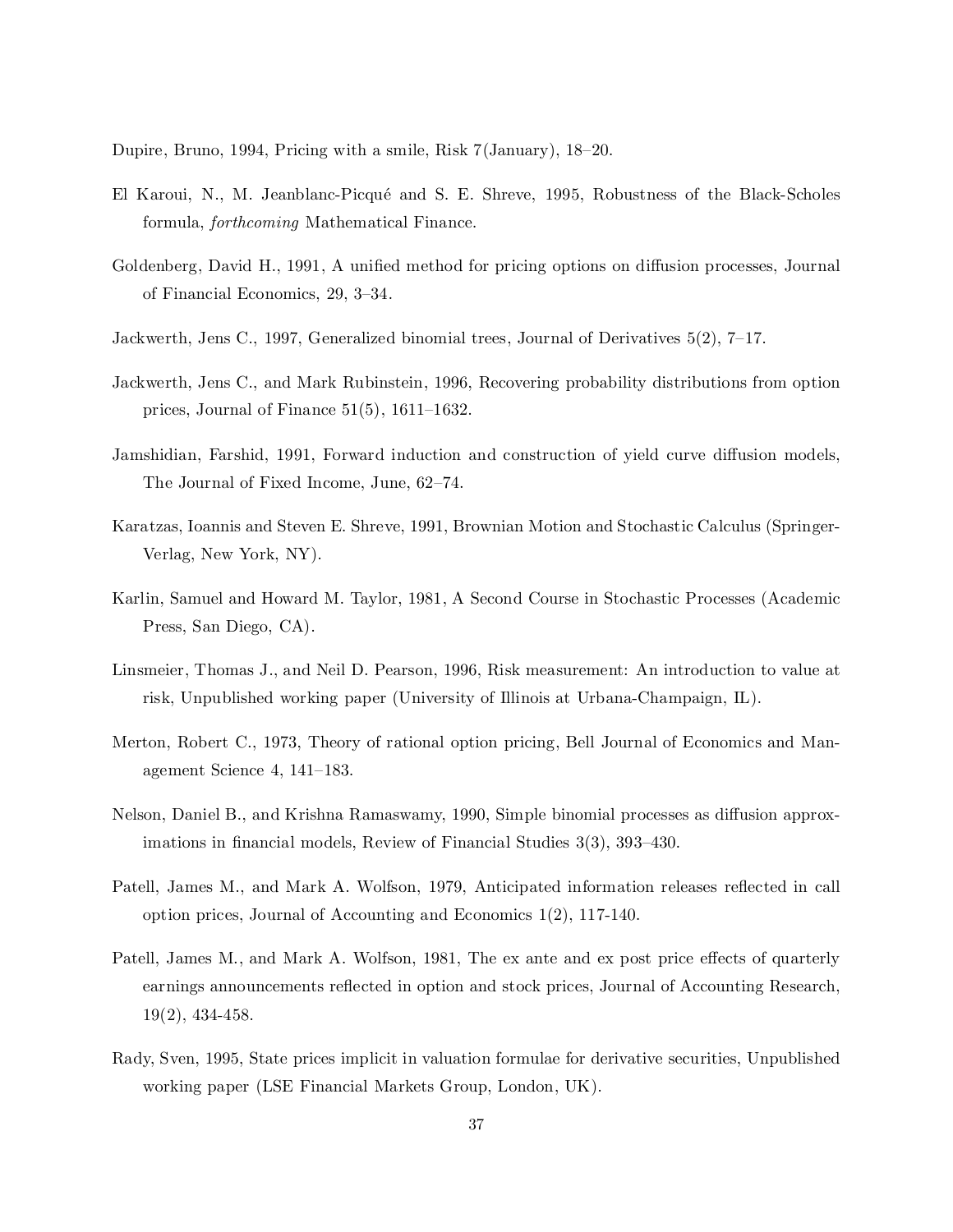- Ricciardi, Luigi, 1976, On the transformation of diffusion Processes into the Wiener process, Journal of Mathematical Analysis and Applications, 54, 185-199.
- Rubinstein, Mark, 1994, Presidential Address: implied binomial trees, Journal of Finance 49(3),  $771{-}818.$
- Schuss, Zeev, 1980, Theory and applications of stochastic differential equations, (John Wiley  $\&$ Sons).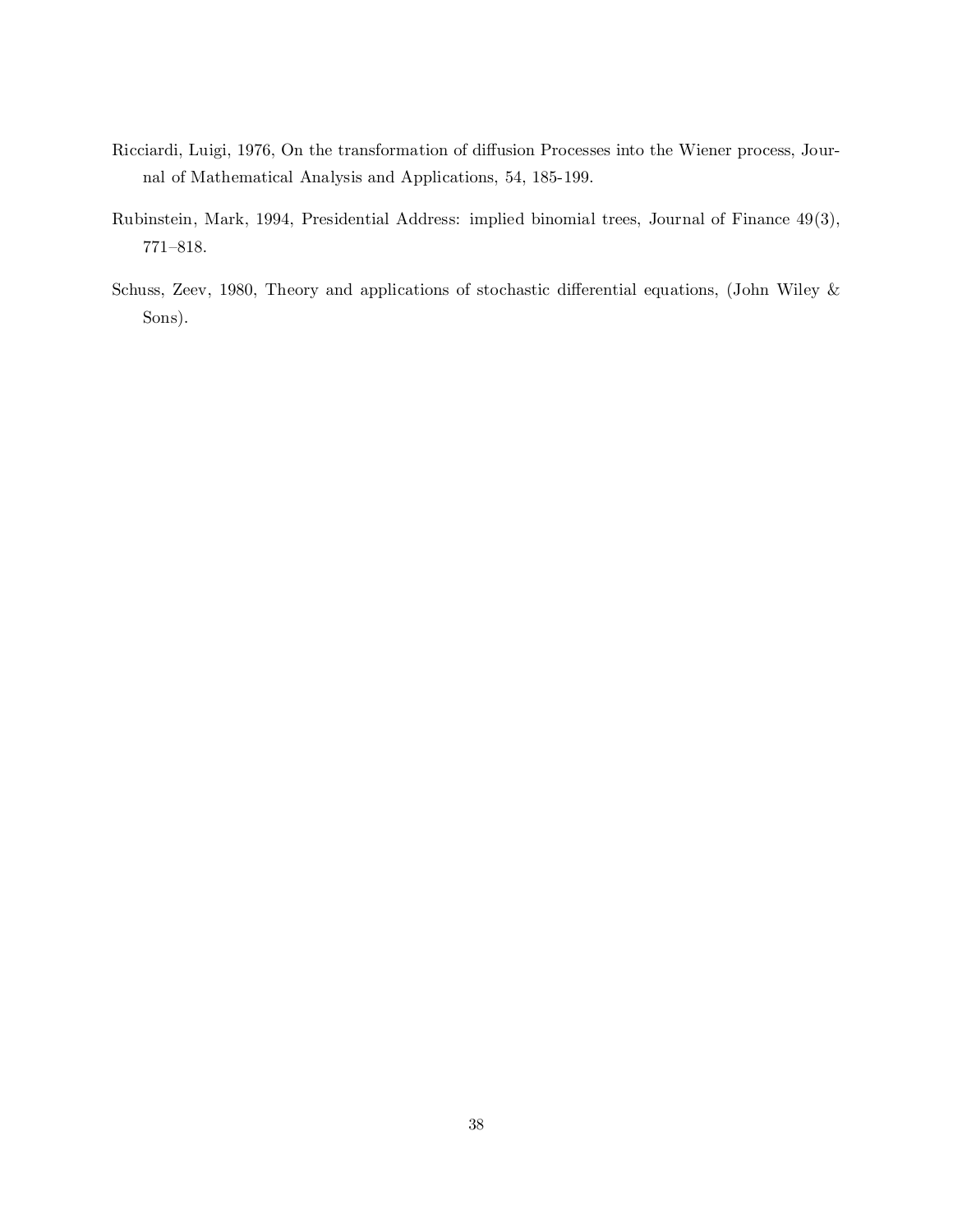

Figure 1a. A volatility function,  $\sigma(s,t)$ , such that the diffusion parameter,  $z(s,t) = \sigma(s,t) s$ , is not everywhere non-decreasing in s. Volatility depicted at time  $t = T - 0.05$ , when  $\sigma(s, t)$  is defined by

$$
[\sigma(s,t)]^2 = \frac{e^{2(1-s)}}{1 + s^2(T-t)e^{2(1-s)} + 2s\ln(s) - s(T-t)e^{2(1-s)} + s^2[\ln(s)]^2 - \frac{1}{4}s^2(T-t)^2e^{4(1-s)}}.
$$



Figure 1b. Diffusion parameter,  $z(s, t)$ , that is not everywhere non-decreasing in s.  $z(s,t) = \sigma(s,t) s$ , where  $\sigma(s,t)$  is as depicted in Figure 1a.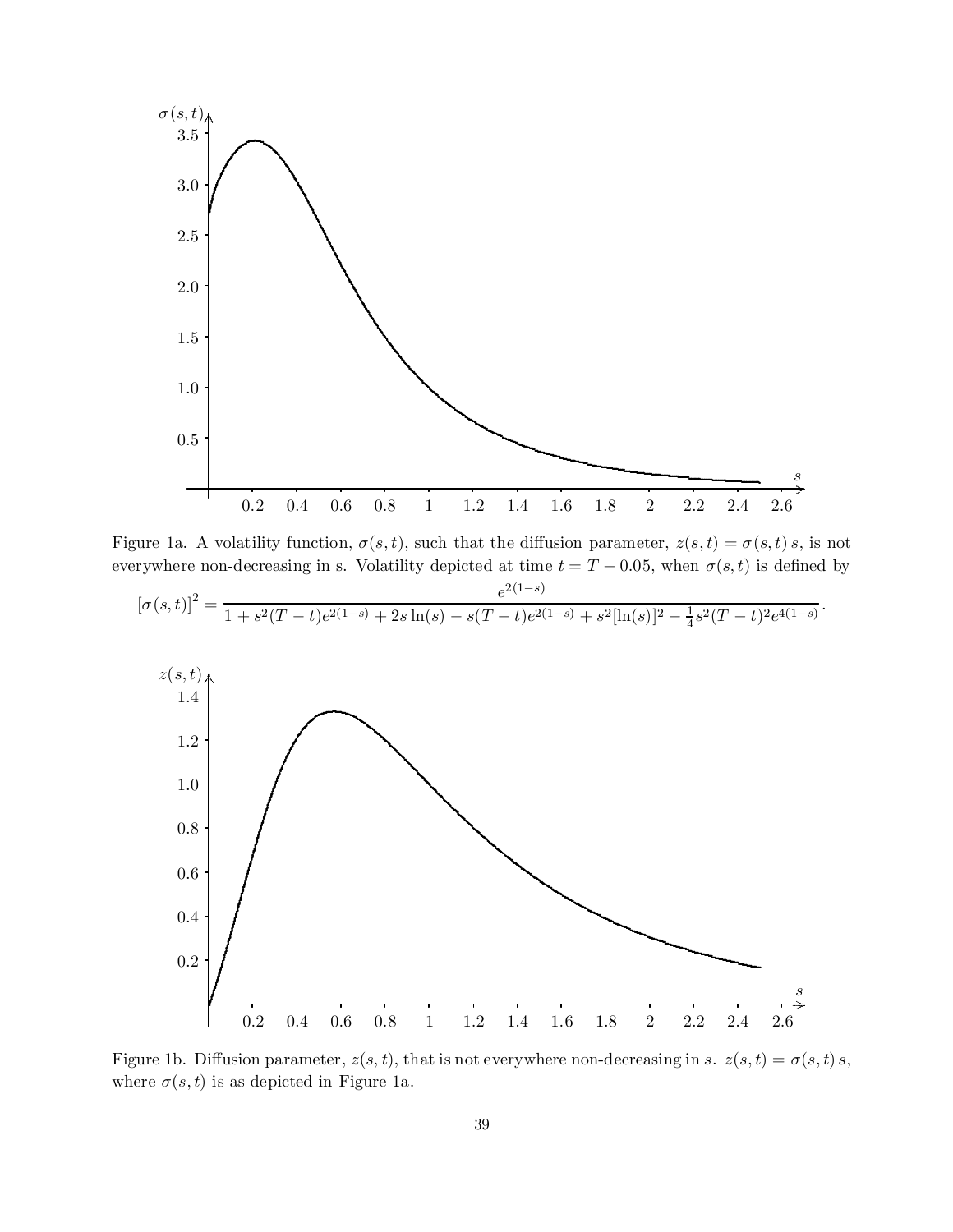

Figure 2. Delta of an at-the-money call with  $s = k = 1$ . The risk-free rate is zero. The call with maturity date T is written on an asset whose price  $s_t$  at all times  $t \in [T - 0.1, T]$  follows the  $\operatorname{risk}\!$  -neutral diffusion:

$$
ds_{\tau} = \sigma(s_{\tau}, \tau) s_{\tau} dB_{\tau},
$$

whose squared volatility parameter is given by

$$
[\sigma(s,t)]^2 = \frac{e^{2(1-s)}}{1 + s^2(T-t)e^{2(1-s)} + 2s\ln(s) - s(T-t)e^{2(1-s)} + s^2[\ln(s)]^2 - \frac{1}{4}s^2(T-t)^2e^{4(1-s)}}.
$$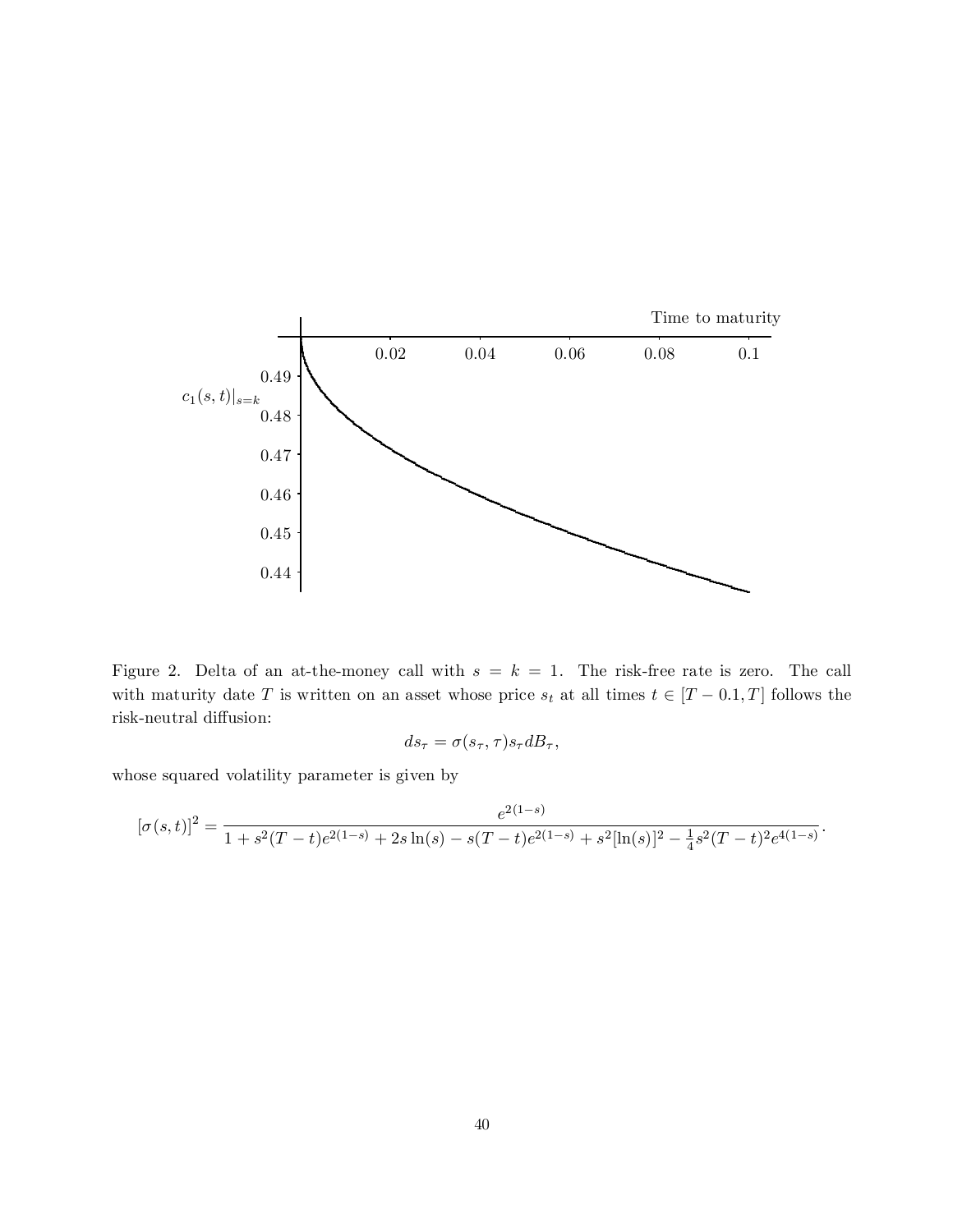

Figure 3. Illustration of the bound on  $c_3(s,t,k,T)|_{k=k'}$  implied by (i) the no-arbitrage relation that an option's price must be a convex function of its exercise price and (ii) the observed prices of options with exercise prices of k' and  $k'' > k'$ .  $c(s,t,k,T)$  is the time t price of a call option with a date T maturity and exercise price of  $k$  written on an asset worth  $s$ .

$$
-c_3(s,t,k,T)|_{k=k'} \geq \frac{c(s,t,k',T) - c(s,t,k'',T)}{k'' - k'}.
$$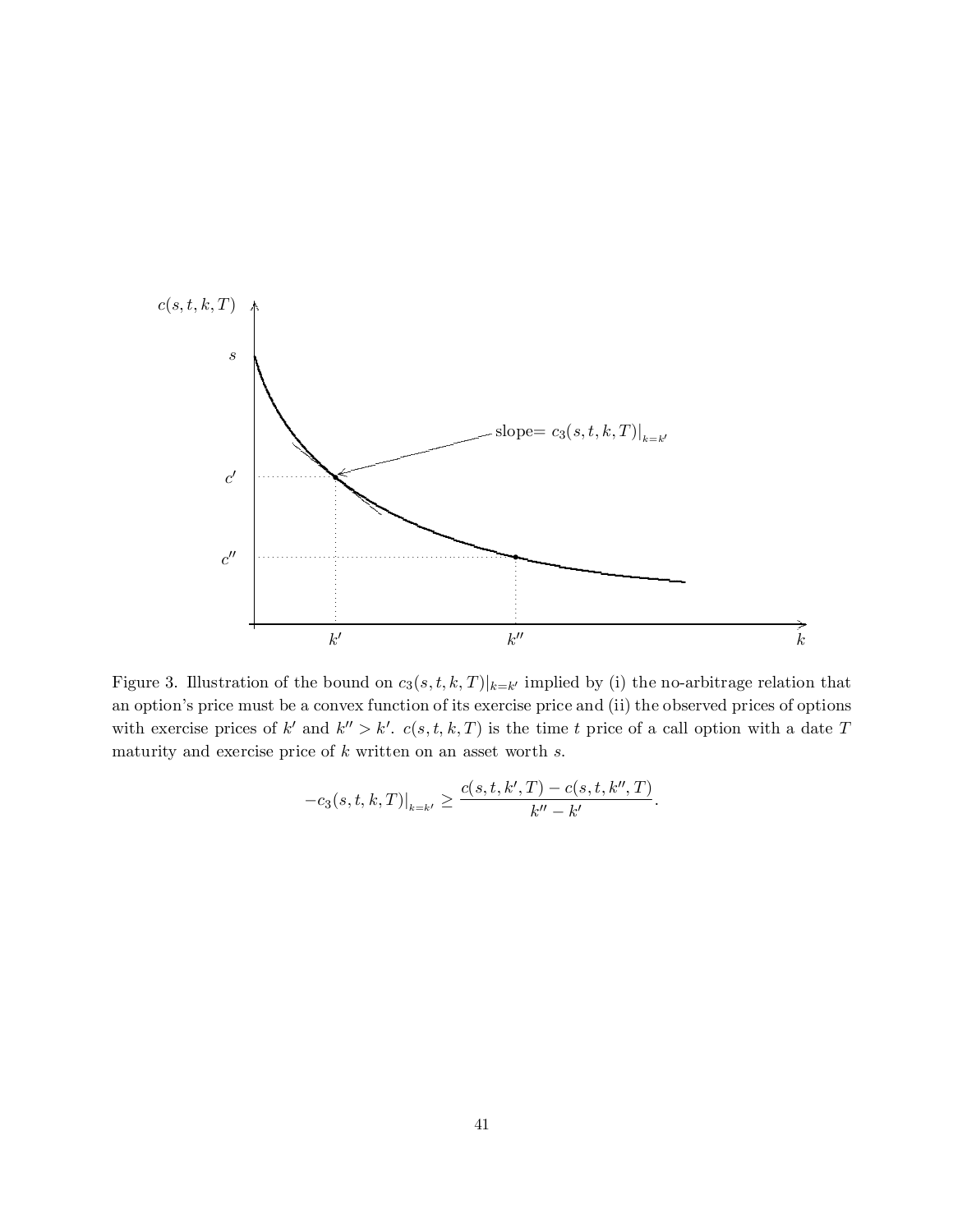#### Table I

Comparison of the Lower Bound on a Call's Delta and its True Delta

| $\boldsymbol{k}$ | Lower<br>Bound | True Delta               |              |                               |              |                               |  |
|------------------|----------------|--------------------------|--------------|-------------------------------|--------------|-------------------------------|--|
|                  |                | $\rho = 0$<br>(Absolute) | $\rho = 1/4$ | $\rho = 1/2$<br>(Square Root) | $\rho = 3/4$ | $\rho = 1$<br>(Black-Scholes) |  |
| \$25             | 0.993790       | 0.994566                 | 0.997321     | 0.998823                      | 0.999552     | 0.999857                      |  |
| \$35             | 0.933193       | 0.939804                 | 0.950381     | 0.959551                      | 0.967440     | 0.974165                      |  |
| \$40             | 0.841345       | 0.854574                 | 0.866998     | 0.878570                      | 0.889357     | 0.899414                      |  |
| \$45             | 0.691462       | 0.712048                 | 0.723329     | 0.734173                      | 0.744614     | 0.754684                      |  |
| \$50             | $0.5^{\circ}$  | 0.524918                 | 0.534901     | 0.544820                      | 0.554695     | 0.564544                      |  |
| \$55             | 0.308538       | 0.332007                 | 0.342746     | 0.353768                      | 0.365092     | 0.376741                      |  |
| \$60             | 0.158655       | 0.175860                 | 0.187703     | 0.200135                      | 0.213187     | 0.226896                      |  |
| \$65             | 0.066807       | 0.076627                 | 0.087263     | 0.098871                      | 0.111501     | 0.125212                      |  |
| \$75             | 0.006210       | 0.007720                 | 0.011474     | 0.016472                      | 0.022939     | 0.031103                      |  |

A. The Underlying Asset's Diffusion Parameter is Non-Decreasing in the Asset's Value.

The risk-neutral process for the nominal price of the underlying asset is the CEV process,

 $ds_{\tau} = rs_{\tau}d\tau + \check{\sigma}s^{\rho}_{\tau}dB_{\tau}.$ 

Such a process implies that the inflation rate must be zero. As  $\rho$  varies, the value of  $\check{\sigma}$  is altered so that the current volatility is held constant at 40% per annum; i.e.,  $\check{\sigma} = 0.4/s^{\rho-1}$ . The current stock price is \$50,  $r = 0.05$ , and the option matures 3 months hence. The option's exercise price is denoted by  $k$ . The lower bound follows from result I of Lemma 1.

# B. The Underlying Asset's Volatility Parameter is Non-Decreasing in the Asset's Value.

| k    | Lower    | True Delta               |           |  |  |
|------|----------|--------------------------|-----------|--|--|
|      | Bound    | $f=0$<br>(Black-Scholes) | $f = 1/4$ |  |  |
| \$25 | 0.999736 | 0.999857                 | 0.999993  |  |  |
| \$35 | 0.962737 | 0.974165                 | 0.983085  |  |  |
| \$40 | 0.867728 | 0.899414                 | 0.913841  |  |  |
| \$45 | 0.700835 | 0.754684                 | 0.768837  |  |  |
| \$50 | 0.5      | 0.564544                 | 0.577681  |  |  |
| \$55 | 0.316841 | 0.376741                 | 0.391560  |  |  |
| \$60 | 0.180988 | 0.226896                 | 0.243899  |  |  |
| \$65 | 0.094790 | 0.125212                 | 0.142239  |  |  |
| \$75 | 0.021314 | 0.031103                 | 0.042179  |  |  |

The risk-neutral process for the nominal price of the underlying stock is the displaced diffusion process,

$$
ds_{\tau} = rs_{\tau} d\tau + \hat{\sigma} \left( 1 - \frac{Re^{r\tau}}{s_{\tau}} \right) s_{\tau} dB_{\tau}.
$$

The fraction of the underlying stock's value that represents a claim on riskless assets is  $f := \frac{Re^{rr}}{s}$  $\frac{e}{s_{\tau}}$ . As f varies, the value of  $\hat{\sigma}$  is altered so that the current volatility is held constant at 40% per annum; i.e.,  $\hat{\sigma} = 0.4/(1 - f)$ . The current stock price is \$50,  $r = 0.05$ , the inflation rate is also 5% per annum, and the option matures 3 months hence. The option's exercise price is denoted by  $k$ . The lower bound follows from result II of Lemma 1.